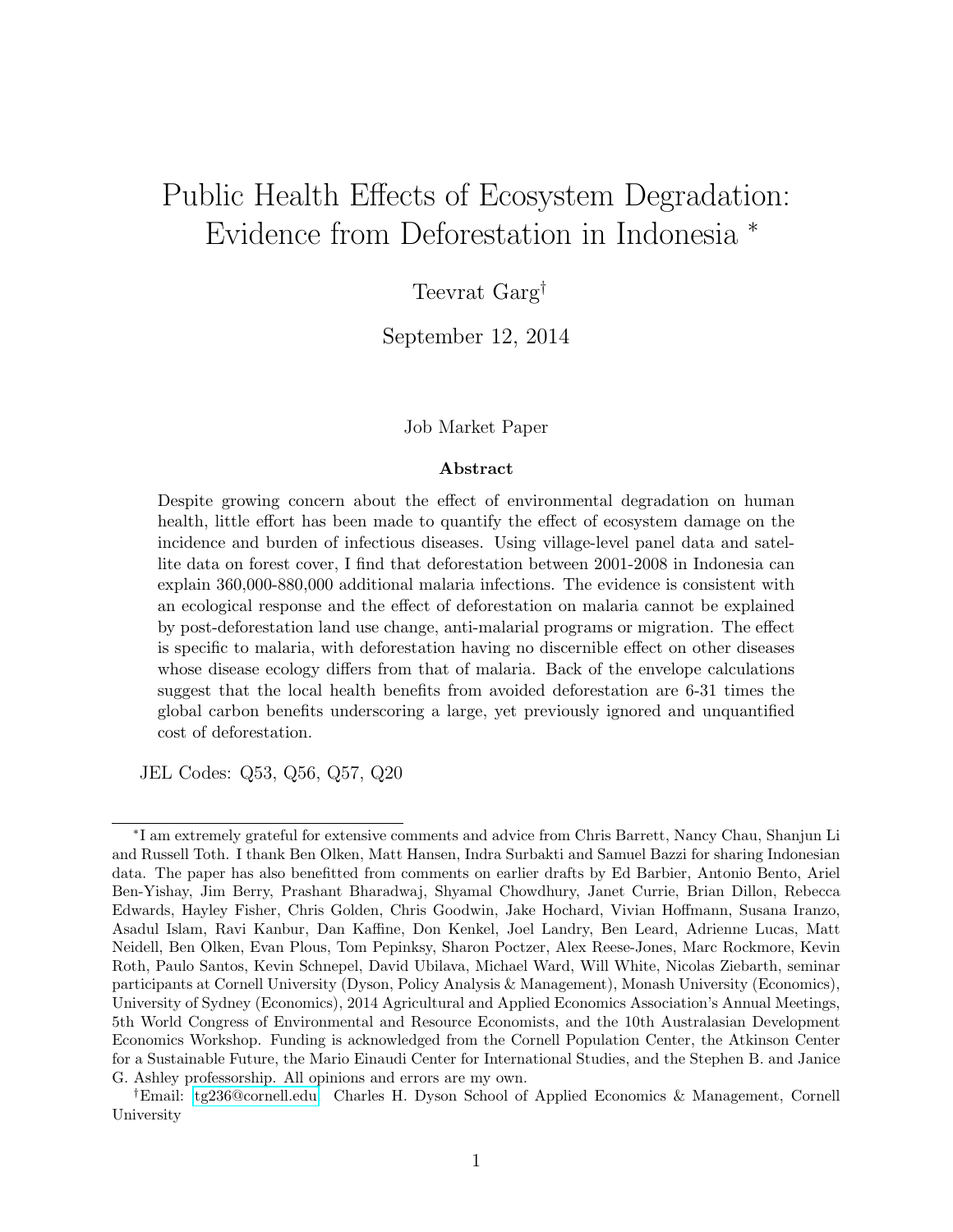# 1 Introduction

In addition to the large costs of morbidity and mortality, infectious diseases result in lower economic growth [\(Acemoglu and Johnson, 2007;](#page-28-0) [Bleakley, 2007;](#page-29-0) [Well, 2007;](#page-32-0) [Gallup and](#page-30-0) [Sachs, 2001\)](#page-30-0), lower educational outcomes [\(Barreca, 2010;](#page-28-1) [Cutler et al., 2010;](#page-29-1) [Lucas, 2010;](#page-31-0) [Miguel and Kremer, 2004\)](#page-31-1) and declining fertility [\(Lucas, 2013\)](#page-31-2). The most widespread of these diseases, malaria, affects 300-500 million people each year, half of whose victims are children under the age of five [\(Lucas, 2010;](#page-31-0) [Sachs and Malaney, 2002\)](#page-32-1), disproportionately affecting poor and vulnerable populations [\(Ngonghala et al., 2014\)](#page-32-2). Many papers have discussed interventions that can reduce the incidence of such diseases in poor countries [\(Ashraf, Berry](#page-28-2) [and Shapiro, 2010;](#page-28-2) [Cohen and Dupas, 2010;](#page-29-2) [Hoffmann, 2009;](#page-30-1) [Hoffmann, Barrett and Just,](#page-30-2) [2009\)](#page-30-2). Yet, even as quantifying the links between environmental factors (eg. air pollution) and human health and well-being has become a central component of the modern research agenda in environmental economics [\(Graff Zivin and Neidell, 2013;](#page-30-3) [Greenstone and Jack,](#page-30-4) [2013\)](#page-30-4), little effort has been made to understand the effect of ecosystem degradation on the spread of infectious diseases. This void in research is important to fill since increasingly, interventions dependent on insecticides and anti-malarial drugs are likely to be limited in their effect as a result of increasing resistance of disease-carrying vectors and pathogens, and environmental and natural resource management will be essential in controlling the incidence of infectious diseases [\(Lindsay and Birley, 2004\)](#page-31-3).

In this paper, I provide the first causal evidence linking deforestation to malaria. In theory, deforestation can affect malaria through several channels. First, post-deforestation land use change in the form of agricultural activity and urbanization has been associated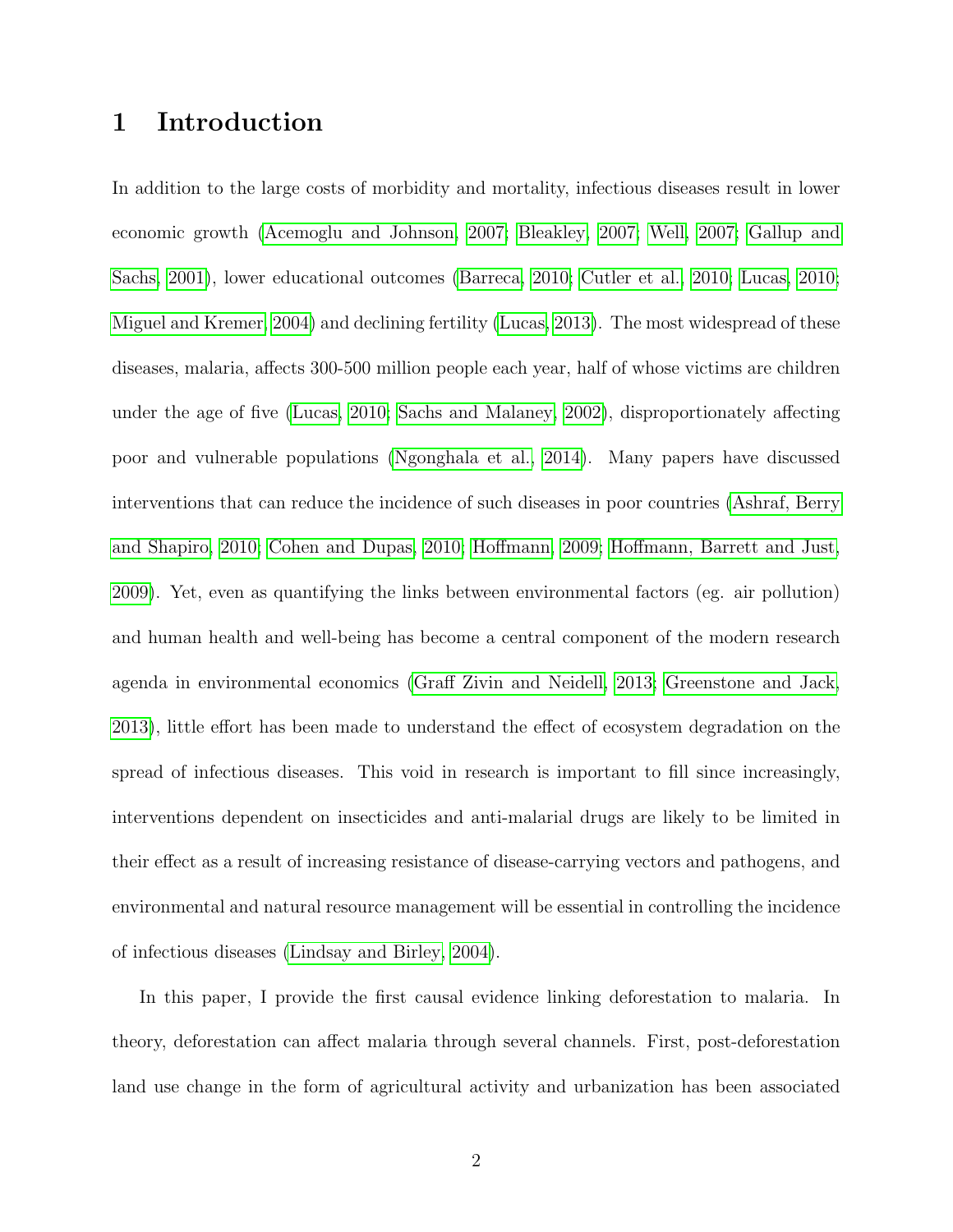with malaria. Second, migrants can act as latent hosts of malaria since they typically have lower incomes and less access to medical facilities than native populations and deforestation often drives migration in poor countries. Third, deforestation can alter the disease ecology of malaria. In particular, deforestation results in accumulation of water puddles and reduction in biodiversity, both of which favor the growth of anophelene larvae [\(Pattanayak and Pfaff,](#page-32-3) [2009;](#page-32-3) [Patz and Olson, 2006;](#page-32-4) [Patz et al., 2000;](#page-32-5) [Walsh, Molyneux and Birley, 1993\)](#page-32-6). While the first two mechanisms are socio-economic in nature, the third is purely ecological. In this paper, I provide evidence that there is a pure ecological response in the effect of deforestation on the incidence of malaria.

Using variation in deforestation and a rich village data set from Indonesia, I find that deforestation has a statistically significant impact on the incidence of malaria <sup>[1](#page-0-0)</sup>. In particular, there are three key findings. First, for the average within-sample loss in forest cover (1000 Ha) in a district, there is a 2% - 4.6% increase in the probability of a malaria outbreak in each village in that district, which translates to about 45,000 - 110,000 additional infected individuals in Indonesia each year. Second, the effect of deforestation on malaria is largely concentrated in villages within or near forests, emphasizing the local nature of the health externalities, in sharp contrast to the global nature of the carbon externalities. Back of the envelope calculations suggest that the health cost of deforestation is between \$123 - \$610 per hectare compared to the carbon benefits of \$[2](#page-0-0)0 per hectare<sup>2</sup>. Third, the observed effect is

<sup>&</sup>lt;sup>1</sup>Indonesia is an ideal setting for such a study. It contains the third largest stand of tropical forest in the world experiences the highest rate of deforestation in the world [\(Margono et al., 2014\)](#page-31-4). Between 2001-2008, Indonesia saw 4.8 million hectares of forest cover loss. In fact, deforestation in Indonesia makes it the third largest producer of greenhouse gasses worldwide, behind the US and China [\(Burgess et al., 2012\)](#page-29-3). At the same time, malaria poses a major public health risk. The WHO estimates that 44% of the population in Indonesia, over 130 million people, is at risk of malaria infection [\(Elyazar, Hay and Baird, 2011\)](#page-29-4)

<sup>2</sup>See [Nature](#page-31-5) [\(2009\)](#page-31-5); [Honorine](#page-30-5) [\(2010\)](#page-30-5). The World Bank estimates that Indonesia's 1 million square kilometers of forest cover could earn Indonesia between \$400 million - \$2 billion through carbon credits.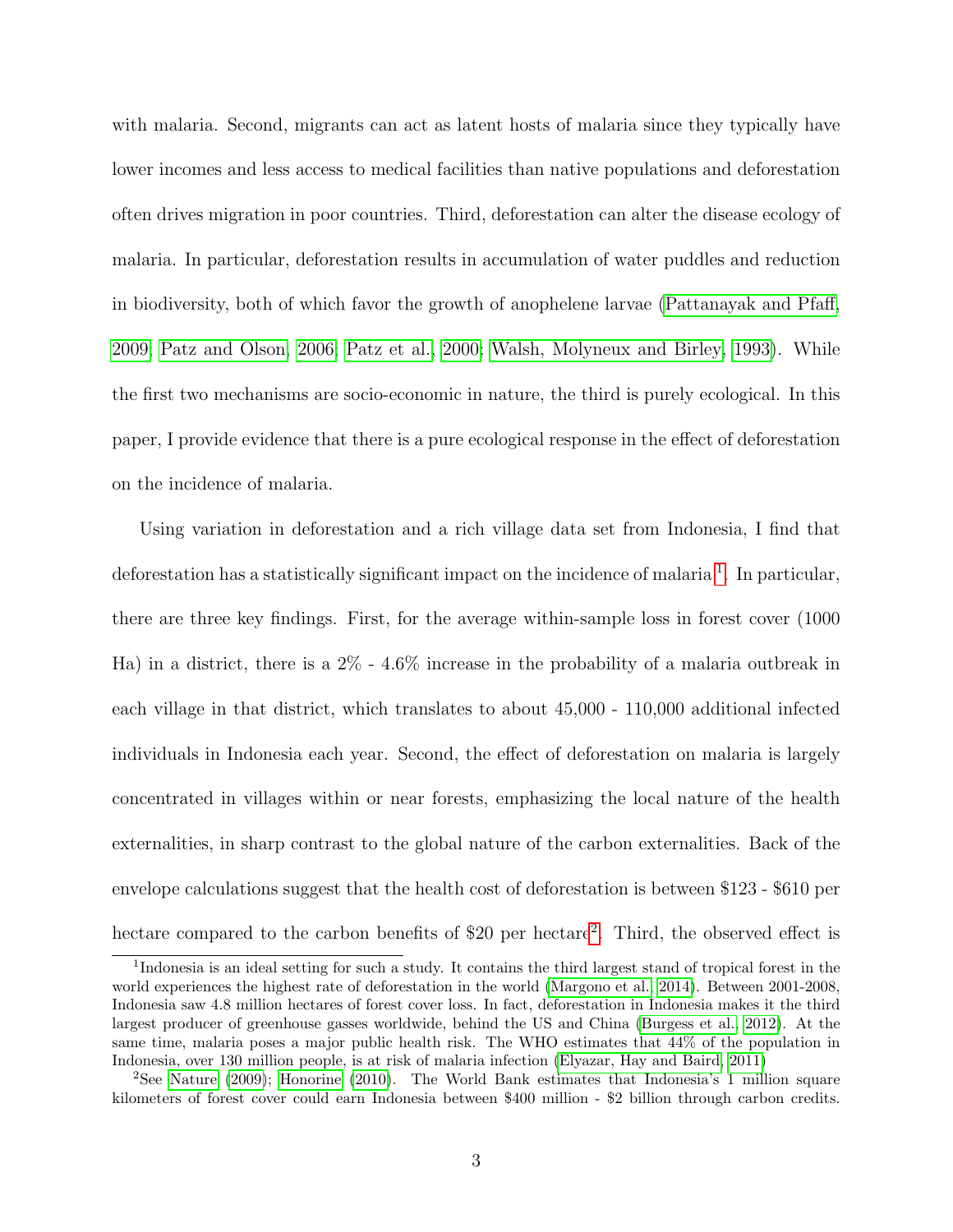much more pronounced in forests intended to preserve biodiversity, than in forests which are for the purpose of logging and land use change. Furthermore, the effect can not be explained by common reasons provided in the public health literature, such as post-deforestation land use change, anti-malarial programs or migration, suggesting that the underlying mechanism is an ecological as opposed to a socio-economic response.

Despite forests forming a critical part of the environment and ecosystems in poor communities, achieving causal identification of the effect of deforestation on infectious diseases has been difficult [\(Pattanayak et al., 2006\)](#page-32-7)<sup>[3](#page-0-0)</sup>. There are two major identification concerns. First, there could omitted variables bias associated with road access, occupational choice<sup>[4](#page-0-0)</sup>, poverty levels<sup>[5](#page-0-0)</sup>, geographic features, sanitation facilities, medical facilities, and agricultural activity. Second, deforestation could be endogenous to malarial outbreak through reverse causality or simultaneity if malarial outbreak affects workers' choice to clear forest through reduced availability of healthy labor.

A major contribution of this paper is to overcome these challenges and provide causal identification of the effect of deforestation on the incidence of malaria by building on important prior research in the public health literature [\(Bauch, Pattanayak and Sills, 2014;](#page-29-5) [Laporta et al., 2013;](#page-31-6) [Myers et al., 2013;](#page-31-7) [De Silva and Marshall, 2012;](#page-29-6) [Pattanayak and Pfaff,](#page-32-3) [2009;](#page-32-3) [Yasuoka and Levins, 2007;](#page-32-8) [Patz and Olson, 2006;](#page-32-4) [Patz et al., 2000\)](#page-32-5). I employ panel

That translates to \$4-\$20 per hectare.

<sup>3</sup>Reviews of the epidemiology and public health literature by [Keesing et al.](#page-31-8) [\(2010\)](#page-31-8) and [Pongsiri et al.](#page-32-9) [\(2009\)](#page-32-9) examine case studies on the links between biodiversity loss and local disease ecology. Both reviews illustrate and recognize that aside from lab experiments that produce limited results, field studies in this area have been largely correlational case studies.

<sup>4</sup> Individuals working in the forestry sector could have increased exposure to vectors in the event of deforestation.

<sup>5</sup>Deforestation could either result in exploitation of local population or provide local economic windfalls and could thus influence vulnerability to diseases through income and access to medical facilities.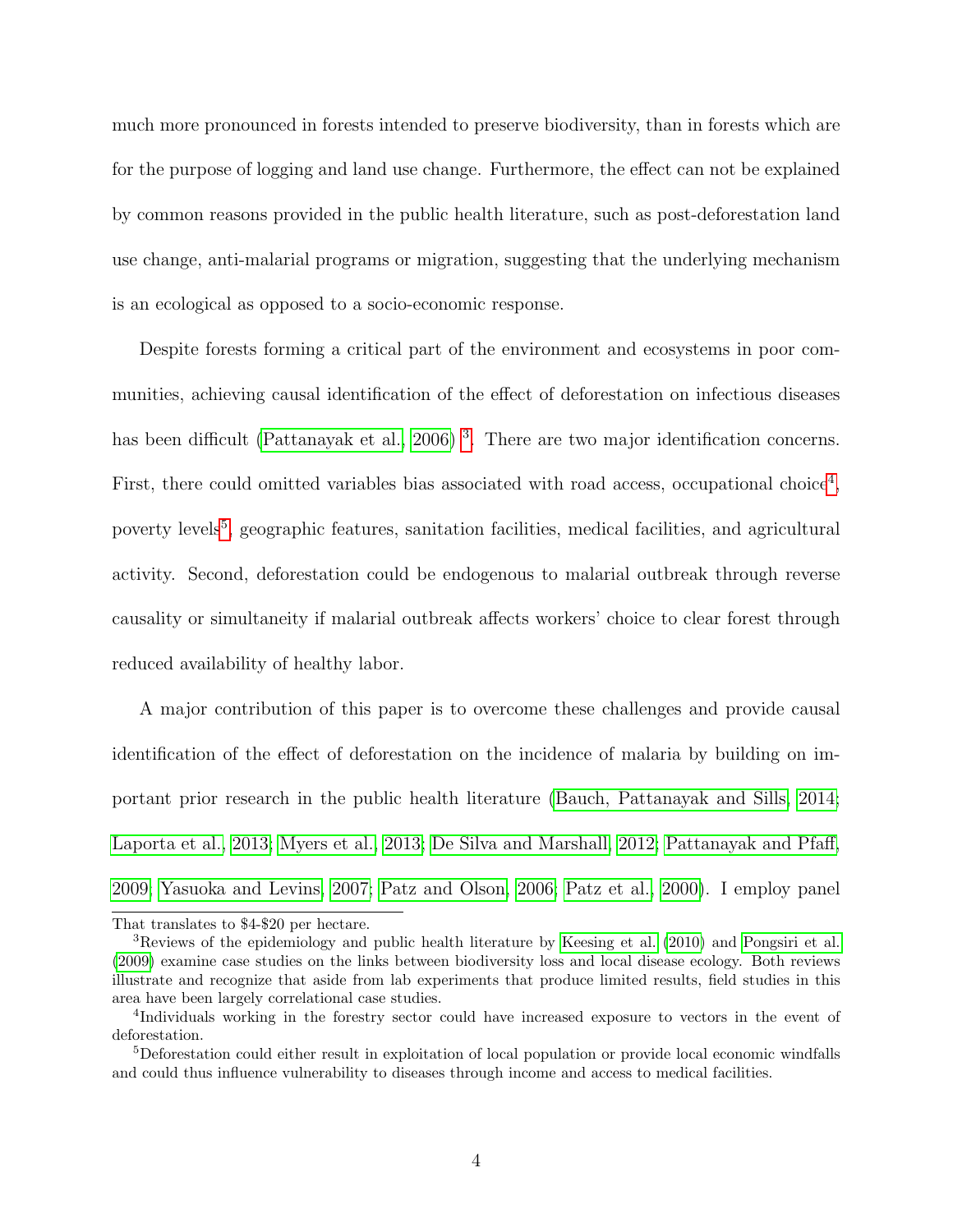methods by exploiting satellite data on forest cover and a rich village census data on disease outbreaks to control for time-invariant geographic, climatic and demographic factors that could be correlated with both deforestation and diseases. This allows me to identify the effect of deforestation on malaria off of the timing of deforestation (and not whether or not a village experienced deforestation) that is plausibly exogenous to local disease outcomes. Administratively most deforestation decisions are made at the district level or at the na-tional level in consultation with district heads.<sup>[6](#page-0-0)</sup>. All forested land in Indonesia is owned by the government, and as such, all legal and illegal deforestation in Indonesia requires the implicit or explicit consent of the district head (bupati). Since each district comprised of over 250 villages on average, it is unlikely that decisions to grant licenses or to acquiesce to illegal deforestation by the district head were contingent on malarial outbreaks in specific villages. As such, district-level deforestation in the Indonesian context is plausibly exogenous to village-level disease incidence.

I test this assumption in a few ways. First, I provide placebo tests and show that the effect is specific to malaria. If there were unobservables correlated with health and deforestation, then deforestation would also have an impact on other diseases whose disease ecology differs from that of malaria. Second, I use exogenous variation generated from two national policies: a) the introduction of a timber certification program aimed at curtailing illegal exports of raw logs and b) the national moratorium on district splitting that temporarily halted the creation of new districts, altering the political economy of deforestation [\(Burgess et al., 2012\)](#page-29-3). Third, I provide falsification tests for these national level policies and show the effects are

 ${}^{6}$ Indonesia has many levels of governance. The country is divided into 32 provinces (*propinsi*) which are further divided into districts (kabupaten). Districts are subdivided into villages (desa). There is also a sub-district (kecamantan) level of administration that is responsible for implementing some welfare programs.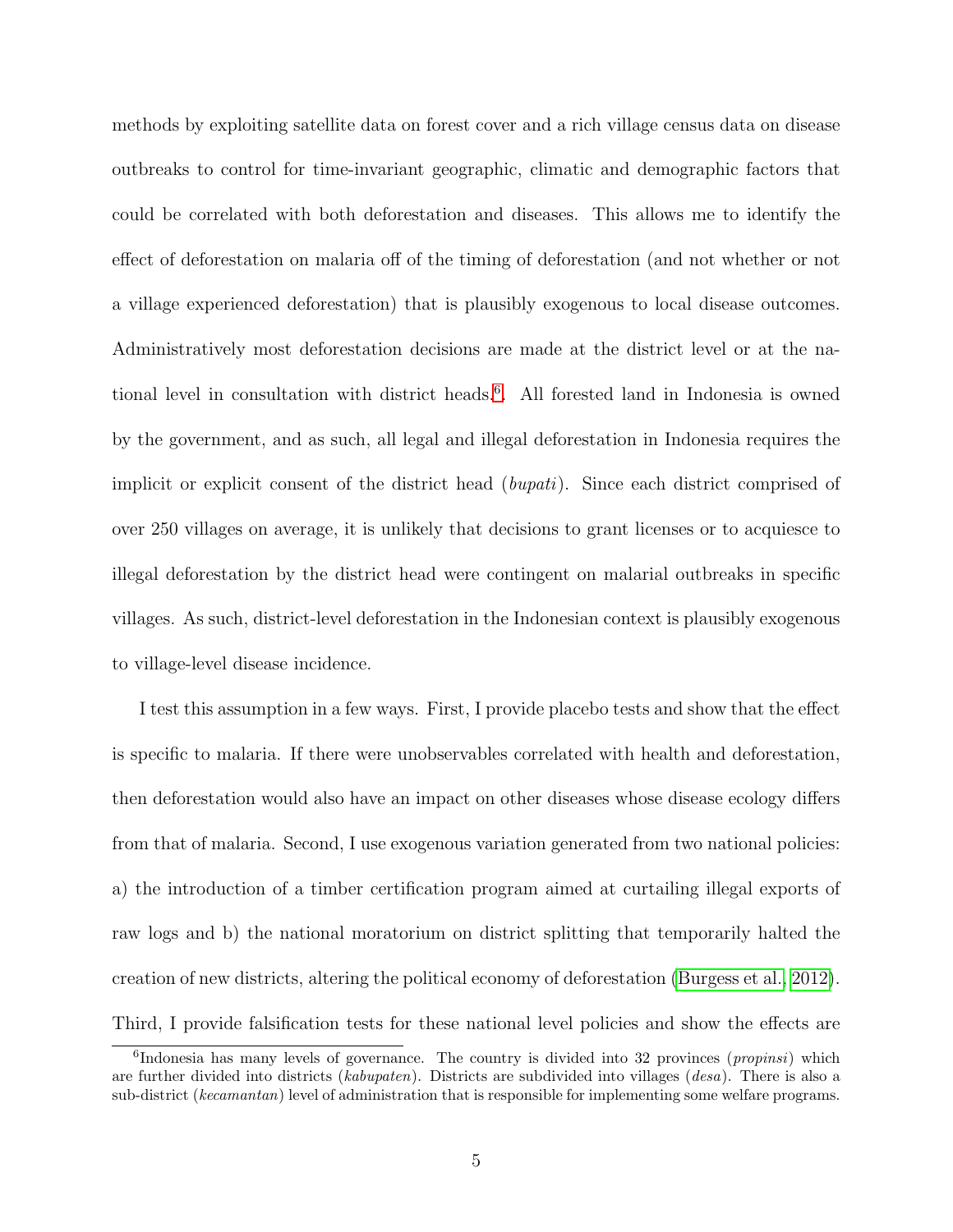specific to the year in which they were implemented. Fourth, I show that the results are robust to the inclusion of a variety of controls including health care access, poverty measures, distance from cities, sanitation facilities, population density, government sponsored health interventions, geographic terrain, precipitation and primary sector of employment.

This paper also contributes to the economics literature on the health and mortality effects of environmental degradation. This literature has made great advances in causal identification of the effect of air pollution on infant mortality [\(Currie and Walker, 2011;](#page-29-7) [Jayachandran,](#page-31-9) [2009;](#page-31-9) [Currie and Neidell, 2005;](#page-29-8) [Neidell, 2004;](#page-31-10) [Chay and Greenstone, 2003\)](#page-29-9), adult mortality [\(Ziebarth, Schmitt and Karlsson, 2014\)](#page-33-0), productivity [\(Graff Zivin and Neidell, 2012;](#page-30-6) [Hanna](#page-30-7) [and Oliva, 2011\)](#page-30-7) and educational outcomes [\(Currie et al., 2009\)](#page-29-10).[7](#page-0-0) However, the focus has been almost exclusively on air pollution with much less attention paid to understanding the health effects of other forms of environmental degradation such as deforestation. This paper fills that important void; to the best of my knowledge the economics literature has not previously addressed the causal impact of deforestation on health or disease outcomes.

This research has strong policy implications for payments for ecosystem services (PES) [\(Jayachandran, 2013;](#page-31-11) [Alix-Garcia et al., 2013;](#page-28-3) [Alix-Garcia, Sims and Yanez-Pagans, 2013;](#page-28-4) [Golden et al., 2011;](#page-30-8) [Alix-Garcia et al., 2009;](#page-28-5) [Andam et al., 2008;](#page-28-6) [Jack, Kousky and Sims,](#page-30-9) [2008;](#page-30-9) [Angelsen and Wunder, 2003;](#page-28-7) [Foster and Rosenzweig, 2003;](#page-30-10) [Angelsen, 1999;](#page-28-8) [Angelsen](#page-28-9) [and Kaimowitz, 1999;](#page-28-9) [Koop and Tole, 1999;](#page-31-12) [Barbier, 1997;](#page-28-10) [Ferraro and Kramer, 1997\)](#page-30-11).

<sup>7</sup>Several authors have made use of quasi-experimental methods. For instance, [Chay and Greenstone](#page-29-9) [\(2003\)](#page-29-9) used the geographic variation in air particulate matter induced by the 1981-82 recession to show that reduced air pollution led to decreases in infant mortality to the tune of 2500 fewer deaths per year. [Currie](#page-29-7) [and Walker](#page-29-7) [\(2011\)](#page-29-7) study the introduction of electronic toll collection to show that reduced pollution through decreased traffic congestion resulted in lower incidence of prematurity and low birth weight amongst mothers within two kilometers of a toll plaza in NJ and PA. [Jayachandran](#page-31-9) [\(2009\)](#page-31-9) exploits exogenous variation in air pollution from forest fires in Indonesia to demonstrate a large effect of smoke on infant mortality.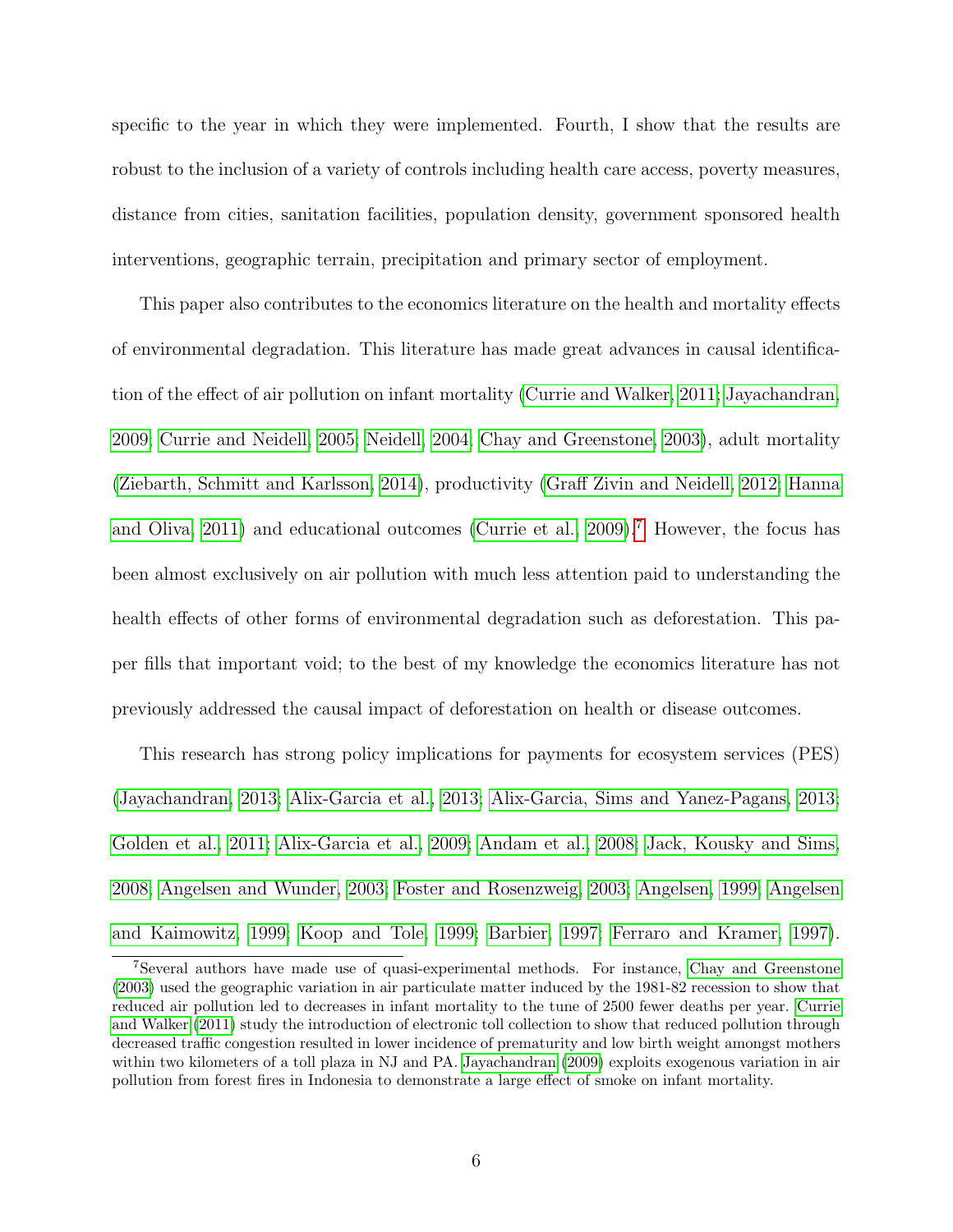First, health benefits exceed carbon benefits, particularly in light of recent evidence that the carbon footprint of deforestation may be as low as 25% of previous estimates [\(Harris](#page-30-12) [et al., 2012\)](#page-30-12). Second, the health benefits are local in nature, in sharp contrast to the carbon benefits that are global. Since the local health benefits exceed the global carbon benefits, PES programs, such as Indonesia's recently launched Rainforest Standard (RFS), may not require large external funding to avoid deforestation and instead motivate local institutions to promote conservation [\(JakartaPost, 2014\)](#page-30-13).

This paper is organized as follows. Section 2 provides context for deforestation and the implications for the disease ecology of malaria, and section 3 describes the data. Section 4 discusses the identification strategy. Estimation results are presented in section 5. Section 6 considers alternative explanations and mechanisms and section 7 concludes and draws out policy-relevant findings.

## 2 Background

While its tropical conditions are ideal for forest growth, Indonesia has been experiencing alarmingly high rates of deforestation. [Burgess et al.](#page-29-3) [\(2012\)](#page-29-3) provide a conservative estimate that between 2001 and 2008, Indonesia lost about 4.8 million hectares of forest cover, which is roughly the size of the US states of Vermont and New Hampshire combined. This coincides with a period of high rates of contracting infectious diseases. In this section, I provide background on the nature of deforestation as well as its implications for the spread of malaria.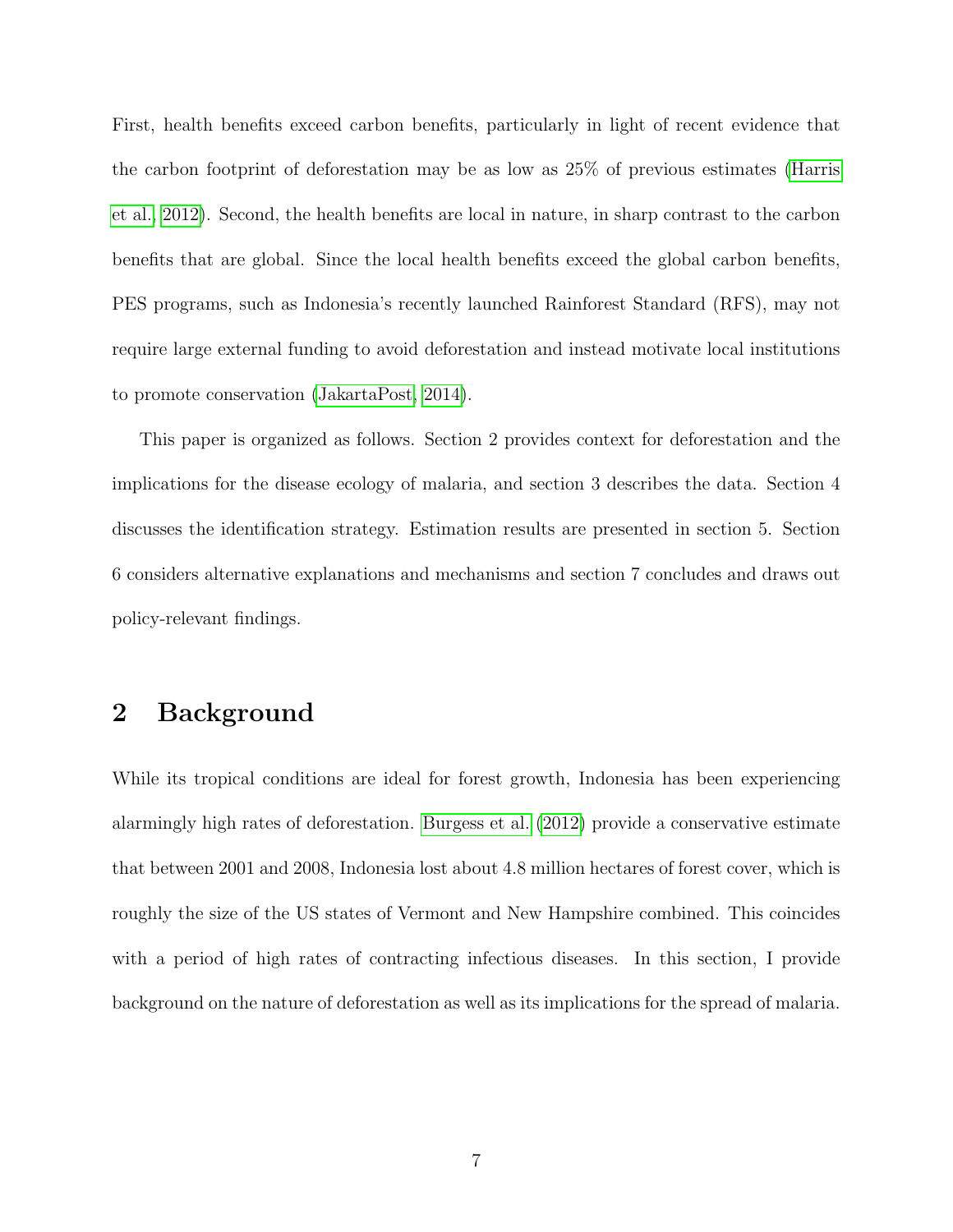#### <span id="page-7-0"></span>2.1 The Political Economy of Deforestation in Indonesia

During the Suharto era, the national government maintained total control of the forest estate and concessions were awarded to a small group of forestry conglomerates in the production and conversion zones for the purposes of logging and clearing of forested land for industrial and palm oil operations respectively. Since the conglomerates had connections to the Suharto government and because the permits lasted up to 30 years, they had strong incentives to conduct logging selectively and sustainably. Logging was prohibited in all other zones that were designated for watershed protection (protection forest) and biodiversity protection (conservation forest) [\(Barber, 1990\)](#page-28-11). However, after the fall of Suharto regime, the national government passed the decentralization laws that amongst other things, made district forest departments part of the district government, answerable to the head of the district [\(Burgess](#page-29-3) [et al., 2012\)](#page-29-3).[8](#page-0-0)

60%-80% of all deforestation in Indonesia is illegal [\(CIFOR, 2004\)](#page-29-11). To a large extent, the onus of authorizing, monitoring and enforcing<sup>[9](#page-0-0)</sup> limits on logging (legal and illegal) falls on the district office. District office employees are supposed to stationed at the gate of every concession to monitor all logs leaving the concession, and at the entrance of all saw mills to check the legality of logs entering the mill. Furthermore, all logs require transport permits from the district office that are verified at regular checkpoints. Thus the extraction, transportation or processing of illegal logs would be impossible without the district office

<sup>&</sup>lt;sup>8</sup>The district governments also became incredibly powerful. They were granted considerable autonomy over their jurisdiction and 25% of revenues from natural resources in a district were returned to the district governments as block grants.

<sup>9</sup>[Burgess et al.](#page-29-3) [\(2012\)](#page-29-3) demonstrate that illegal deforestation can not be explained by lack of enforcement capacity since the impact of new districts on deforestation rates increases over time. If lack of enforcement capacity was driving deforestation, the effect of new districts would decrease over time since newer districts would be able to build up enforcement capacity.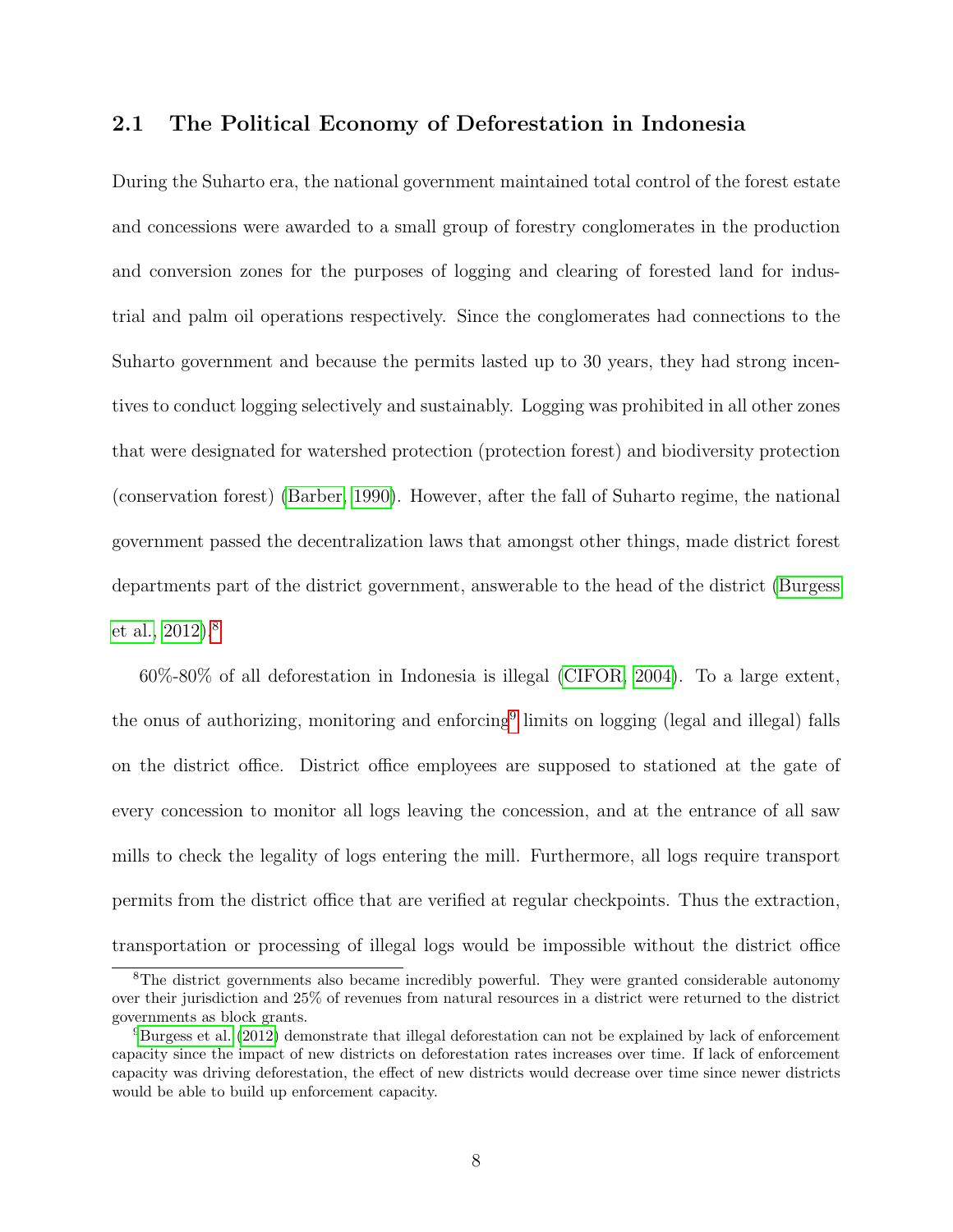acquiescing to such activity [\(Burgess et al., 2012\)](#page-29-3). In a production forest, the district head may issue permits for logging up to the point of the nationally sanctioned limit, and has the responsibility to ensure that only legal deforestation occurs. In the case of conversion forests, the district government petitions the central government to convert forest land to other uses, such as palm oil plantations, and is responsible for monitoring conversion to ensure that it occurs only in approved areas. In protection and conservation forests, all deforestation activity is illegal. These forests are biodiversity reserves and come under the control of the central government. But the district office is responsible for patrolling these forests to ensure no illegal logging takes place. The ecology of production/conversion forests is distinct from that of protection/conservation forests in part due to historical logging, but the political economy of deforestation is largely similar across the different forest zones.

#### 2.2 Implications for Malaria

Malaria is spread only through the Anopheles mosquito and transmission occurs only if the mosquito was previously infected through a blood meal taken from an infected person<sup>[10](#page-0-0)</sup>. Subsequently the malarial parasites from the first blood meal are mixed in with the saliva of the mosquito and then transmitted into the person being bitten. The typical lifespan of the female Anopheles is 4-6 weeks, but they can travel distances as far as 75 miles, making the the range of transmission particularly problematic. In Indonesia, malaria is widespread with  $44\%$  of the population, or over 130 million people, at risk of contraction [\(Elyazar, Hay](#page-29-4) [and Baird, 2011\)](#page-29-4). In any given year, 19% of Indonesian villages report having an outbreak of malaria.

 $10$ See: <http://www.cdc.gov/malaria/about/faqs.html>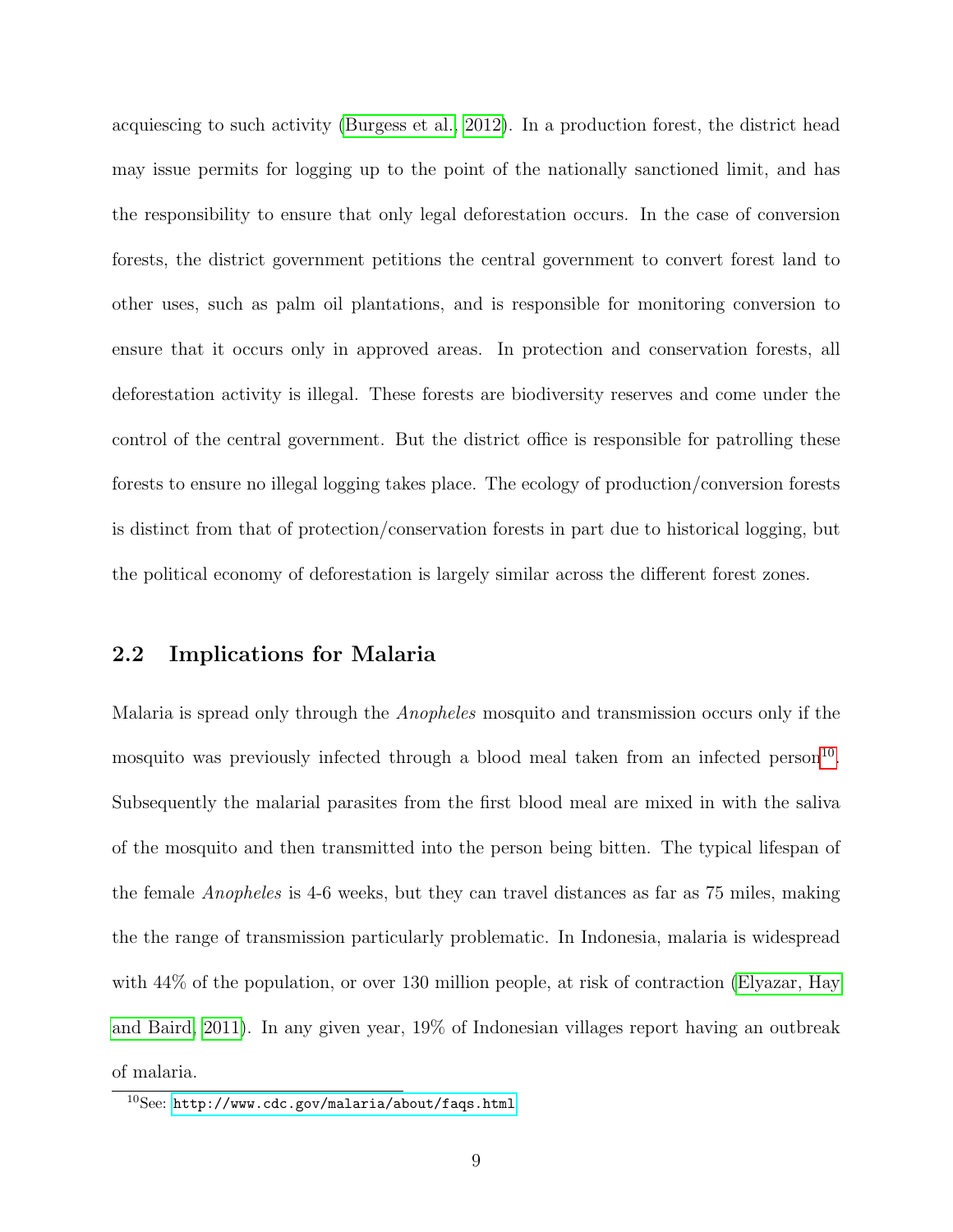[Pattanayak and Pfaff](#page-32-3) [\(2009\)](#page-32-3) review potential mechanisms through which deforestation can impact the growth of anopheline larvae and consequently the incidence of malaria. First, post-deforestation land use change in the form of urbanization, construction and agricultural production has been associated with increased incidence of malaria [\(De Silva and Marshall,](#page-29-6) [2012;](#page-29-6) [Petney, 2001\)](#page-32-10). Second, deforestation commonly results in migration, which often increases the incidence of malaria for two reasons - migrants act as latent hosts for infectious diseases, acting as transport from an infected area to a non-infected area [\(Texier et al., 2013\)](#page-32-11) and migrants tend to have limited access to medical facilities. These are socio-economic factors behind the link between deforestation and malaria but there is also an ecological link. Deforestation also alters the disease ecology of malaria. This occurs in two ways. First, cleared lands receive more sunlight and are more susceptible to the formation of puddles with a more neutral pH that favors anopheline larvae development [\(Pattanayak and Pfaff,](#page-32-3) [2009;](#page-32-3) [Patz and Olson, 2006;](#page-32-4) [Patz et al., 2000;](#page-32-5) [Walsh, Molyneux and Birley, 1993\)](#page-32-6). Second, deforestation adversely affects biodiversity of the region and increases malaria incidence by favoring the proliferation of malaria related species by reducing or eliminating species that prey on anopheline larvae. The evidence is bi-directional; increased biodiversity also reduces malaria incidence through dilution of disease carrying vectors in the overall species pool in forest ecosystems [\(Laporta et al., 2013;](#page-31-6) [Yasuoka and Levins, 2007\)](#page-32-8).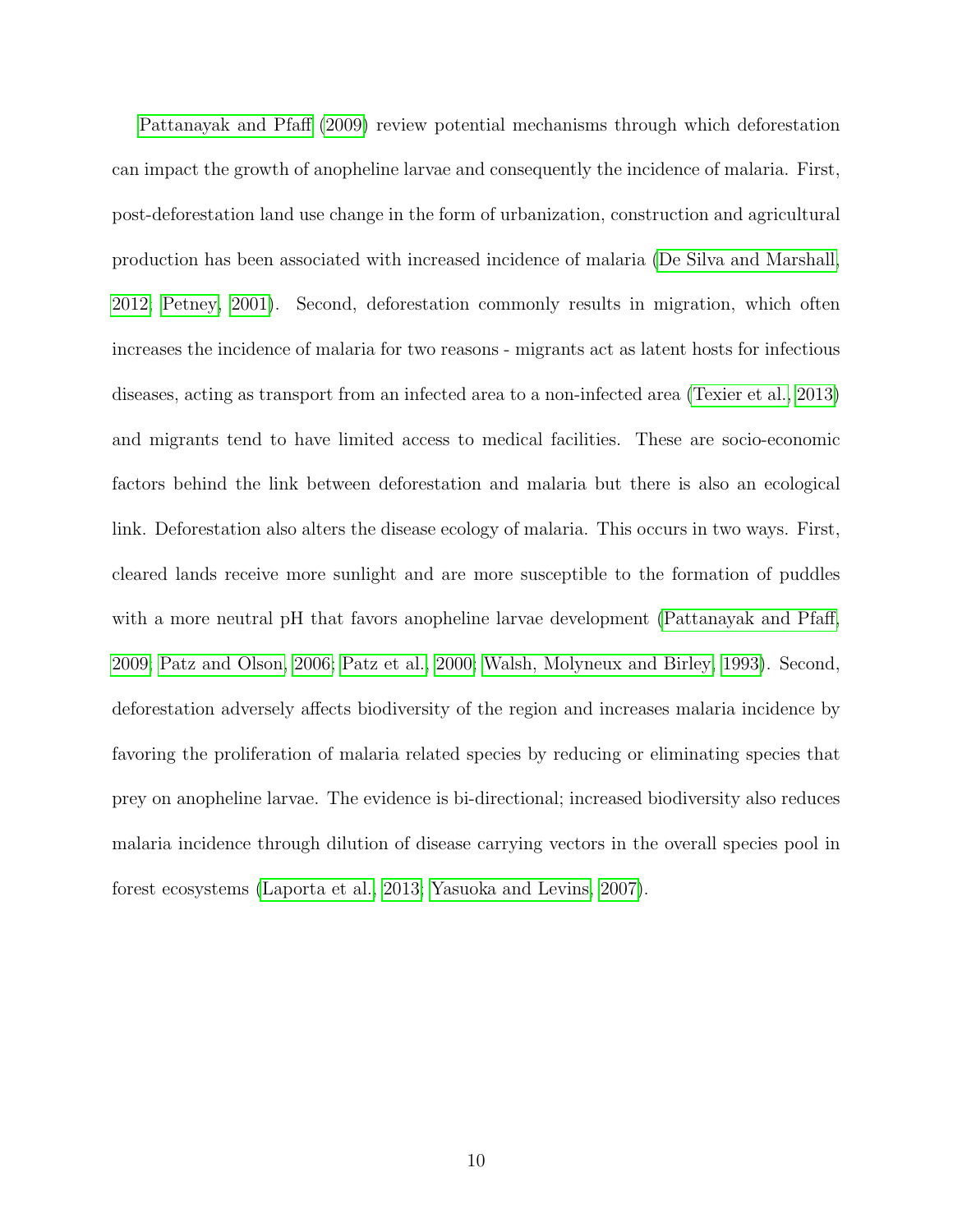## 3 Data

#### 3.1 Disease and Public Health

The Indonesian statistical agency, Badan Pusat Statistik (BPS) conducts a village census Podes every 2-3 years that documents a range of village characteristics and events including the incidence and extent of disease outbreaks for malaria, measles, respiratory infections, dengue fever and diarrheal diseases. The survey includes all of Indonesia's over 68,000 villages. During the period of study, Podes was conducted in 2000, 2003, 2006, and 2008. Village heads report on whether or not there had been an outbreak of each of these diseases in their village, and if there was an outbreak how many people died. For 2000, 2003 and 2006, no information was collected on the number of people who were infected with malaria. Starting in 2008, the survey also requested information on the number of people infected with malaria distinct from the mortality associated with malaria. In 2008, on average, 14- 15 people were infected with malaria in a village that reported an outbreak of malaria. [11](#page-0-0) The standard deviation was 20 people. This translated to just over 15 infected persons per thousand persons with a standard deviation of 26 infected persons per 1000 persons.

Podes also contains information on the availability of medical facilities including hospitals, integrated health centers, village medicine posts and drug stores in a given village. When such a medical facility is not present in the village, the survey documents the distance to the nearest facility (in kilometers) and how easy it is to access such a facility on a scale of 1-4. This rich data set also includes information on the source of drinking water, sanitation

<sup>&</sup>lt;sup>11</sup>The data is collected through oral recall from village heads and is then verified at the sub-district office. The village head makes a subjective decision on whether or not there was an outbreak in a given year. A kernel density graph of the number of infected individuals conditional on an outbreak is available in the appendix.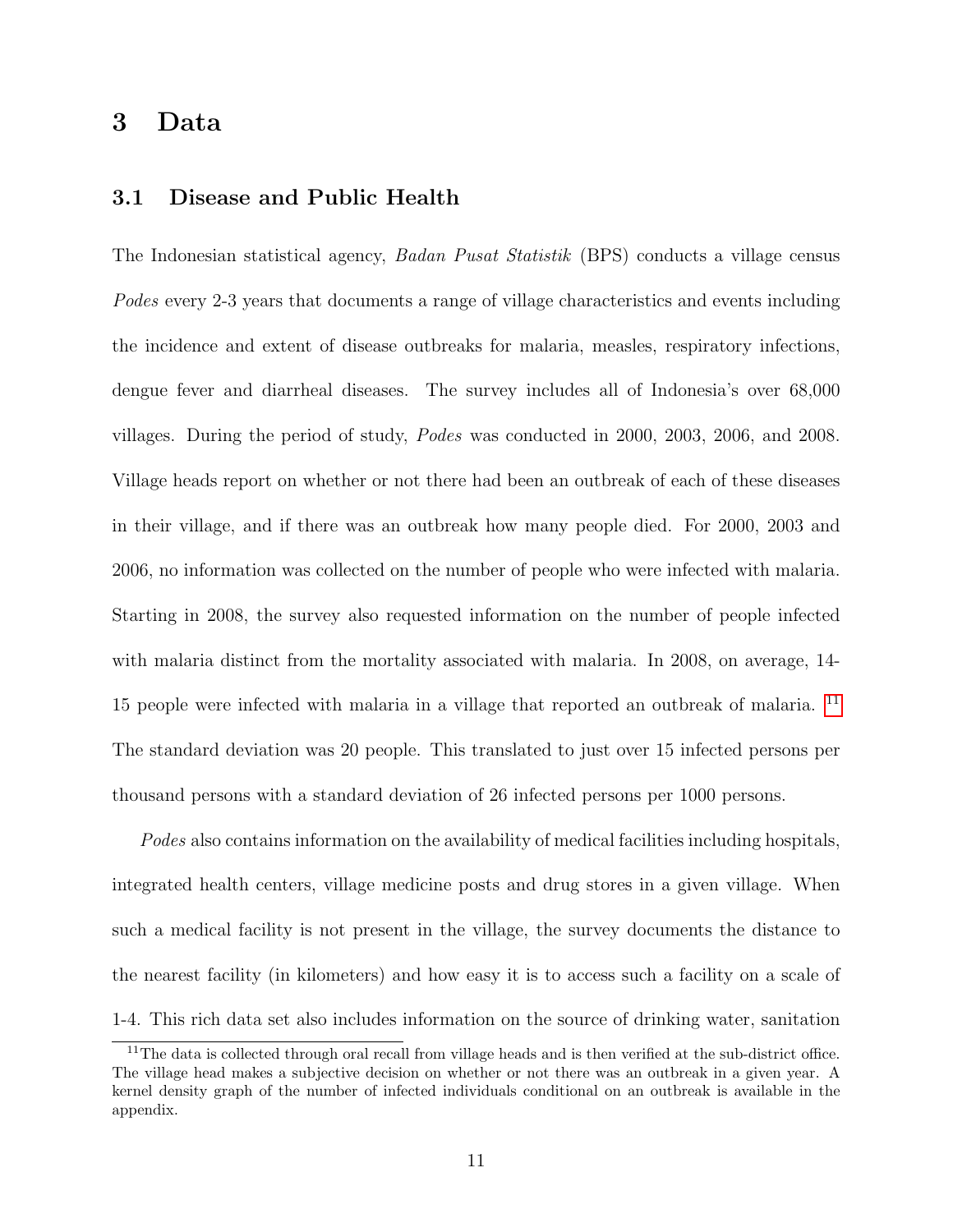facilities, transportation facilities, land utilization, geography (proximity to the shore, forests etc.) and topography (flat, hilly or valley). Tables [1](#page-34-0) - [4](#page-37-0) show the summary statistics of the key dependent and independent variables.

#### 3.2 Deforestation Data

Since a large portion of the deforestation in Indonesia results from illegal logging, official records are likely inaccurate. Therefore, I use deforestation data from 2001-2008 based on satellite imagery data directly from [Burgess et al.](#page-29-3) [\(2012\)](#page-29-3). Deforestation is measured as the number of pixels (250m X 250m) in each district estimated from MODIS satellite images that have at least a 90% probability of tree cover loss compared to the previous year. The variable is converted into 1000s of hectares. While the Indonesian archipelago is comprised of a large number of islands, we focus on the four islands that have substantial forest cover: Sumatra, Kalimantan, Sulawesi and Papua. The remaining islands are excluded since they had negligible forest cover in the baseline year of the study (2000). The key data improvement from previous economic research on deforestation using satellite data [\(Foster](#page-30-10) [and Rosenzweig, 2003\)](#page-30-10) is building on the Normalized Difference Vegetation Index (NDVI) [\(Tucker, 1979\)](#page-32-12) by also making use of differences in spectral signatures between trees and other crops [\(Jensen, 1996\)](#page-31-13). The deforestation data are then classified by the zone and district of the forest estate into production, conversion, protection or conservation forest (categories defined below). The resulting variable is  $TotalDeforestation_{zdt}$  which measures thousands of hectares deforested in forest zone  $z$ , in district  $d$  at time  $t$ .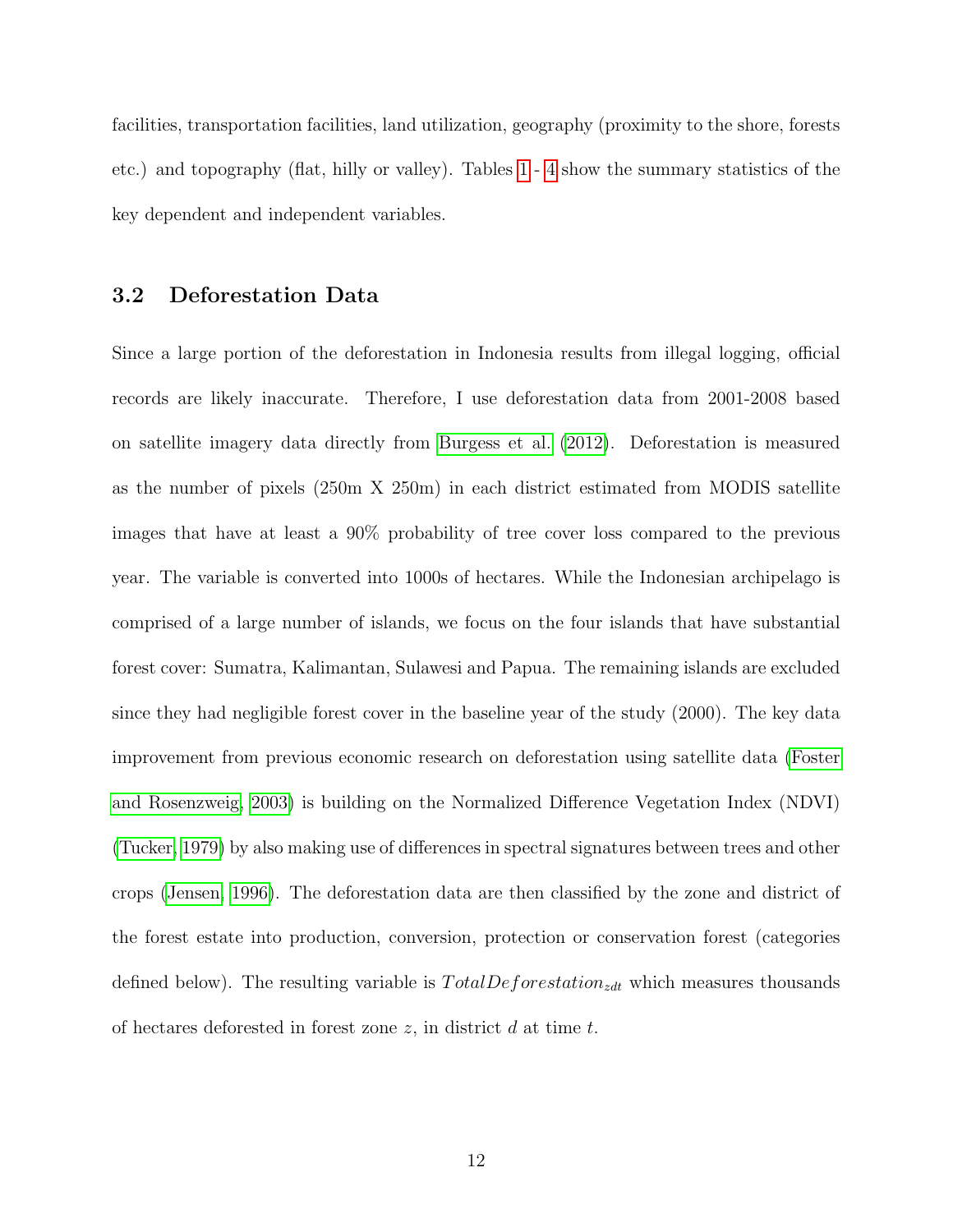## 4 Estimation and Identification Strategy

There are two key parameters of interest. First, what is the effect of deforestation on the probability of malarial outbreak (i.e effects at the extensive margin)? Second, what is the effect of deforestation on the number of malaria deaths conditional on the village having an outbreak of malaria (i.e effects at the intensive margin)?<sup>[12](#page-0-0)</sup> This section explains my strategy for generating plausible estimates of these causal effects.

#### 4.1 Extensive Margin

Since the primary dependent variable is binary (whether or not there was a disease outbreak in the past year), I use a linear probability model<sup>[13](#page-0-0)</sup> in the baseline specification. The primary specification is,

<span id="page-12-0"></span>
$$
Pr[discase_{vdt} = 1] = \beta_0 + \beta_1 Total Deforestation_{dt}
$$

$$
+ \beta_2 X_{vdt} + \mu_d + \eta_{it} + \epsilon_{vdt}
$$
(1)

The dependent variable  $disease_{vdt}$  denotes whether or not there was a disease outbreak in village v in district d at time t and  $TotalDefore station_{dt}$  is the total deforestation in district d at time t, a continuous variable measured in thousands of hectares.  $X_{vdt}$  is a vector of controls including access to medical facilities, terrain and geography, altitude, sanitation

<sup>&</sup>lt;sup>12</sup>Ideally, the intensive margin of study would be the number of individuals infected. However, those data are unavailable for all years prior to 2008, and so the village-level intensive margin being studied is the number of individuals dying from malaria. These characterizations would be different at the individual level, where a person getting infected would mark the extensive margin, and how much they suffer as result of malaria, including mortality, would mark the intensive margin.

<sup>&</sup>lt;sup>13</sup>In the appendix, I demonstrate the robustness of the baseline results to the use of logit or probit models in place of a linear probability model. I further demonstrate that only 3% of all predicted values lie outside the feasible [0,1] bounds under the LPM. My results are robust to the exclusion of these data points.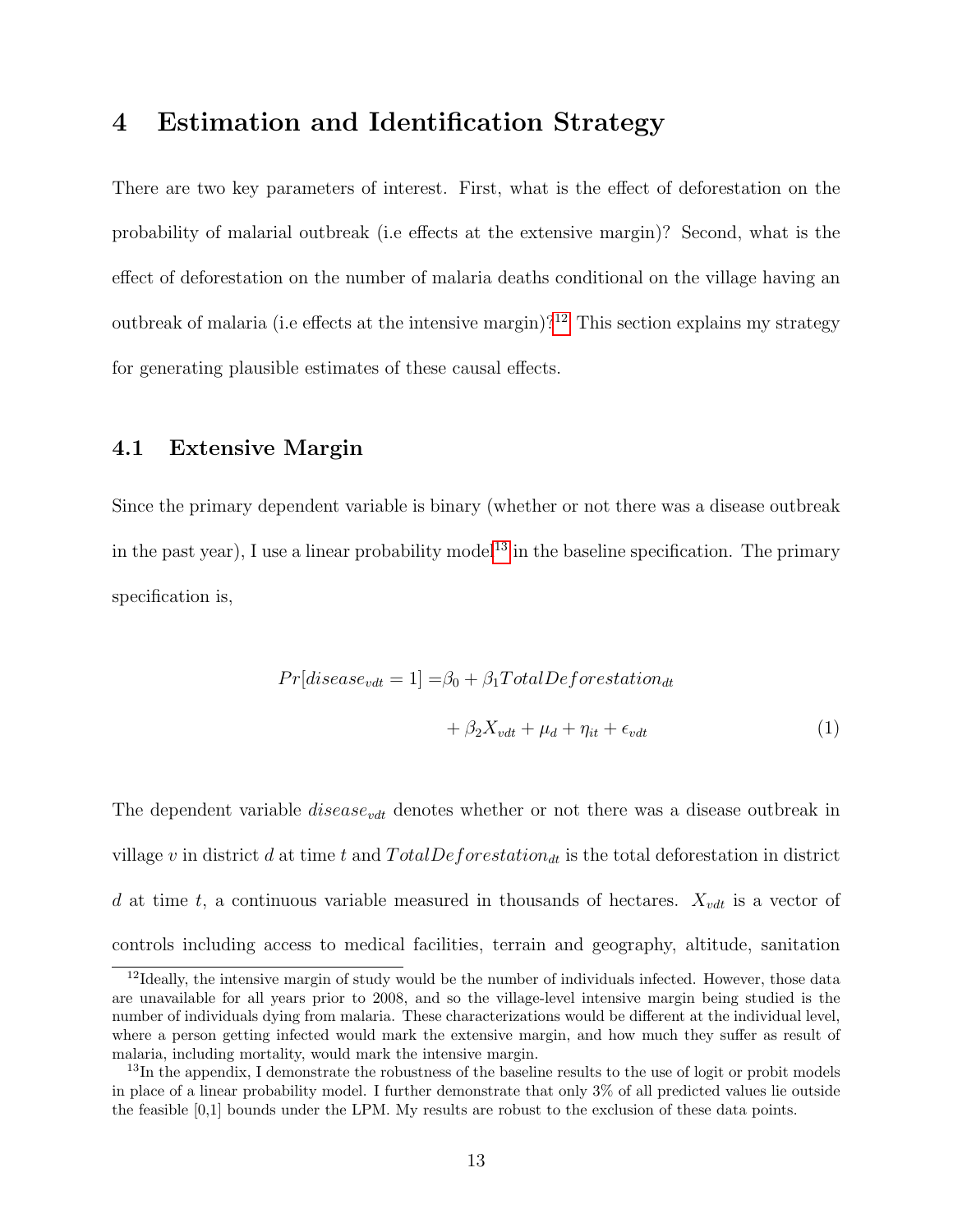and trash disposal facilities, dominant fuel source, rainfall average and rainfall variation, dominant occupation in the village as well as the interaction effects of occupation-year, occupation-province fixed effects, forest zone, forest zone-year and forest zone-province fixed effects. These controls are not included in the primary specification [\(1\)](#page-12-0) but are included in extensions to the primary specification (Table [5,](#page-38-0) Columns 3-4).  $\mu_d$  is the district-level fixed effect,  $\eta_{it}$  is the island - year fixed effect and  $\epsilon_{vdt}$  is the regression residual. Standard errors are clustered at the district level to allow for arbitrary correlation within a district and over time accounting for spatial autocorrelation and serial correlation. I also include population density (population/total area) and number of other villages in the district that had an outbreak of malaria in that year to control for size of district effects and possible spill-over effects.

 $\beta_1$  (extensive margin) is the parameter of interest, and there are two problems in its consistent identification: a) omission of key within-district time-varying variables that are correlated with both deforestation and malaria may generate omitted variable bias, and b) malaria may be a factor in the decision to cut down trees resulting in reverse causality or simultaneity bias. The challenge is finding a plausibly exogenous source of variation in deforestation that minimizes these prospective sources of bias, without removing crucial context that is necessary to test for a biophysical mechanism and provide policy-relevant results. Identification is achieved using panel data methods using district fixed effects and island-year fixed effects, relying on the plausible assumption that the timing of deforestation is exogenous to local disease outcomes conditional on observables.

This assumption is justified for a few reasons. First, and as discussed in the previous section, all legal and illegal deforestation in Indonesia requires the implicit or explicit consent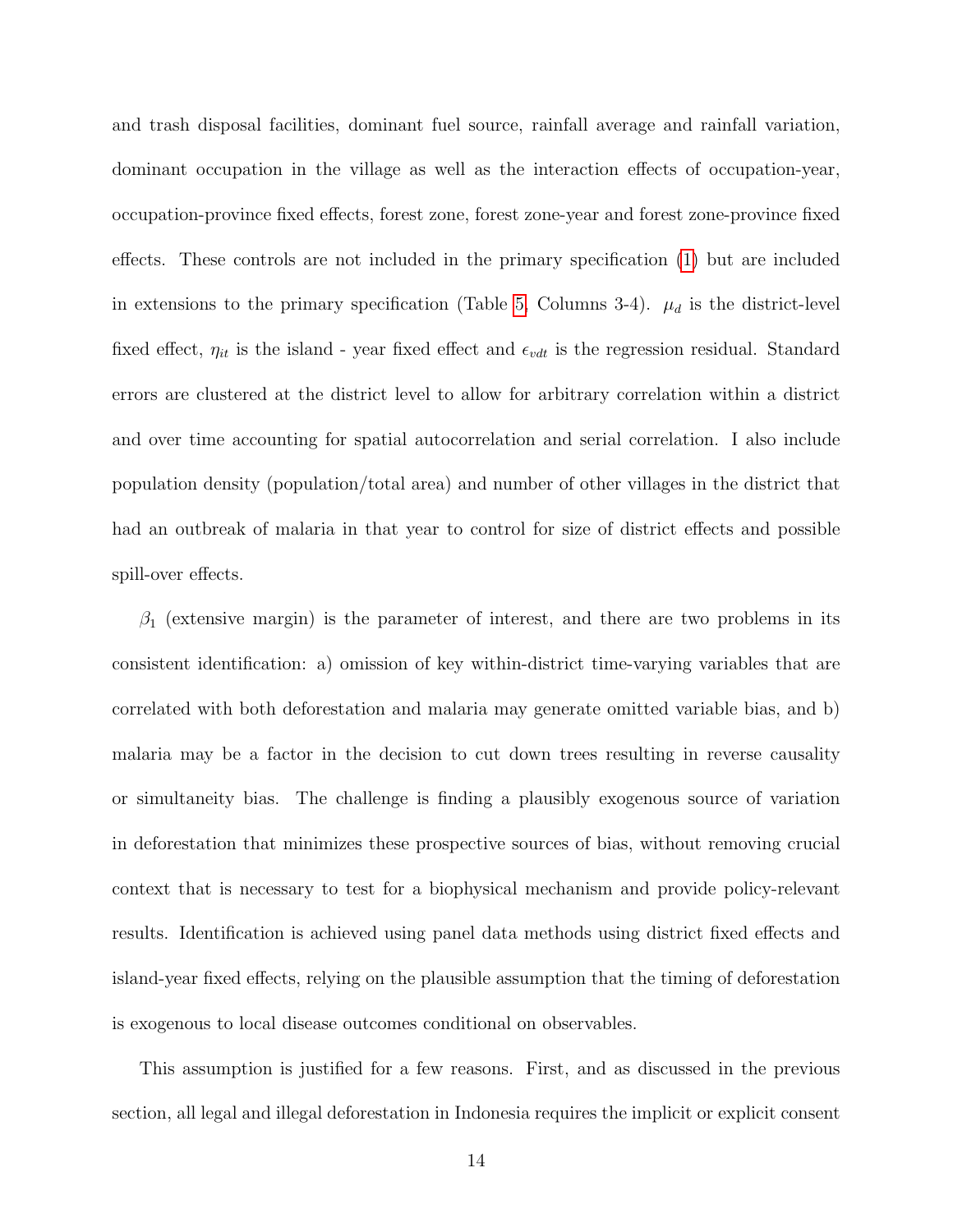of the district government. Each district comprises over 250 villages, on average, making it unlikely that decisions by the district head to grant licenses or acquiesce to illegal deforestation were contingent on malarial outbreaks in specific villages. Second, the use of satellite deforestation data at the 250mX250m resolution means that any smallholder deforestation would have to be both large enough to be noticed and agreed upon by village heads and district governments. That too seems very unlikely. Third, the process of obtaining permits or getting authorization on plans to convert forest land from the national government is a cumbersome bureaucratic process which can last several years between when a permit is requested and when it is granted. Fourth, there were two major national level policies that altered the political economy of deforestation: a) the introduction of a timber certification program aimed at curtailing illegal exports of raw logs and b) the national moratorium on district splitting that temporarily halted the creation of new districts [\(Burgess et al., 2012\)](#page-29-3). It is highly unlikely that these policies were introduced as a result of local level disease outbreaks.

Furthermore, I test these assumptions in a few ways, and the results of these tests are discussed in section [5.](#page-17-0) First, I use placebo tests by estimating the effect of deforestation on other diseases whose disease ecology differs from that of malaria. If there were unobservables correlated with health and deforestation, then deforestation would also have an impact on other diseases whose disease ecology differs from that of malaria. Second, I show that the interaction of deforestation with the timing of these national policies is driving the core result. Third, I provide falsification tests for these national level policies and show the effects are specific to the year in which they were implemented. Fourth, I show that the results are robust to the inclusion of a range of control variables that are known to impact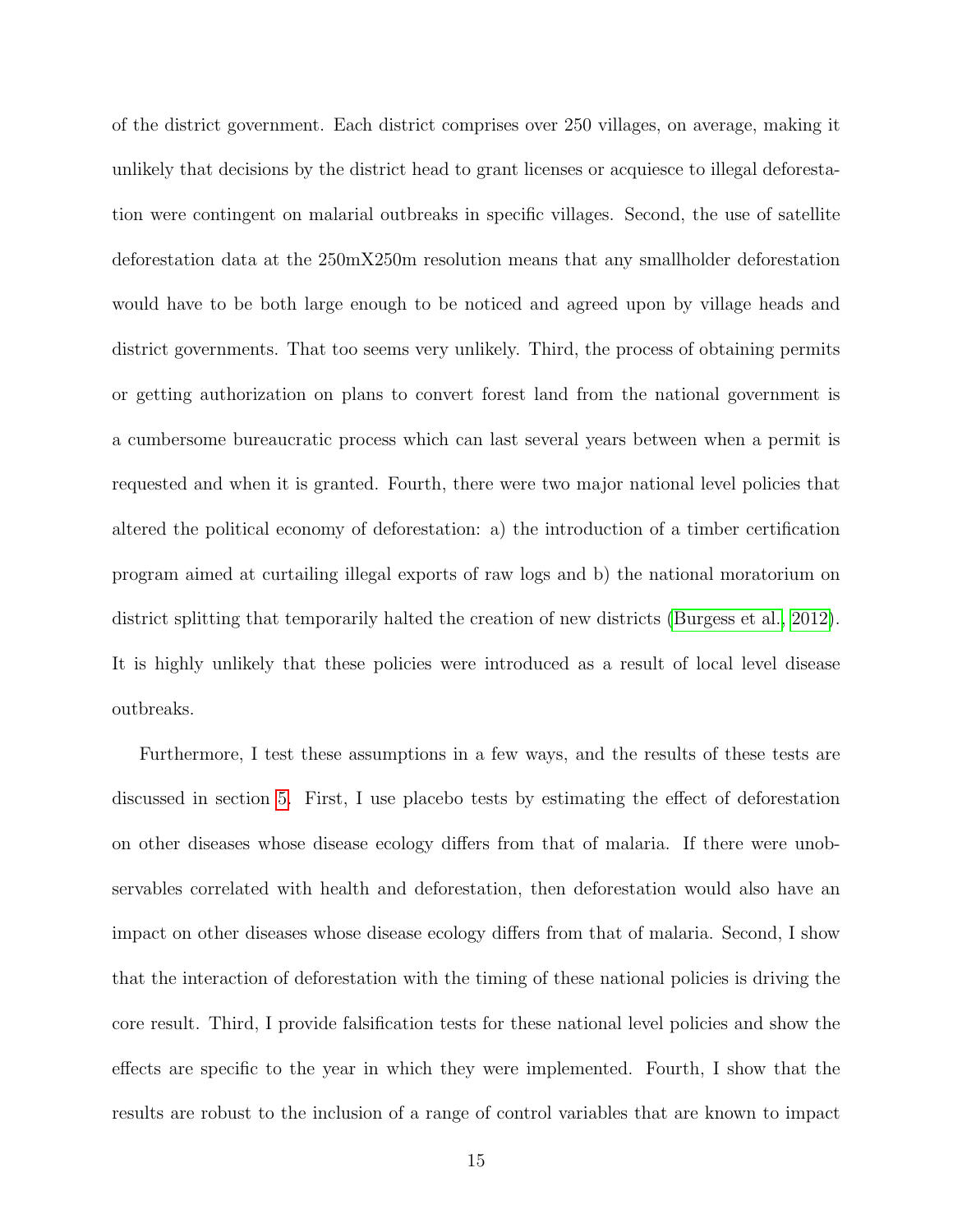malaria including health care access, poverty measures, distance from cities, sanitation facilities, population density, government sponsored health interventions, geographic terrain, precipitation and primary sector of employment [\(Pattanayak and Pfaff, 2009\)](#page-32-3).

#### 4.1.1 Logging Ban Enforcement

In the post-Soeharto era, between 1998 and 2001, Indonesia reduced export taxes on logs from 200 percent to 10 percent, resulting in massive exports of logs. At the end of 2001, Indonesia banned all log exports and in late 2003 introduced the SVLK (Timber Legality Verification System) certification to ensure the legality of traded timber [\(JakartaPost, 2013\)](#page-30-14). Since the policy and enforcement was nationwide, I interact the enforcement of the log export ban with deforestation to introduce exogenous variation in deforestation driven by a national policy. The resulting specification is,

$$
Pr[disease_{vdt} = 1] = \beta_0 + \beta_1 TotalDeforestation_{dt} * PostLogExportBan_t
$$

$$
+ \beta_2 TotalDeforestation_{dt} + \beta_3 X_{vdt} + \mu_d + \eta_{it} + \epsilon_{vdt}
$$
(2)

Since the policy was implemented nationwide, identification of  $\beta_1$  in this specification rests on the assumption that the timing of the implementation of the national policy was uncorrelated with differential levels of malarial prevalence among districts within an island in Indonesia. Specifically, when we include both the interaction term, and deforestation in the regression, finding a statistically significant  $\beta_1$  estimate and a statistically insignificant  $\beta_2$  estimate would suggest that identification is being driven by exogenous variation in deforestation following the enforcement of a national policy impacting the forest sector.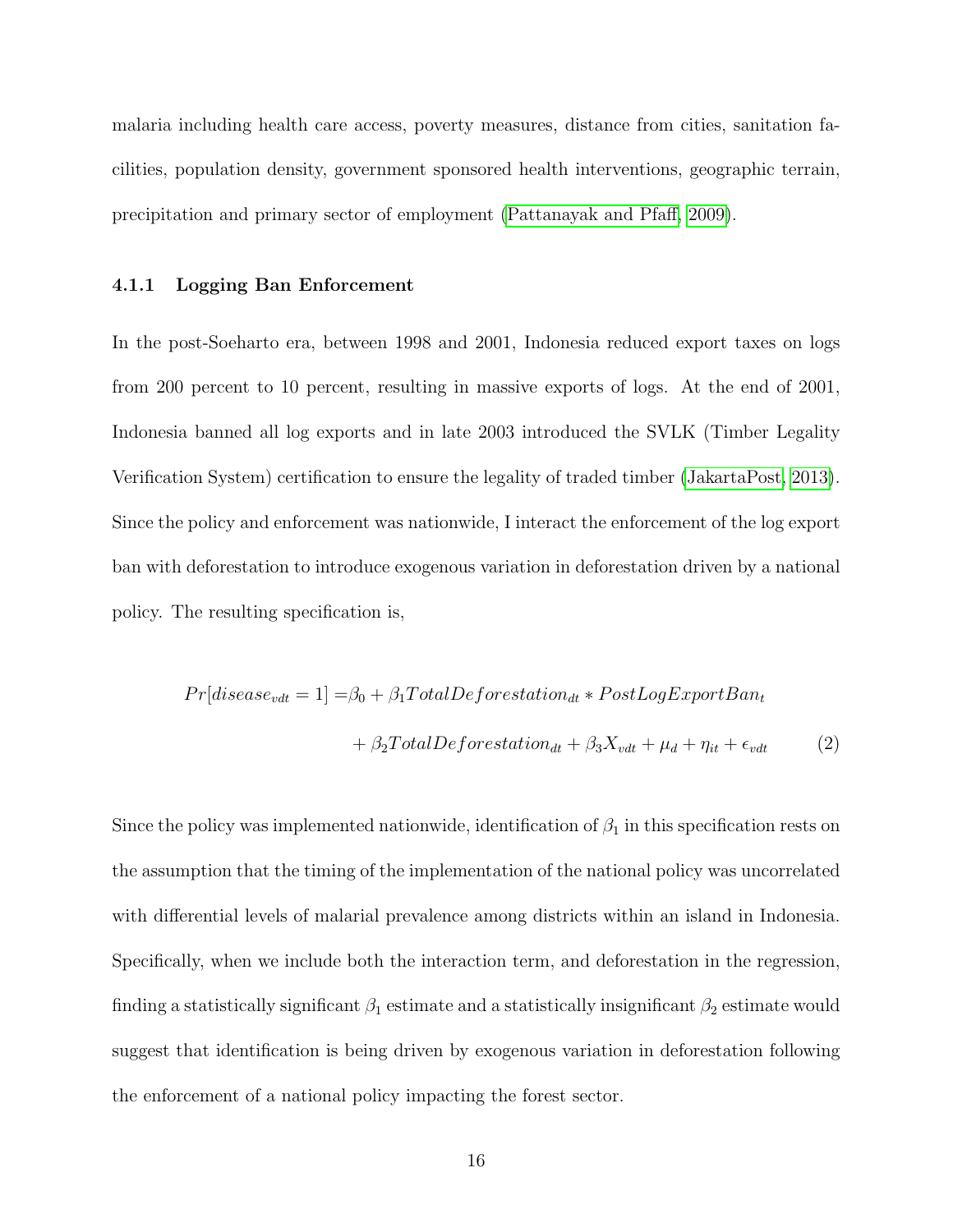#### 4.1.2 Moratorium on District Splitting

In 1999, Indonesia passed the decentralization laws that came into effect in the beginning of 2001. The dramatic decentralization, in the wake of the end of the Soeharto era, provided substantial autonomy to district governments, including returning 25% of all natural resource revenues as block grants. In addition, districts in Indonesia were split or carved into smaller districts, with each district having its own elected district head. In 2008 (2000) Indonesia had 483 (292) districts, with 312 (189) districts in 2008 (2000) in the four major islands included in this study. However, between 2004 and 2007 there was a national moratorium on further district splitting. [Burgess et al.](#page-29-3) [\(2012\)](#page-29-3) show that this district splitting increased the competition amongst district heads to provide logging rights (legal and illegal). Therefore, I create indicator variables for the start and the end dates (2004 and 2007 respectively) of the moratorium and individually interact those indicator variables with deforestation and add the resulting variables to the original specification in equation  $(1).^{14}$  $(1).^{14}$  $(1).^{14}$  $(1).^{14}$  The resulting specification is,

$$
Pr[discase_{vdt} = 1] = \beta_0 + \beta_1 Total Deforesitation_{dt} * MoratoriumStart_t
$$

$$
+ \beta_2 Total Deforesstation_{dt} * MoratoriumEnd_t
$$

$$
+ \beta_3 Total Deforesstation_{dt} + \beta_4 X_{vdt} + \mu_d + \eta_{it} + \epsilon_{vdt}
$$
(3)

Since the moratorium was implemented nationwide, identification of  $\beta_1$  and  $\beta_2$  in this specification rests on the assumption that the timing of the implementation of the national policy was uncorrelated with differential levels of malarial prevalence among districts within an

<sup>&</sup>lt;sup>14</sup>MoratoriumStart = 1 between 2004 and 2007, MoratoriumEnd = 1 after 2007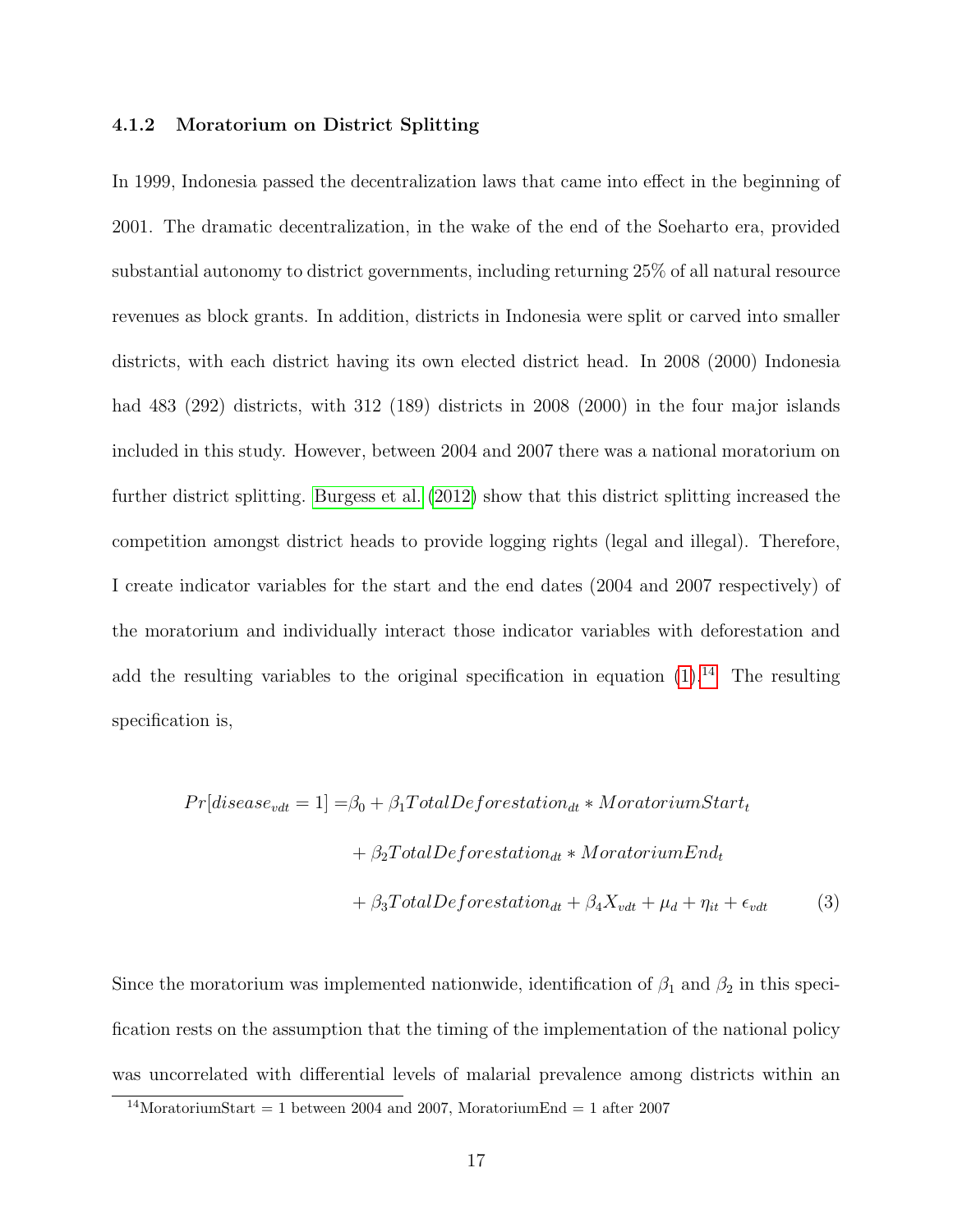island in Indonesia. Specifically, when we include the interaction terms, and deforestation in the regression, finding a statistically significant  $\beta_1$  or  $\beta_2$  estimate and a statistically insignificant  $\beta_3$  estimate would suggest that identification is being driven by exogenous variation in deforestation following the moratorium.

#### 4.2 Intensive Margin

The second variable of interest is the number of malaria deaths in a given year conditional on there being an outbreak of malaria in that village. I estimate an equation similar to [\(1\)](#page-12-0),

<span id="page-17-1"></span>
$$
Malaria Deaths_{vdt} = \gamma_0 + \gamma_1 Total Deforesitation_{dt}
$$

$$
+ \gamma_2 X_{vdt} + \mu_d + \eta_{it} + \epsilon_{vdt}
$$
(4)

where  $\gamma_1$  is the parameter of interest, *MalariaDeaths* is the number of malaria deaths in village v of district d at time t, and as in the case of [\(1\)](#page-12-0) I estimate the fixed effects model.<sup>[15](#page-0-0)</sup> In addition, since the number of malaria deaths is a count variable, I check the robustness of the fixed effects estimates of [\(4\)](#page-17-1) to re-estimation using a fixed effects poisson model estimated via maximum likelihood and to a fixed effects negative binomial model.

## <span id="page-17-0"></span>5 Results

The main result of this paper is that deforestation increases malarial incidence. The central result is that the average within sample deforestation of 1000 hectares in a district increases

<sup>&</sup>lt;sup>15</sup>I run the same specification with "malaria deaths per 1000 persons" as the dependent variable. The results are qualitatively similar, and reported in the appendix.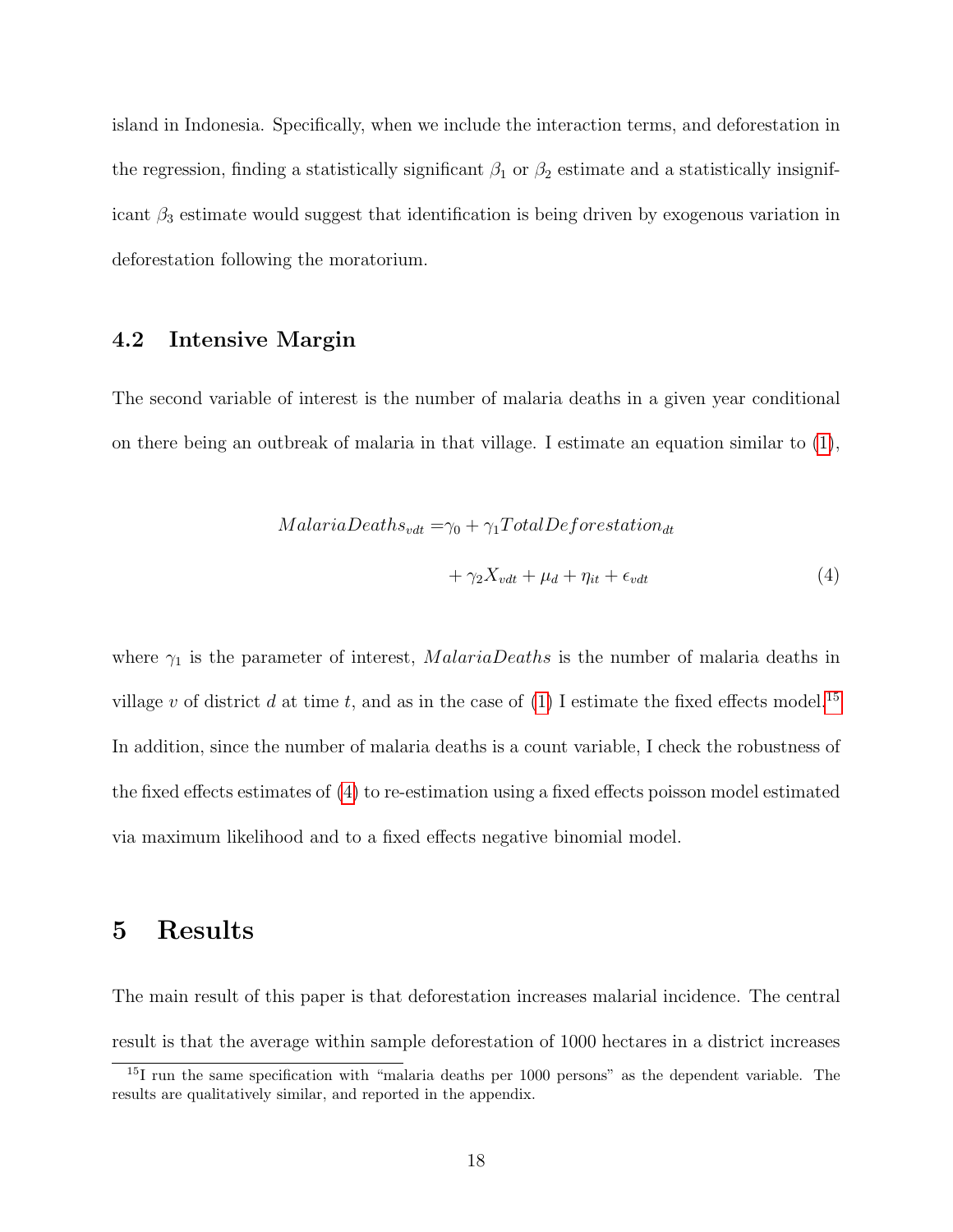the probability of malarial outbreak in each village in that district by 0.36 percentage points (Table [5,](#page-38-0) column 4). I treat this as the baseline result. Using the sample average of the probability of malarial outbreak of 0.19, I find that 1000 hectares of deforestation in a district increases the probability of malarial outbreak in each village in that district by 2%. The effect is robust to the inclusion of a wide range of controls and to alternative estimation methods. This estimated effect in the robustness checks (table [7\)](#page-40-0) range from 3.3% - 4.6% suggesting that 1000 hectares of deforestation in a district increase the probability of malaria outbreak in each village in that district by 2% - 4.6%.

This range of effects on malaria outbreak, using back of the envelope calculations and average infections per outbreak from the 2008 Podes data, translate to 45,000 - 110,000 additional infections each year. Over the 8-year course of the study that is 360,000 - 880,000 additional person-year infections. I then use estimates on average time loss due to malariainduced morbidity (1.5-3 weeks) and measures on value of statistical life (\$3.7 million) to estimate the morbidity associated health cost per hectare of deforestation in the range of \$123 - \$610. These estimates are 6-31 times the carbon benefit associated with avoided deforestation (\$20 per hectare).

#### 5.1 Placebo Tests

Different diseases have different disease ecologies and as such different mechanisms of transmission. For instance, measles is an airborne disease, while diarrhea is a water-borne disease. I use incidence data on other diseases to perform placebo tests of the core result and the underlying mechanism. In particular, I explore the relationship between deforestation and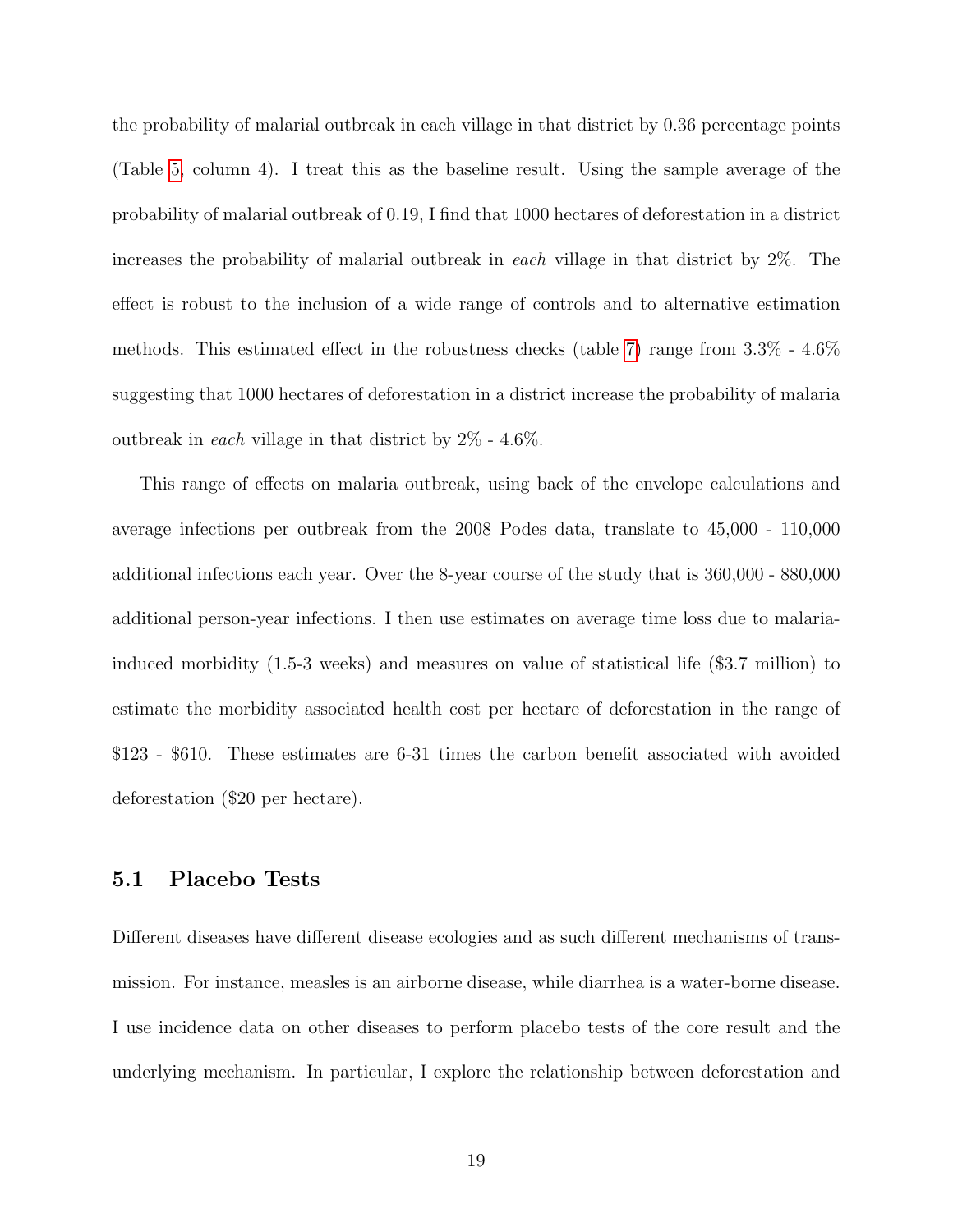four other diseases and classes of diseases, namely dengue, measles, diarrhea and respiratory diseases using specification (4) from table [5.](#page-38-0) As shown in table [6,](#page-39-0) there is no discernible effect of deforestation in the previous year on the incidence of the other diseases. The lack of any observable effect of deforestation on dengue, measles, diarrhea and respiratory diseases suggests that omitted variables, that could be correlated with both deforestation and health, are not a threat to the internal validity of the central result or the underlying biophysical mechanism. The lack of a discernible effect of deforestation on dengue may superficially appear inconsistent with the core result since dengue is also spread via disease carrying vectors, particularly the Aedes Aegypti mosquito. However, the Aedes Aegypti mosquito, unlike the female Anopheles mosquito that carries malaria, has a lifespan of only 2-4 weeks and travels a maximum of  $500\text{m}(<1/3$  of a mile; 1 hectare  $= 10,000m^2$ ) (*Anopheles* can travel up to 75 miles) during its entire lifetime. This short lifespan and travel-span limit the mechanism of exposure to dengue since the average within-sample deforestation in this study is just over 1000 hectares per district.

The placebo tests underscore the consistent identification of  $\beta_1$  in equation [\(1\)](#page-12-0), since any upward bias generated as a result of omission of variables correlated with human health and deforestation (eg. political economy variables such as corruption, favoritism, etc.) would also show up in the effect of deforestation on other diseases.

### <span id="page-19-0"></span>5.2 Falsification Tests

In table [7,](#page-40-0) I demonstrate the robustness of the central result presented in table [5.](#page-38-0) First, the interaction of deforestation with the enforcement of the log export ban has a 0.87 percentage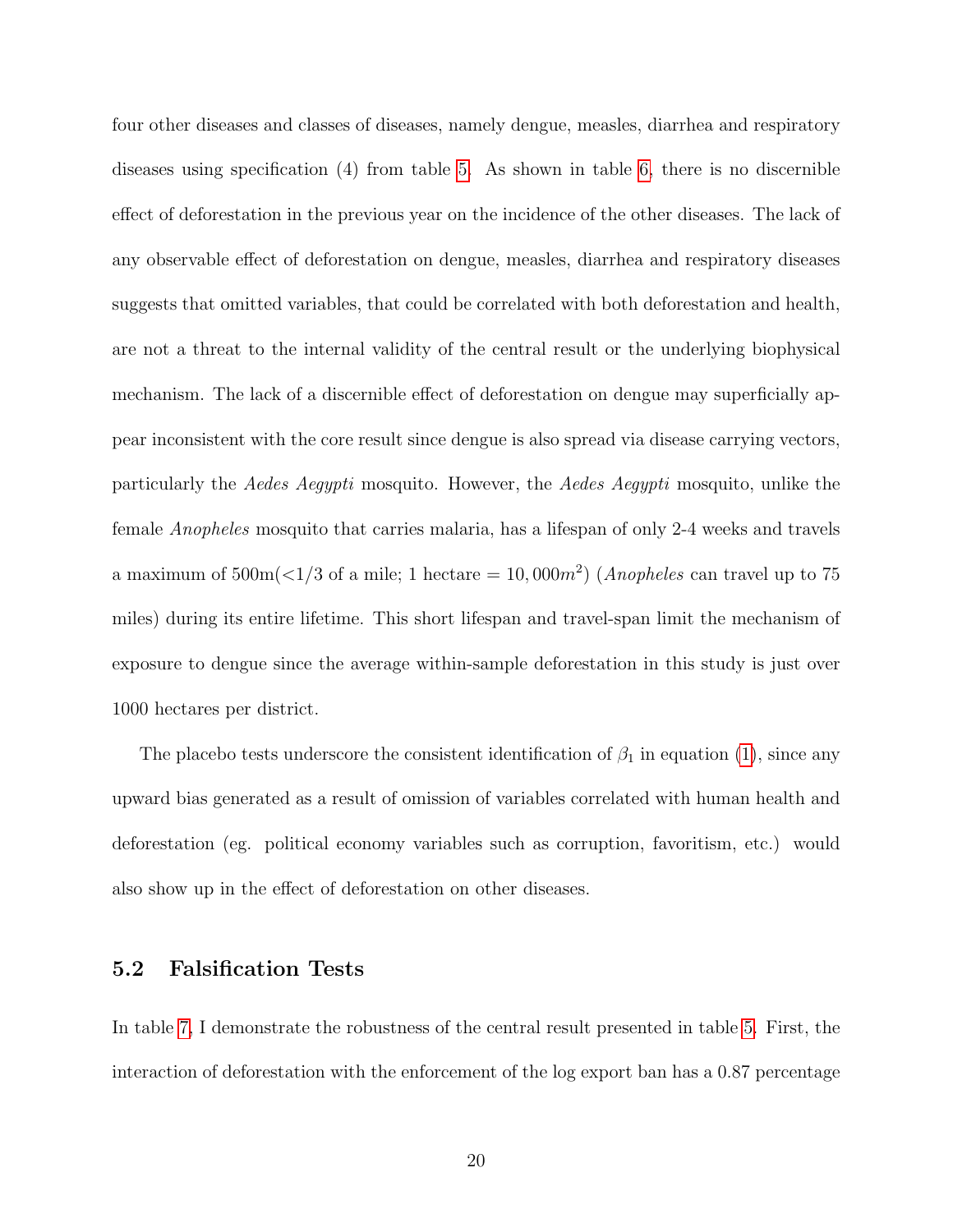point effect on the probability of malarial outbreak. Within the sample of this study, the average deforestation in a district (following the logging ban enforcement) increases the probability of malarial outbreak by an estimated 4.56% in every village in that district. The coefficient estimate on deforestation uninteracted is statistically insignificant. The credibility of this result is further strengthened when a "false" year for the enforcement of the log export ban is used instead of the actual year. Specifically, I create a dummy variable that assumes that the certification was introduced in 2006 instead of 2003 and interact that dummy variable with deforestation. The interaction term's coefficient becomes statistically indistinguishable from zero, and the deforestation coefficient has a remarkably similar point estimates to the fixed effects result from table [5](#page-38-0) and is statistically significant at the 5% level (table [7,](#page-40-0) column 2).

Next, I use the start and end dates of the district splitting moratorium (2004 and 2007 respectively) to introduce exogenous variation in deforestation. The coefficient of deforestation interacted with the start of the moratorium is similar to the core fixed effects result and is statistically significant at the  $1\%$  level (table [7,](#page-40-0) column 3). Finally, there are no lead or lagged effects (one lead, one lag) and I find no evidence for non-linearity (results for various non-linear specifications are shown in the appendix).

#### 5.3 Type of Forest and Proximity to Forest

In this sub-section, I provide evidence that the underlying mechanism linking deforestation to malarial outbreak appears ecological and is likely driven by reduced biodiversity. First, I disaggregate results by the type of forest in columns (1) and (2) of table [8.](#page-41-0) As mentioned in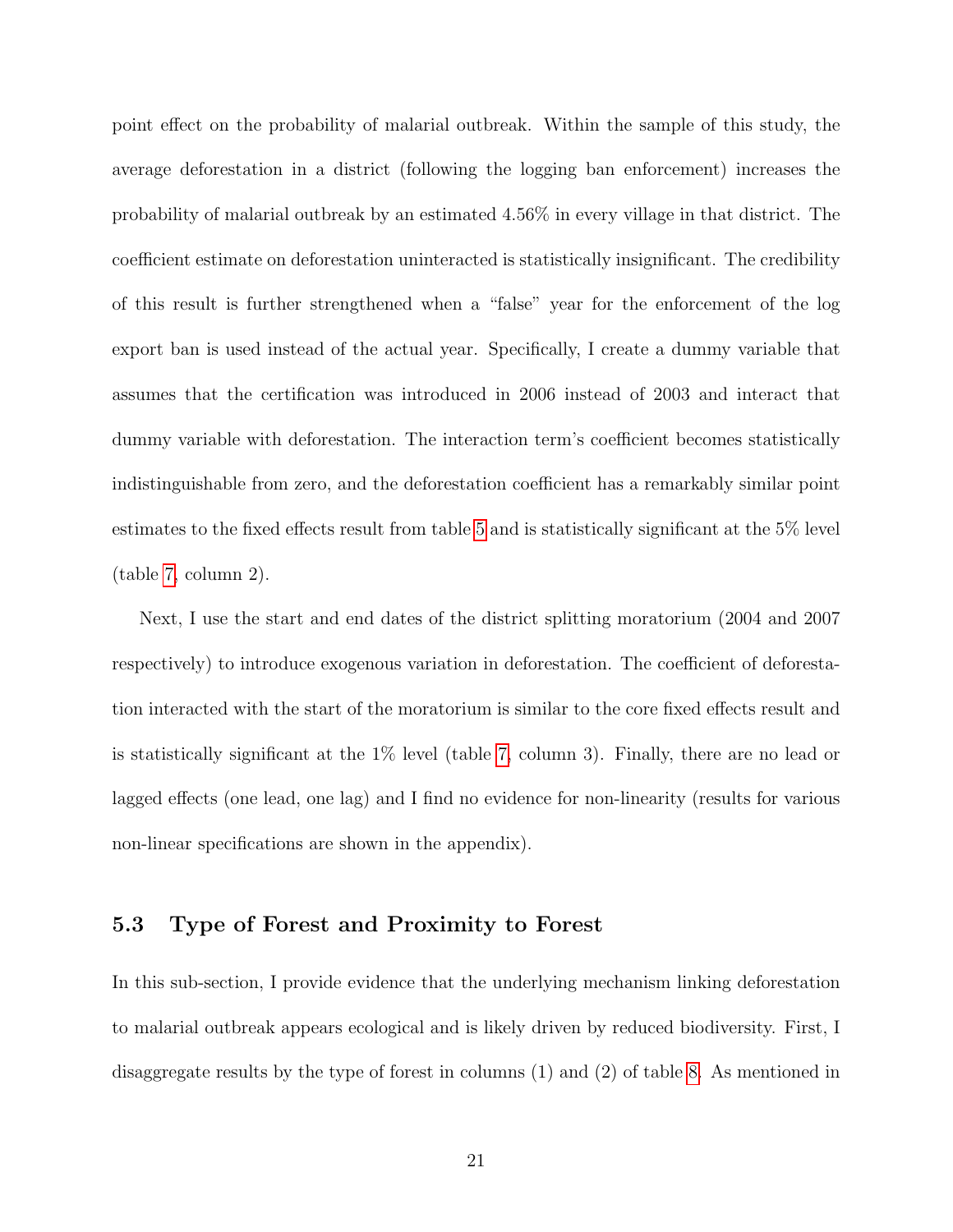the section [2.1,](#page-7-0) production and conversion forests are where legal (and illegal) deforestation take place and are demarcated as such for the purposes of logging and land use change, respectively. Conversely, conservation and protection forests are designated as biodiversity reserves where all deforestation is illegal. Upon disaggregating the results by the type of forest, I find that the effect is largely concentrated in protection and conservation forests and is four times larger (0.0136 percentage points v. 0.00149 percentage points) than the effect when all forest types are considered. If the underlying mechanism was socio-economic then there would be no reason to expect different effects across different forest types since the major distinction between the forests is that one set is meant for (managed) clearing and the other set is demarcated for biodiversity protection. Because there is a substantial difference in the magnitude (and statistical significance) of the effect on malaria of deforestation across these different forest types, it is likely that the underlying mechanism is an induced ecological response.

Second, I disaggregate results by villages that are classified as "inside" and "on the border" of forests from villages classified as being "away" from forests [16](#page-0-0). These results are shown in column (3) and (4) of table [8.](#page-41-0) As is consistent with the maintained hypothesis, the effect is concentrated in villages inside or near forests. The effect in villages away from the forest is statistically indistinguishable from zero and less than half the magnitude of the estimated effect inside or near forests (0.00647 percentage points v. 0.00291 percentage points). This result supports the hypothesized mechanism since deforestation induced Anopheline growth is likely to have a larger impact on villages inside or near forests than those further

<sup>&</sup>lt;sup>16</sup>This characterization of the location of the village relative to the forest is provided by village heads and then verified at the district or sub-district office.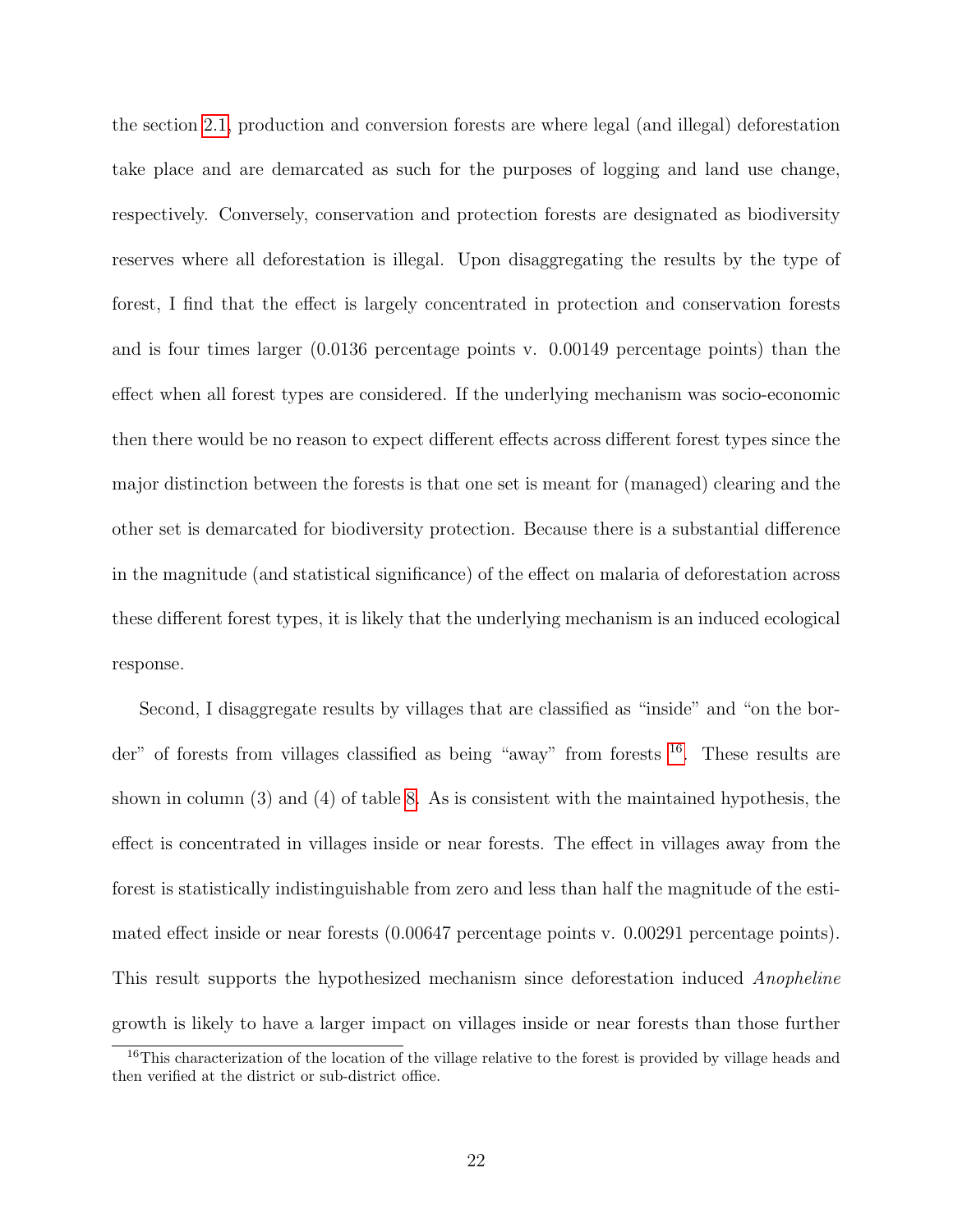away from them because of proximity to growth sites.

#### 5.4 Intensive Margin

The nature of the secondary data used in this paper allows us to study the effects of deforestation on malaria at the both the extensive and intensive margins. Deforestation, if it alters the local disease ecology of malaria, should change the rates of exposure and hence the likelihood of contracting malaria. However, once a person or group of persons have contracted malaria, changes in vector concentration should not impact whether a person survives malaria since that would depend on availability and access to medical facilities. Therefore, if the underlying mechanism linking deforestation to malaria is an ecological one, then deforestation should have a direct impact on the contraction of infection (extensive margin) but conditional on medical facilities and other covariates, should not have a sizeable impact on the number of malaria related deaths (intensive margin).

Consistent with this hypothesis, I find a robust result at the extensive margin (as reported in section [5.2\)](#page-19-0) but no economically meaningful effect at the intensive margin (table [9\)](#page-42-0). The absence of evidence of any effect is consistent across the range of fixed effects models and the poisson (table [A.5,](#page-38-0) column 1) and negative binomial models (table [A.5,](#page-38-0) column 2).

### 6 Alternative Explanations

In theory, there are three other plausible mechanisms could drive the statistical relationship between deforestation and the incidence of malaria: 1) urbanization and land use postdeforestation drive the incidence of malaria, 2) less remote places with no deforestation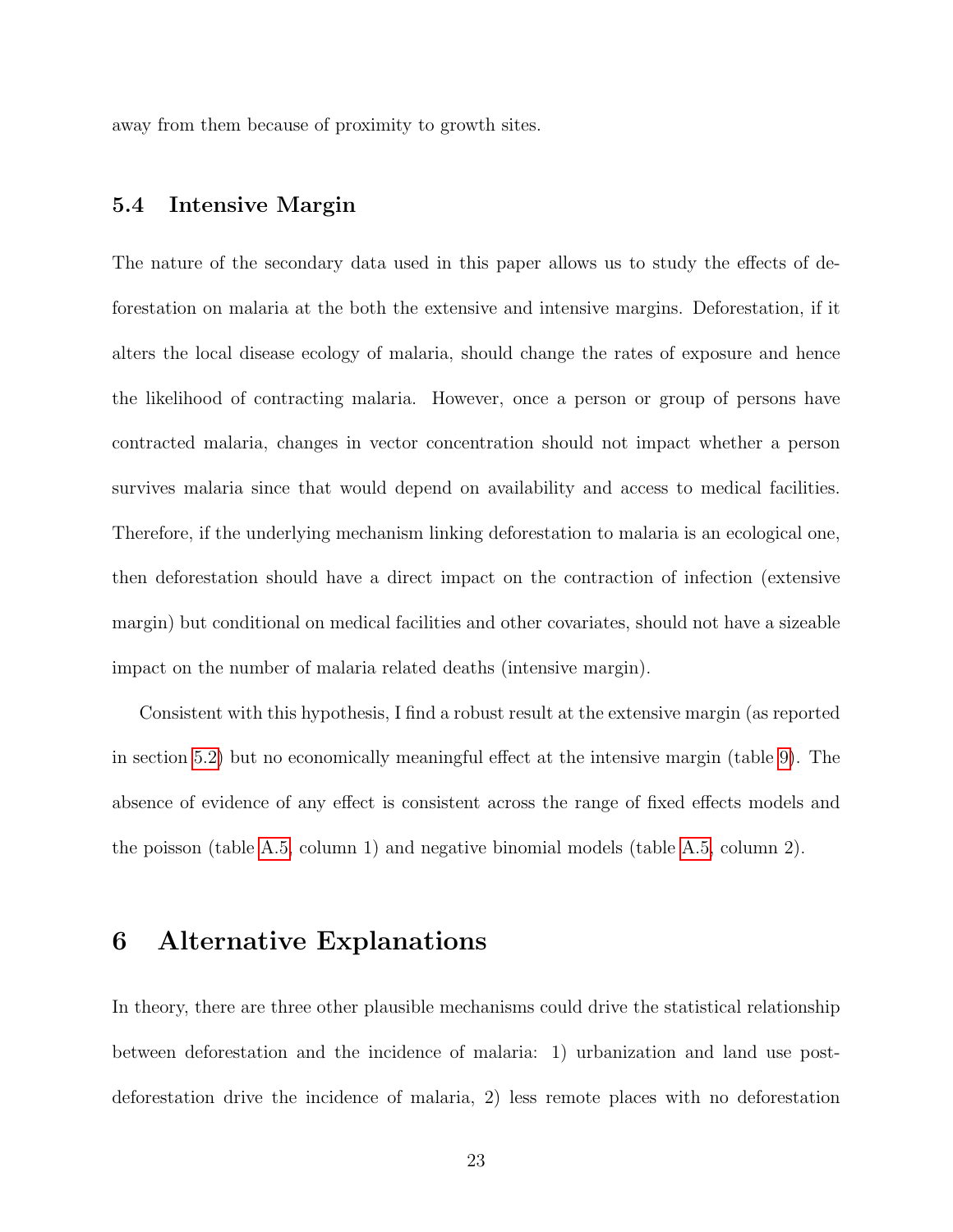are more likely to receive anti-malarial and insecticide treated nets (ITNs) than those with deforestation, and 3) increased migration correlated with deforestation could lead to higher prevalence of malaria since migrants can act as latent hosts of malaria. In this section, I examine these mechanisms as a test of the internal validity of the core result.

#### 6.1 Post-deforestation land use change

A threat to the internal validity of the core result and the underlying mechanism could be that it is not deforestation that causes an increased likelihood of malarial outbreak, but rather the urbanization or land use change (e.g. agriculture, palm oil plantations, etc.) that follows the clearing of forested land [\(Keesing et al., 2010\)](#page-31-8). This study takes advantage of the rich data in Podes and the nature of deforestation in Indonesia to rule out this possibility in three ways. First, I isolate results based on the type of forests being cleared. If postdeforestation land use change drives the relationship between deforestation and malaria, we would observe the effect in production and conversion forests (where forest land can be legally, with permits, cleared for logging and land use change) and not in protection and conservation forests (where forest clearing is illegal but still occurs; see [Burgess et al.](#page-29-3) [\(2012\)](#page-29-3)). Table [8](#page-41-0) shows the exact opposite when I break down the results by forest zoning.

Second, the inclusion of a large number of controls and dummy variables that are likely correlated with land use change does not alter the central result. In particular, I control for area under rice cultivation, total forest cover in a given year and dominant occupation (disaggregated within agriculture) fixed effects as well as occupation-province and occupation-year fixed effects.<sup>[17](#page-0-0)</sup> This helps remove any spurious correlation that was driven by otherwise

<sup>&</sup>lt;sup>17</sup>The dominant occupation of a village was one of eleven different options - crops and plantations, livestock,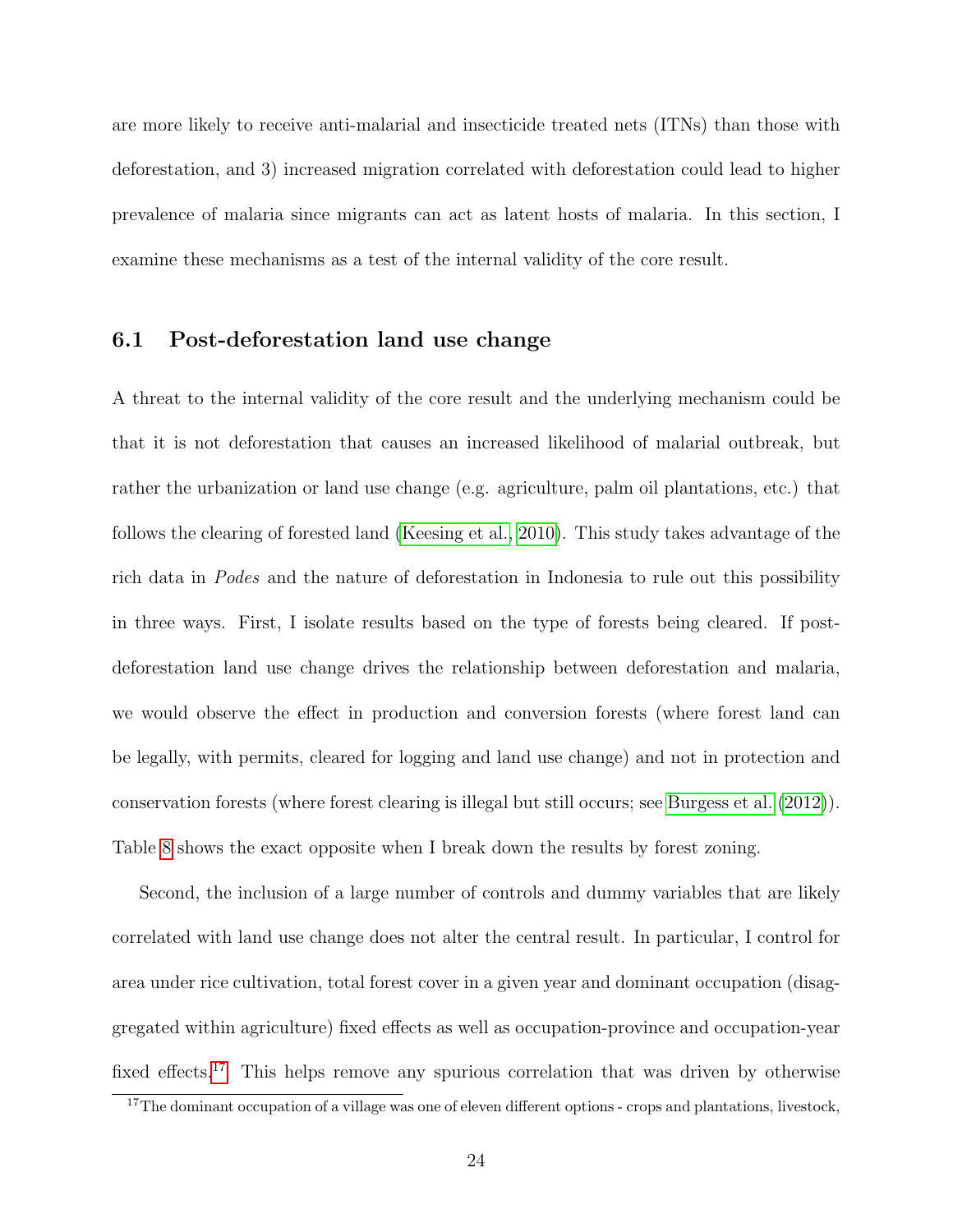unobserved changes in occupational choices in villages, as well as any idiosyncratic changes to these occupations in specific provinces or years.

Finally, if urbanization drives the results, we would expect a direct effect on the outbreak of dengue as well since dengue disproportionately affects urban areas and risk of dengue increases with degree of urbanization [\(Bhatt et al., 2013\)](#page-29-12). The lack of any effect on dengue prevalence suggests that urbanization can not explain the effect of deforestation on increased risk of malarial incidence.

### 6.2 Correlation between anti-malarial programs and deforestation

If there is correlation between anti-malarial programs and deforestation in a spatially systematic manner, in that presumably less remote places with no forests are more likely to receive anti-malarial devices, services and programs, then the fixed effects estimator will generate inconsistent results. I address this concern in two ways. First, I disaggregate results by proximity of villages to the forest (table [8,](#page-41-0) columns 3-4). When considering only the set of villages inside or near forests(table [8,](#page-41-0) column 4), the results are stronger (both in magnitude and statistical significance) suggesting that such a correlation, if it exists, at worst downward biases the central result. Second, the central result is robust to controlling for percentage (table [5,](#page-38-0) columns 3-4) of the population in each village that receives some form of welfare payment (poor cards) or subsidized medical care (health cards) making it unlikely that such a spatially systematic correlation exists that would upward bias the main finding of this paper.

inland fisheries, marine fisheries, forestry, other agriculture, mining, industry, wholesale/retail, services and other occupations. Data on percentage of population employed in each sector were unavailable.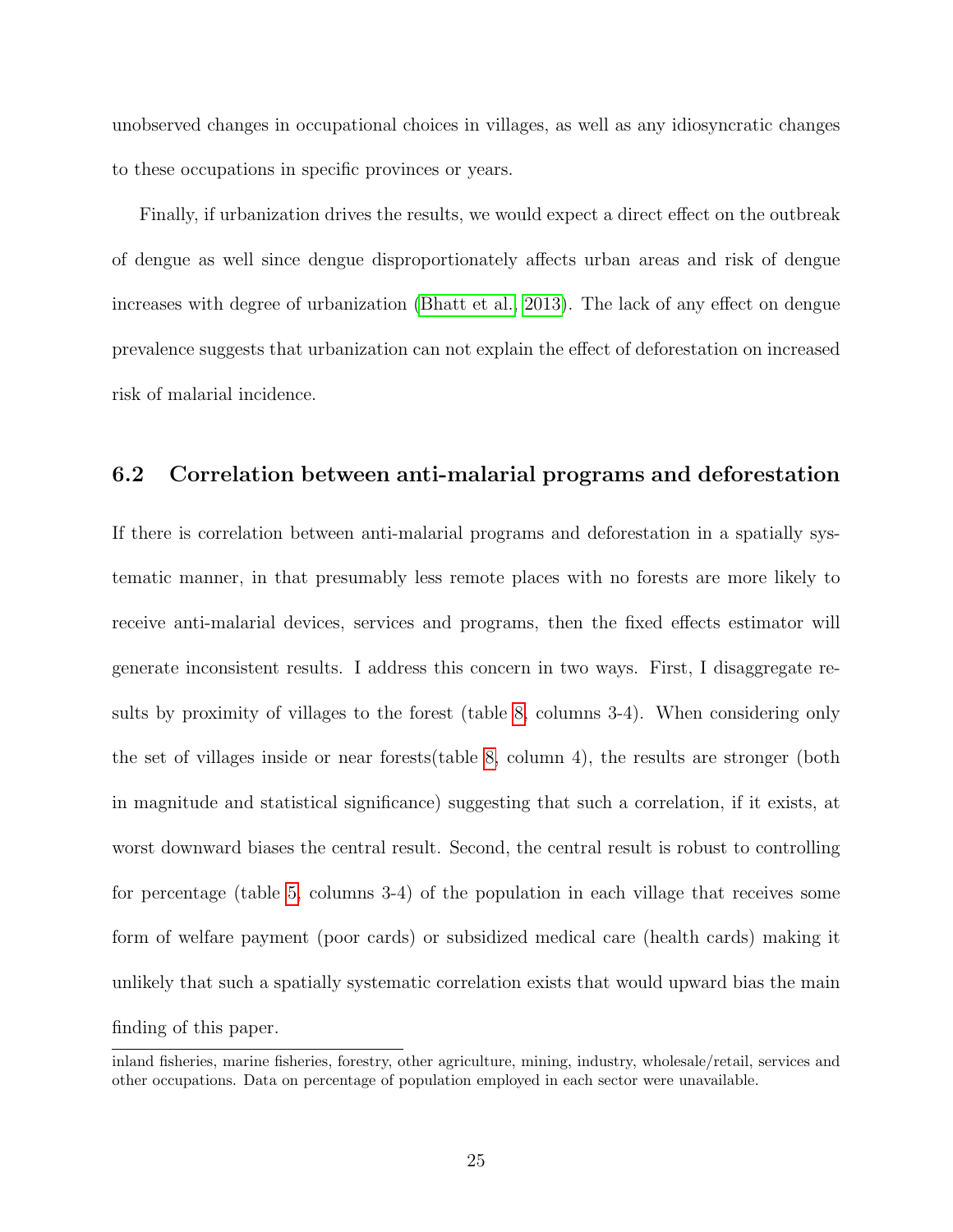#### 6.3 Migration

A concern with the internal validity of the central result and the underlying ecological mechanism is that increased migration correlated with deforestation could lead to higher prevalence of malaria because migrants can act as latent hosts of malaria [\(Texier et al., 2013\)](#page-32-11). This can be ruled out for a few reasons. First, the placebo tests demonstrate that the effect is specific to malaria; migrants working in deforestation would have to be carrying malaria and no other disease. Second, I explicitly test for migration using population and population density as control variables and find that the result doesn't change. However, migration could still bias the core result if conditional on migration rates, migrants to villages experiencing deforestation are more likely to carry malaria than those to villages not experiencing deforestation. This concern can be ruled out for a few reasons. First, the core result remains robust to the inclusion of the dominant occupation in a village and occupation-year and occupation-province fixed effects. These allow me to control for changes in dominant occupation specific to a particular province or year that could be correlated with migration and deforestation.

Second, if the migration hypothesis is true, districts with production and conversion forests should attract a larger migrant population than districts with protection and conversion forests since average deforestation in production and conversion forests is substantially (five times) higher than in protection and conversion forests. Thus, if migration were the underlying mechanism then production and conversion forests would see larger effects of deforestation on malaria since they attract more deforestation related migrants. Yet, when the results are disaggregated by forest zone, the effect is substantially stronger in protection and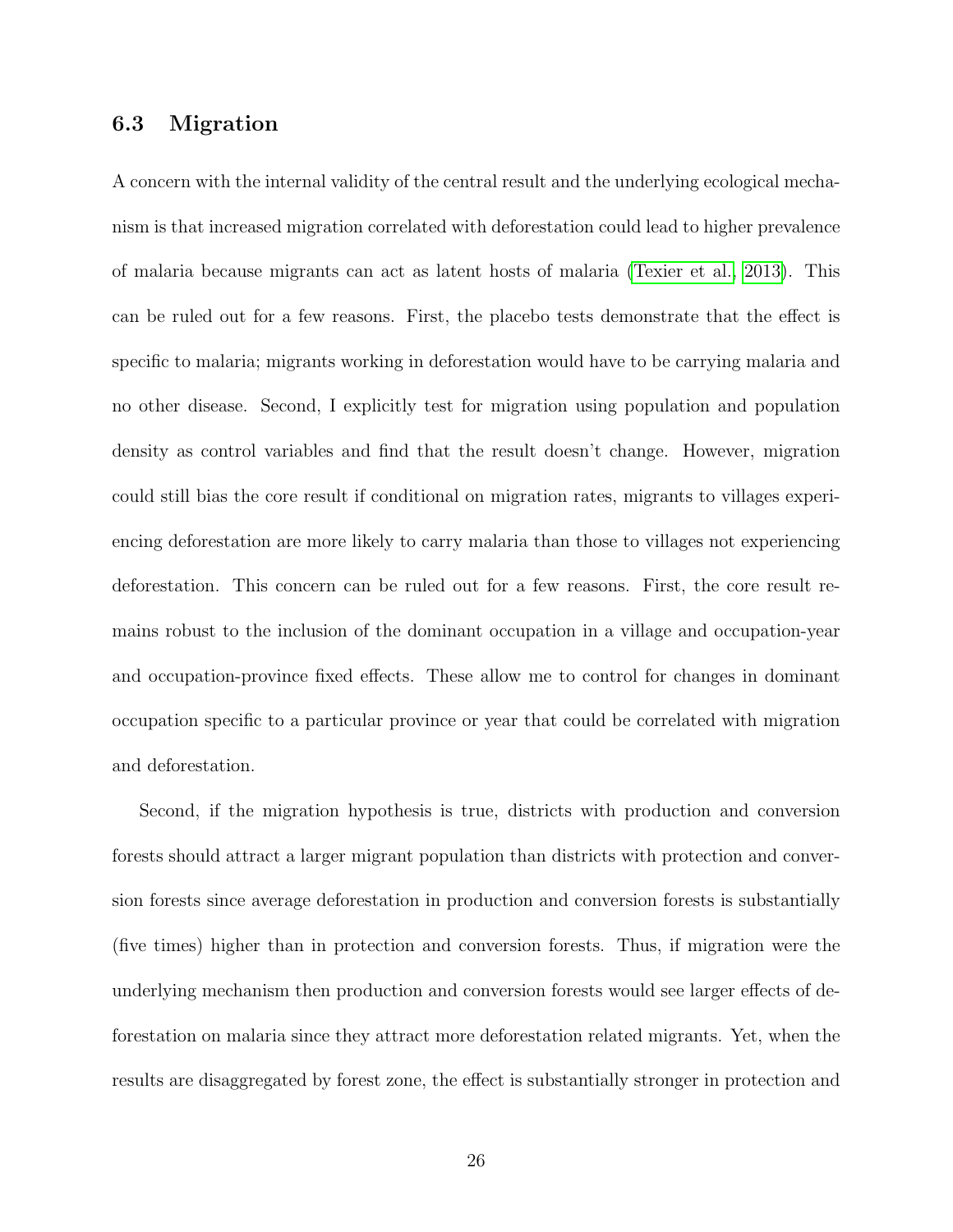conservation forests, making it unlikely that migration is driving the effect of deforestation on increased malaria incidence.

# 7 Conclusion

Every year over 300 million people are affected by malaria and other infectious diseases resulting in losses in productivity, labor supply, and education as well as increased human suffering. This paper provides causal evidence on the effect of deforestation on the incidence of malaria. I find that using within-sample averages, the mean deforestation in a district in a given year resulted in a 2% - 4.56% increase in the incidence of malaria in every village in that district. I rule out post-deforestation land use change, anti-malarial programs and migration as possible explanations for this effect, highlighting the likely ecological response that drives the effect.

Given the lack of consensus in the political institutions towards action on climate change, this paper provides further motivation for forest conservation and in particular strong evidence of the direct human health impacts of deforestation. First, the absolute numbers are large; deforestation in Indonesia over the 8 year period of this study can explain 360,000 - 880,000 additional infected individuals. This represents a sizeable human health cost of deforestation to the tune of \$123 - \$610 per hectare. This is substantially larger than the carbon benefit of avoided deforestation of \$20 per hectare. Second, the effect seems more pronounced in villages closer to forests that those further away highlighting that there are indeed local benefits to forest conservation in addition to the more often discussed global carbon benefits. This is particularly important in light of Indonesia's adoption of the Rain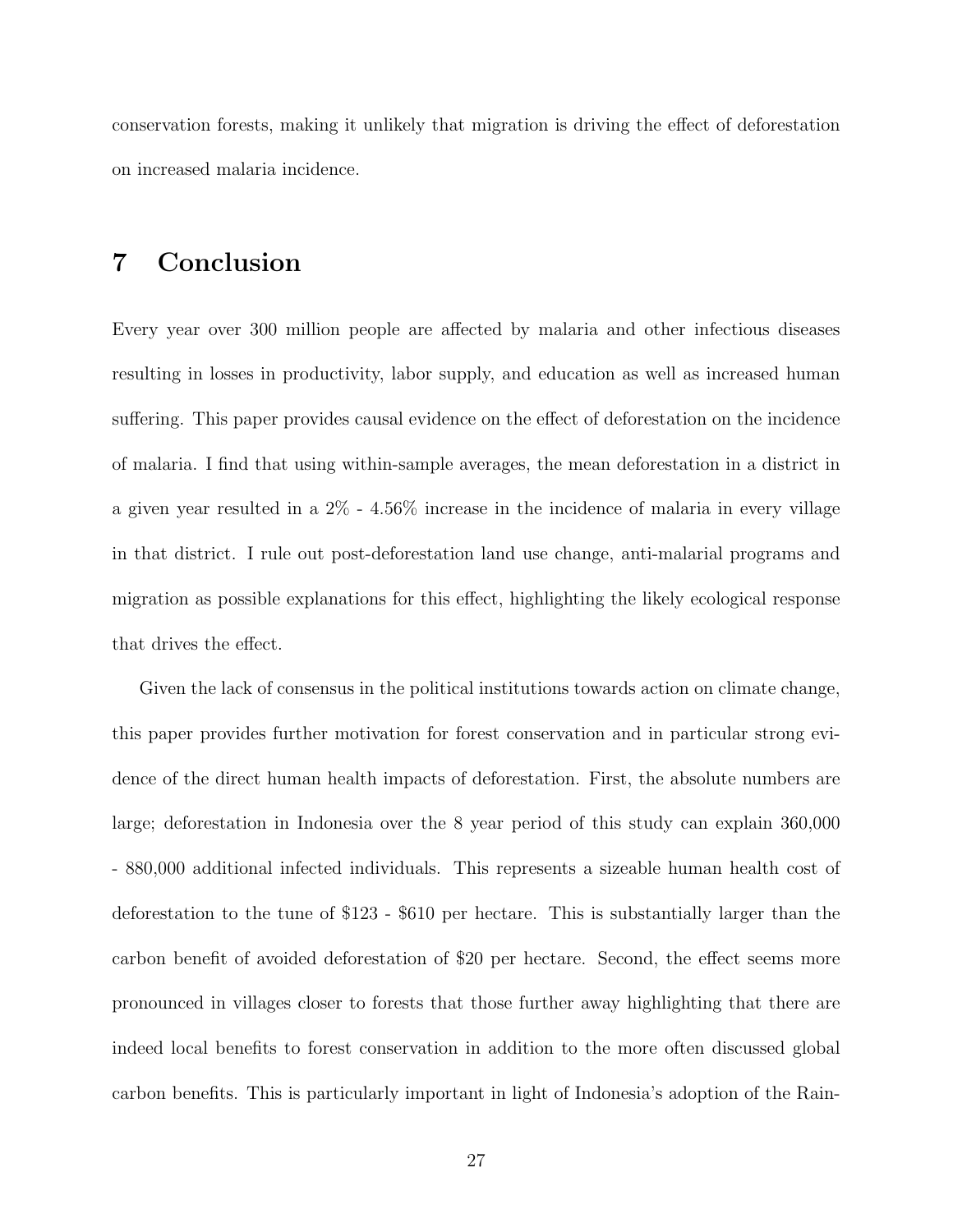forest Standard (RFS), a payment for ecosystem services program. Third, the concentration of the effect in protection and conservation forests means that preservation of forest reserves provides health benefits to local communities. However, these are short term results and provide motivation for research in to the long term relationship between natural resource degradation and local public health.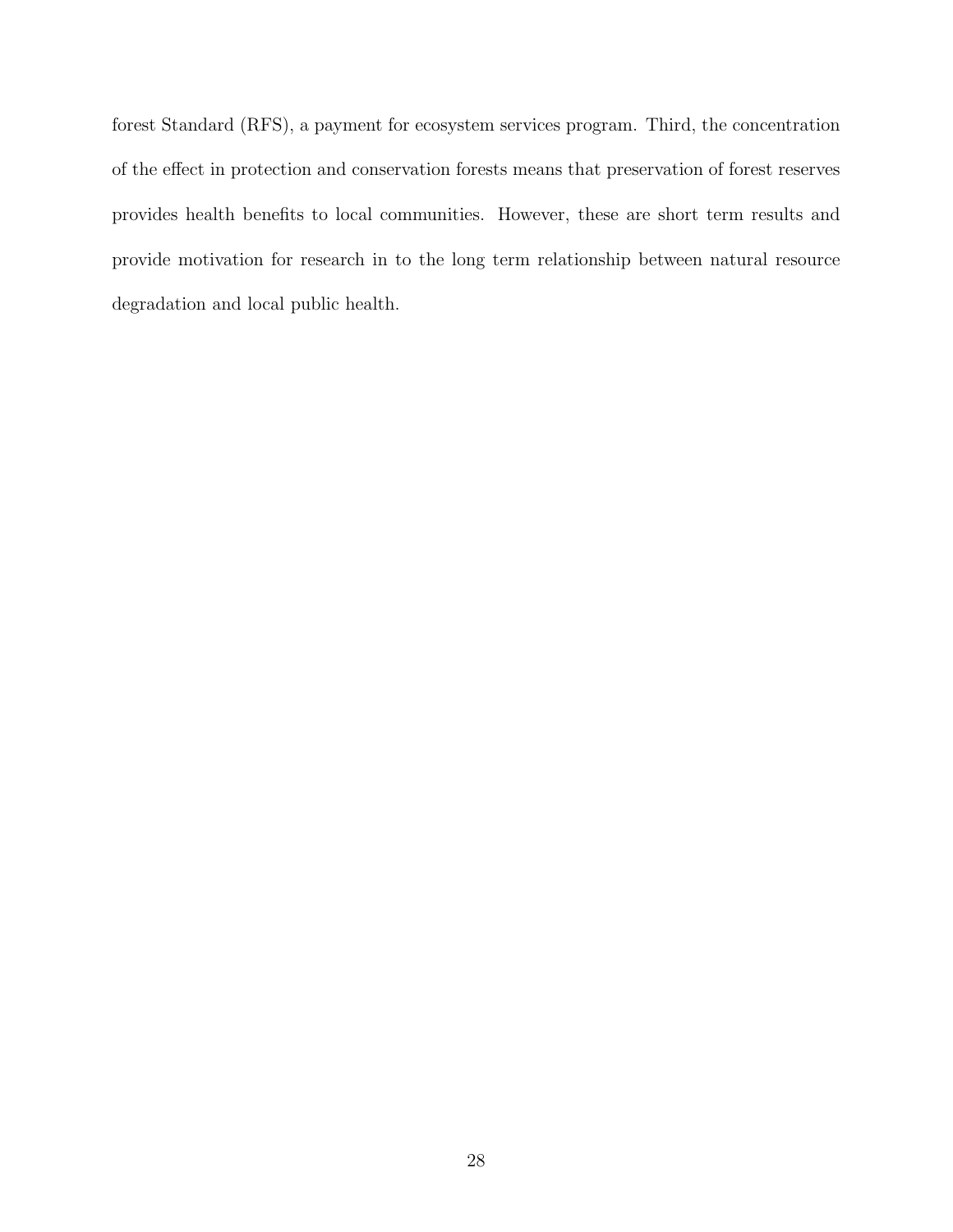## References

- <span id="page-28-0"></span>Acemoglu, Daron, and Simon Johnson. 2007. "Disease and Development: The Effect of Life Expectancy on Economic Growth." Journal of Political Economy, 115(6): pp. 925– 985.
- <span id="page-28-5"></span>Alix-Garcia, Jennifer, Alain de Janvry, Elisabeth Sadoulet, and Juan Manuel. 2009. "Lessons learned from Mexico's payment for environmental services program." In Payment for Environmental Services in Agricultural Landscapes. 163–188. Springer.
- <span id="page-28-3"></span>Alix-Garcia, Jennifer, Craig McIntosh, Katharine RE Sims, and Jarrod R Welch. 2013. "The ecological footprint of poverty alleviation: evidence from Mexico's Oportunidades program." The Review of Economics and Statistics, 95(2): 417–435.
- <span id="page-28-4"></span>Alix-Garcia, Jennifer M, Katharine RE Sims, and Patricia Yanez-Pagans. 2013. "Only One Tree from Each Seed? Environmental effectiveness and poverty alleviation in programs of payments for ecosystem services." Working paper, University of Wisconsin, Madison, Department of Agricultural and Applied Economics.
- <span id="page-28-6"></span>Andam, Kwaw S., Paul J. Ferraro, Alexander Pfaff, G. Arturo Sanchez-Azofeifa, and Juan A. Robalino. 2008. "Measuring the effectiveness of protected area networks in reducing deforestation." Proceedings of the National Academy of Sciences, 105(42): 16089– 16094.
- <span id="page-28-8"></span>Angelsen, Arild. 1999. "Agricultural expansion and deforestation: modelling the impact of population, market forces and property rights." Journal of Development Economics, 58(1): 185–218.
- <span id="page-28-9"></span>Angelsen, Arild, and David Kaimowitz. 1999. "Rethinking the causes of deforestation: lessons from economic models." The World Bank Research Observer, 14(1): 73–98.
- <span id="page-28-7"></span>Angelsen, Arild, and Sven Wunder. 2003. "Exploring the Forest - Poverty Link." CIFOR occasional paper, 40: 1–20.
- <span id="page-28-2"></span>Ashraf, Nava, James Berry, and Jesse M Shapiro. 2010. "Can Higher Prices Stimulate Product Use? Evidence from a Field Experiment in Zambia." American Economic Review, 100: 2383–2413.
- <span id="page-28-11"></span>Barber, C.V. 1990. "The Legal and Regulatory Framework and Forest Production in Indonesia." In Community Land Rights, Customary Law, and the Law of Timber Concessions in Indonesias Forests: Legal Options and Alternatives in Designing the Commons. , ed. C. Zerner. Jakarta, Indonesia: Ministry of Forestry/FAO.
- <span id="page-28-10"></span>Barbier, Edward B. 1997. "Introduction to the environmental Kuznets curve special issue." Environment and Development Economics, 2(04): 369–381.
- <span id="page-28-1"></span>Barreca, Alan I. 2010. "The long-term economic impact of in utero and postnatal exposure to malaria." Journal of Human Resources, 45(4): 865–892.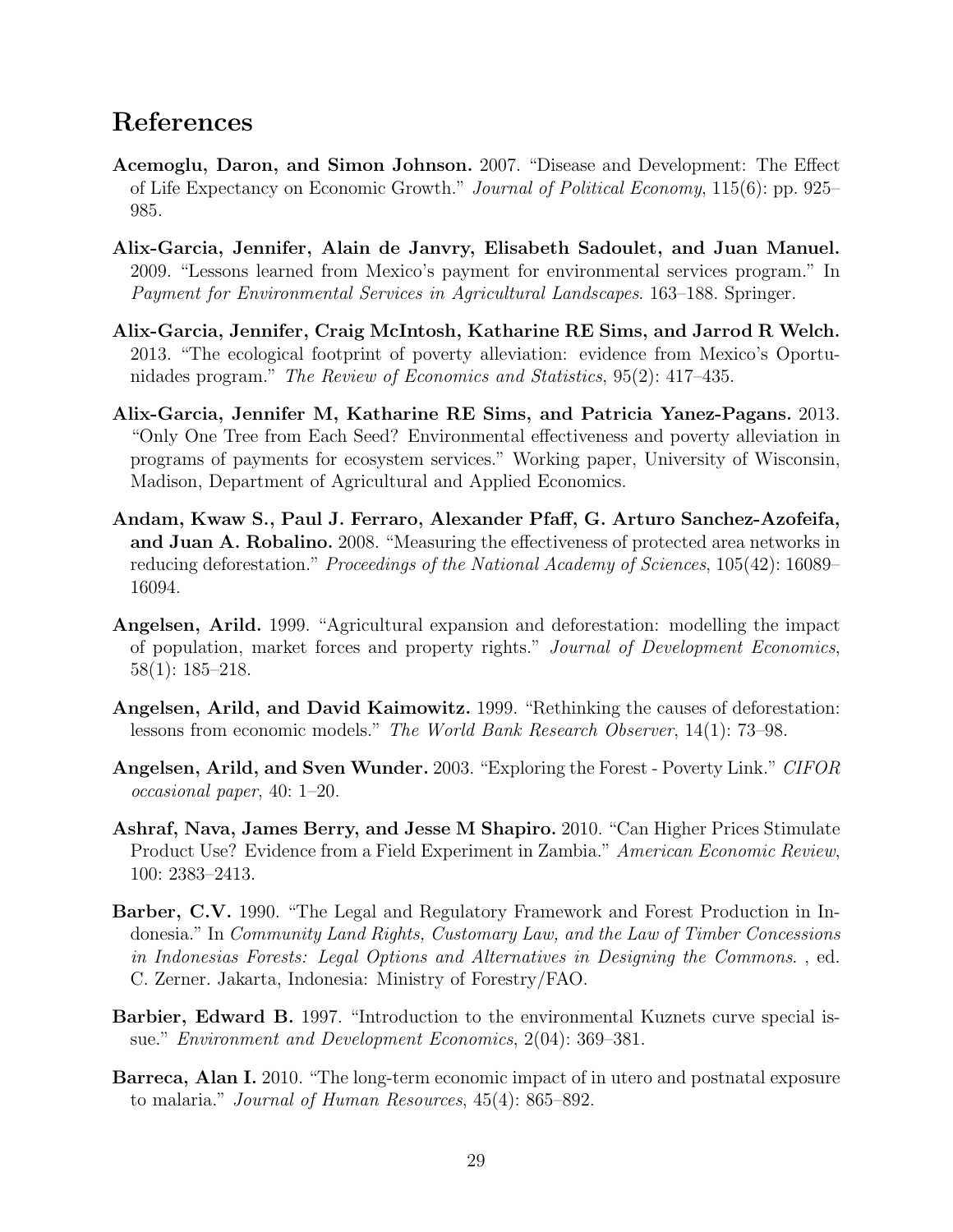- <span id="page-29-5"></span>Bauch, Simone C., Subhrendu K Pattanayak, and Erin O Sills. 2014. "Public health impacts of protected areas and roads in the Amazon." Working Paper.
- <span id="page-29-12"></span>Bhatt, Samir, Peter W Gething, Oliver J Brady, Jane P Messina, Andrew W Farlow, Catherine L Moyes, John M Drake, John S Brownstein, Anne G Hoen, Osman Sankoh, Monica F. Myers, Dylan B. George, Thomas Jaenisch, G.R. William Wint, Cameron P. Simmons, Thomas W. Scott, Jeremy J. Farrar, and Simon I. Hay. 2013. "The global distribution and burden of dengue." Nature.
- <span id="page-29-0"></span>Bleakley, Hoyt. 2007. "Disease and development: evidence from hookworm eradication in the American South." Quarterly Journal of Economics, 122(1): 73–117.
- <span id="page-29-3"></span>Burgess, Robin, Matthew Hansen, Benjamin A Olken, Peter Potapov, and Stefanie Sieber. 2012. "The Political Economy of Deforestation in the Tropics." Quarterly Journal of Economics, 127(4): 1707–1754.
- <span id="page-29-9"></span>Chay, Kenneth Y, and Michael Greenstone. 2003. "The impact of air pollution on infant mortality: evidence from geographic variation in pollution shocks induced by a recession." Quarterly Journal of Economics, 118(3): 1121–1167.
- <span id="page-29-11"></span>CIFOR. 2004. "Generating Economic Growth, Rural Livelihoods, and Environmental Benets from Indonesias Forests: A Summary of Issues and Policy Options." Center for International Forestry Research, report prepared for the World Bank.
- <span id="page-29-2"></span>Cohen, Jessica, and Pascaline Dupas. 2010. "Free Distribution or Cost-Sharing? Evidence from a Randomized Malaria Prevention Experiment." Quarterly Journal of Economics, 125(1): 1–45.
- <span id="page-29-8"></span>Currie, Janet, and Matthew Neidell. 2005. "Air pollution and infant health: What can we learn from California's recent experience?" Quarterly Journal of Economics, 120(3): 1003–1030.
- <span id="page-29-7"></span>Currie, Janet, and Reed Walker. 2011. "Traffic Congestion and Infant Health: Evidence from E-ZPass." American Economic Journal: Applied Economics, 3(1): 65–90.
- <span id="page-29-10"></span>Currie, Janet, Eric A Hanushek, E Megan Kahn, Matthew Neidell, and Steven G Rivkin. 2009. "Does pollution increase school absences?" The Review of Economics and Statistics, 91(4): 682–694.
- <span id="page-29-1"></span>Cutler, David, Winnie Fung, Michael Kremer, Monica Singhal, and Tom Vogl. 2010. "Early-life malaria exposure and adult outcomes: Evidence from malaria eradication in India." American Economic Journal: Applied Economics, 72–94.
- <span id="page-29-6"></span>De Silva, Prathiba M, and John M Marshall. 2012. "Factors contributing to urban malaria transmission in sub-Saharan Africa: a systematic review." Journal of Tropical Medicine, 2012.
- <span id="page-29-4"></span>Elyazar, Iqbal RF, Simon I Hay, and J Kevin Baird. 2011. "Malaria distribution, prevalence, drug resistance and control in Indonesia." Advances in Parasitology, 74: 41.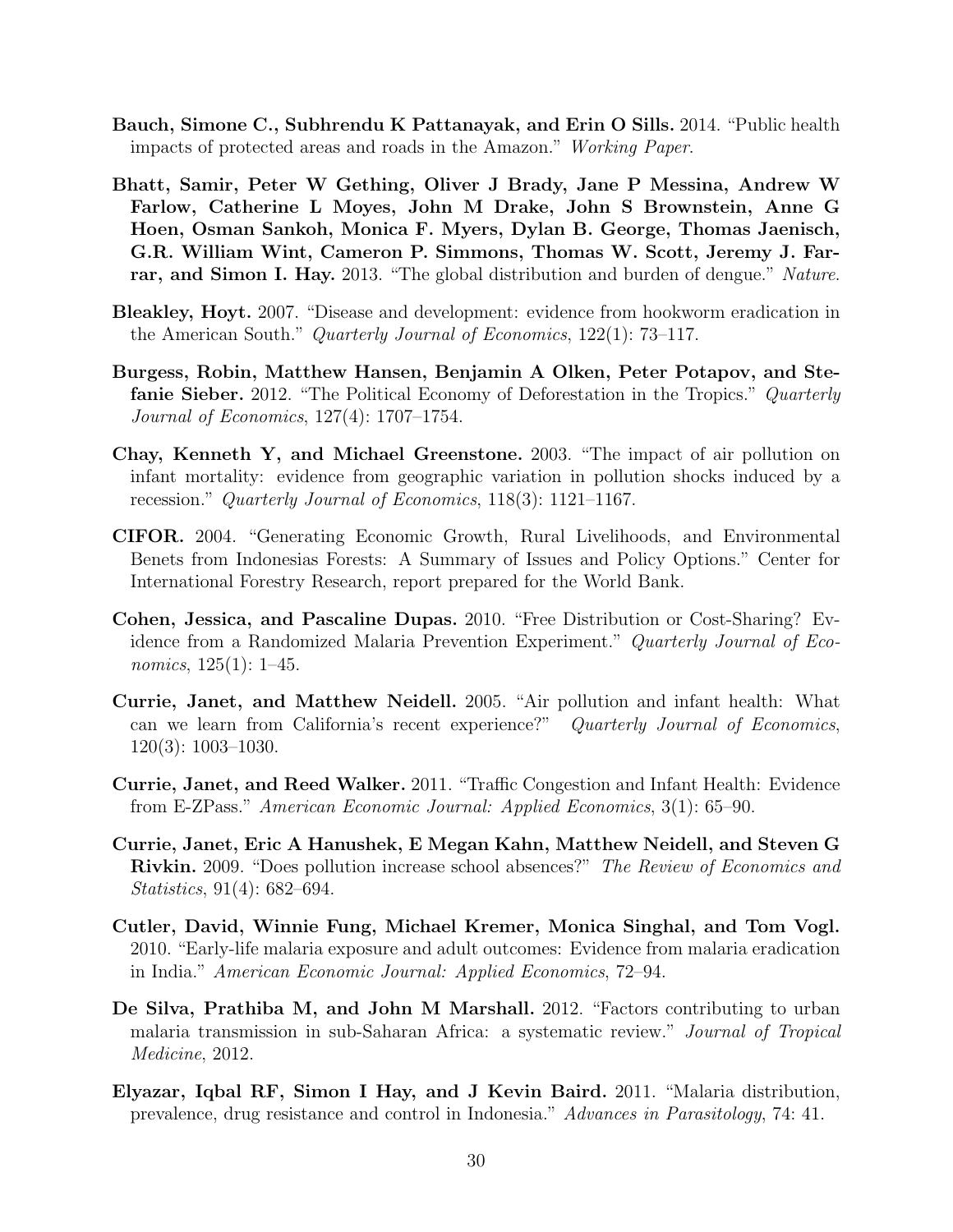- <span id="page-30-11"></span>Ferraro, Paul J, and Randall A Kramer. 1997. "Compensation and economic incentives: reducing pressure on protected areas." Last stand: protected areas and the defense of tropical biodiversity. Oxford University Press, New York, 187–211.
- <span id="page-30-10"></span>Foster, Andrew D, and Mark R Rosenzweig. 2003. "Economic growth and the rise of forests." Quarterly Journal of Economics, 118(2): 601–637.
- <span id="page-30-0"></span>Gallup, John L., and Jeffrey D. Sachs. 2001. "The Economic Burden of Malaria." American Journal of Tropical Medicine and Hygiene, 64(1-2): 85–96.
- <span id="page-30-8"></span>Golden, Christopher D., Lia C. H. Fernald, Justin S. Brashares, B. J. Rodolph Rasolofoniaina, and Claire Kremen. 2011. "Benefits of wildlife consumption to child nutrition in a biodiversity hotspot." Proceedings of the National Academy of Sciences, 108(49): 19653–19656.
- <span id="page-30-3"></span>Graff Zivin, Joshua, and Mathew Neidell. 2013. "Environment, Health, and Human Capital." Journal of Economic Literature, 51: 689–730.
- <span id="page-30-6"></span>Graff Zivin, Joshua, and Matthew Neidell. 2012. "The impact of pollution on worker productivity." American Economic Review, 102: 3652–3673.
- <span id="page-30-4"></span>Greenstone, Michael, and B Kelsey Jack. 2013. "Envirodevonomics: A Research Agenda for a Young Field." NBER Working Paper, , (w19426).
- <span id="page-30-7"></span>Hanna, Rema, and Paulina Oliva. 2011. "The effect of pollution on labor supply: Evidence from a natural experiment in Mexico City." National Bureau of Economic Research.
- <span id="page-30-12"></span>Harris, Nancy L., Sandra Brown, Stephen C. Hagen, Sassan S. Saatchi, Silvia Petrova, William Salas, Matthew C. Hansen, Peter V. Potapov, and Alexander Lotsch. 2012. "Baseline Map of Carbon Emissions from Deforestation in Tropical Regions." Science, 336(6088): 1573–1576.
- <span id="page-30-1"></span>Hoffmann, Vivian. 2009. "Intrahousehold allocation of free and purchased mosquito nets." American Economic Review, 99(2): 236–241.
- <span id="page-30-2"></span>Hoffmann, Vivian, Christopher B Barrett, and David R Just. 2009. "Do free goods stick to poor households? Experimental evidence on insecticide treated bednets." World Development, 37(3): 607–617.
- <span id="page-30-5"></span>Honorine, Solenn. 2010. "Indonesia Hopes to Sell Carbon Credits for Its Forests."
- <span id="page-30-9"></span>Jack, B Kelsey, Carolyn Kousky, and Katharine RE Sims. 2008. "Designing payments for ecosystem services: Lessons from previous experience with incentive-based mechanisms." Proceedings of the National Academy of Sciences, 105(28): 9465–9470.

<span id="page-30-14"></span>**JakartaPost.** 2013. "Govt plan to lift ban on log exports questioned."

<span id="page-30-13"></span>JakartaPost. 2014. "Carbon credit scheme for Indonesia's rainforest launched."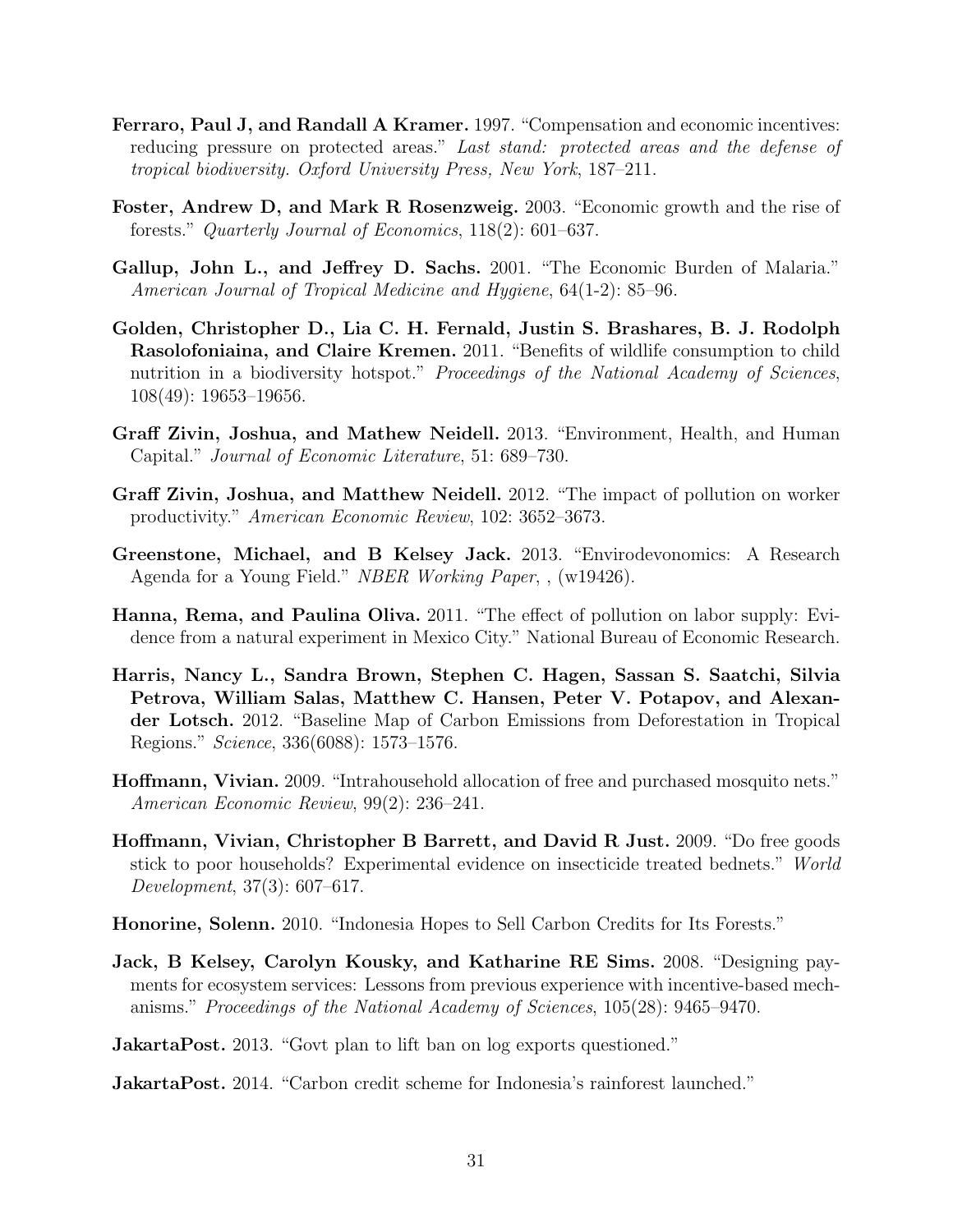- <span id="page-31-9"></span>**Jayachandran, Seema.** 2009. "Air quality and early-life mortality evidence from Indonesia's wildfires." Journal of Human Resources, 44(4): 916–954.
- <span id="page-31-11"></span>Jayachandran, Seema. 2013. "Liquidity Constraints and Deforestation: The Limitations of Payments for Ecosystem Services." American Economic Review, 103(3): 309–313.
- <span id="page-31-13"></span>**Jensen, John R.** 1996. Introductory digital image processing: a remote sensing perspective. Prentice-Hall Inc.
- <span id="page-31-8"></span>Keesing, Felicia, Lisa K Belden, Peter Daszak, Andrew Dobson, C Drew Harvell, Robert D Holt, Peter Hudson, Anna Jolles, Kate E Jones, and Charles E Mitchell. 2010. "Impacts of biodiversity on the emergence and transmission of infectious diseases." Nature, 468(7324): 647–652.
- <span id="page-31-12"></span>Koop, Gary, and Lise Tole. 1999. "Is there an environmental Kuznets curve for deforestation?" Journal of Development Economics, 58(1): 231–244.
- <span id="page-31-6"></span>Laporta, Gabriel Zorello, Paulo Inácio Knegt Lopez de Prado, Roberto André Kraenkel, Renato Mendes Coutinho, and Maria Anice Mureb Sallum. 2013. "Biodiversity can help prevent malaria outbreaks in tropical forests." PLoS Neglected Tropical Diseases, 7(3): e2139.
- <span id="page-31-3"></span>Lindsay, Steve W, and Martin Birley. 2004. "Rural development and malaria control in sub-Saharan Africa." Ecohealth, 1(2): 129–137.
- <span id="page-31-0"></span>Lucas, Adrienne M. 2010. "Malaria eradication and educational attainment: evidence from Paraguay and Sri Lanka." American Economic Journal: Applied Economics, 2(2): 46– 71.
- <span id="page-31-2"></span>Lucas, Adrienne M. 2013. "The impact of malaria eradication on fertility." Economic Development and Cultural Change, 61(3): 607–631.
- <span id="page-31-4"></span>Margono, Belinda Arunarwati, Peter V Potapov, Svetlana Turubanova, Fred Stolle, and Matthew C Hansen. 2014. "Primary forest cover loss in Indonesia over 2000-2012." Nature Climate Change.
- <span id="page-31-1"></span>Miguel, Edward, and Michael Kremer. 2004. "Worms: identifying impacts on education and health in the presence of treatment externalities." Econometrica, 72(1): 159–217.
- <span id="page-31-7"></span>Myers, Samuel S, Lynne Gaffikin, Christopher D Golden, Richard S Ostfeld, Kent H Redford, Taylor H Ricketts, Will R Turner, and Steven A Osofsky. 2013. "Human health impacts of ecosystem alteration." Proceedings of the National Academy of Sciences, 110(47): 18753–18760.
- <span id="page-31-5"></span>Nature. 2009. "Indonesia to sell carbon credits to conserve forests." Nature, 458(179).
- <span id="page-31-10"></span>Neidell, Matthew J. 2004. "Air pollution, health, and socio-economic status: the effect of outdoor air quality on childhood asthma." Journal of Health Economics, 23(6): 1209–1236.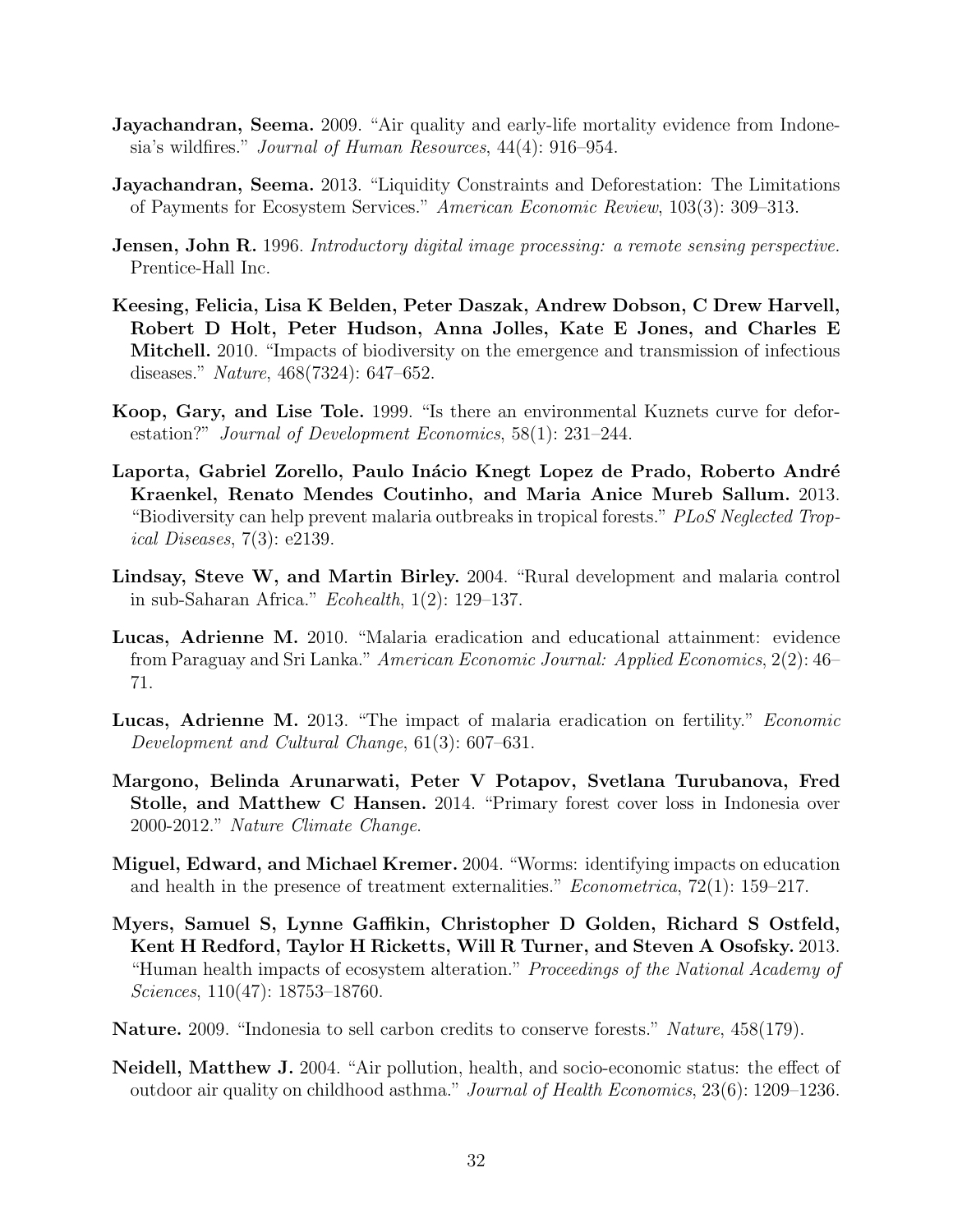- <span id="page-32-2"></span>Ngonghala, Calistus N, Mateusz M Pluciński, Megan B Murray, Paul E Farmer, Christopher B Barrett, Donald C Keenan, and Matthew H Bonds. 2014. "Poverty, Disease, and the Ecology of Complex Systems." PLoS biology, 12(4): e1001827.
- <span id="page-32-3"></span>Pattanayak, Subhrendu K, and Alexander Pfaff. 2009. "Behavior, environment, and health in developing countries: evaluation and valuation." Annual Review of Resource Economics, 1(1): 183–217.
- <span id="page-32-7"></span>Pattanayak, Subhrendu, Katherine Dickinson, Catherine Corey, Brian Murray, Erin Sills, and Randall Kramer. 2006. "Deforestation, malaria, and poverty: a call for transdisciplinary research to support the design of cross-sectoral policies." Sustainability: Science Practice and Policy, 2(2): 45–56.
- <span id="page-32-4"></span>Patz, Jonathan A, and Sarah H Olson. 2006. "Malaria risk and temperature: Influences from global climate change and local land use practices." Proceedings of the National Academy of Sciences, 103(15): 5635–5636.
- <span id="page-32-5"></span>Patz, Jonathan A, Thaddeus K Graczyk, Nina Geller, and Amy Y Vittor. 2000. "Effects of environmental change on emerging parasitic diseases." International Journal for Parasitology, 30(12): 1395–1405.
- <span id="page-32-10"></span>Petney, Trevor N. 2001. "Environmental, cultural and social changes and their influence on parasite infections." International Journal for Parasitology, 31(9): 919–932.
- <span id="page-32-9"></span>Pongsiri, Montira J, Joe Roman, Vanessa O Ezenwa, Tony L Goldberg, Hillel S Koren, Stephen C Newbold, Richard S Ostfeld, Subhrendu K Pattanayak, and Daniel J Salkeld. 2009. "Biodiversity loss affects global disease ecology." Bioscience, 59(11): 945–954.
- <span id="page-32-1"></span>Sachs, Jeffrey, and Pia Malaney. 2002. "The economic and social burden of malaria." Nature, 415(6872): 680–685.
- <span id="page-32-11"></span>Texier, Gaëtan, Vanessa Machault, Meili Barragti, Jean-Paul Boutin, and Christophe Rogier. 2013. "Environmental determinant of malaria cases among travellers." Malaria Journal, 12(1): 87.
- <span id="page-32-12"></span>Tucker, Compton J. 1979. "Red and photographic infrared linear combinations for monitoring vegetation." Remote Sensing of Environment, 8(2): 127–150.
- <span id="page-32-6"></span>Walsh, JF, DH Molyneux, and MH Birley. 1993. "Deforestation: effects on vectorborne disease." Parasitology, 106(S1): S55–S75.
- <span id="page-32-0"></span>Well, David N. 2007. "Accounting for the effect of health on economic growth." Quarterly Journal of Economics, 122(3): 1265–1306.
- <span id="page-32-8"></span>Yasuoka, Junko, and Richard Levins. 2007. "Impact of deforestation and agricultural development on anopheline ecology and malaria epidemiology." American Journal of Tropical Medicine and Hygiene, 76(3): 450–460.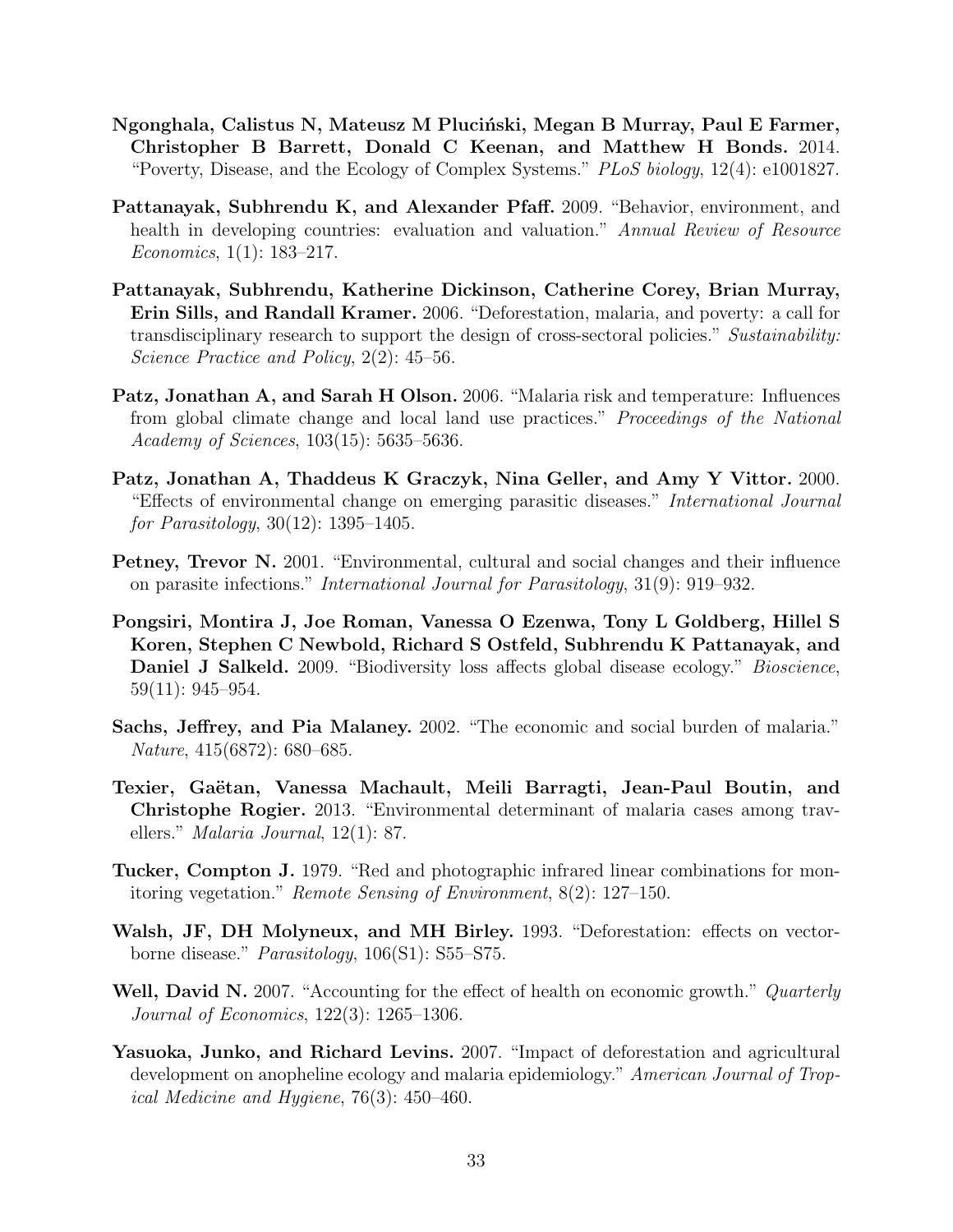<span id="page-33-0"></span>Ziebarth, Nicolas, Maike Schmitt, and Martin Karlsson. 2014. "The short-term population health effects of weather and pollution: Implications of climate change." Cornell University.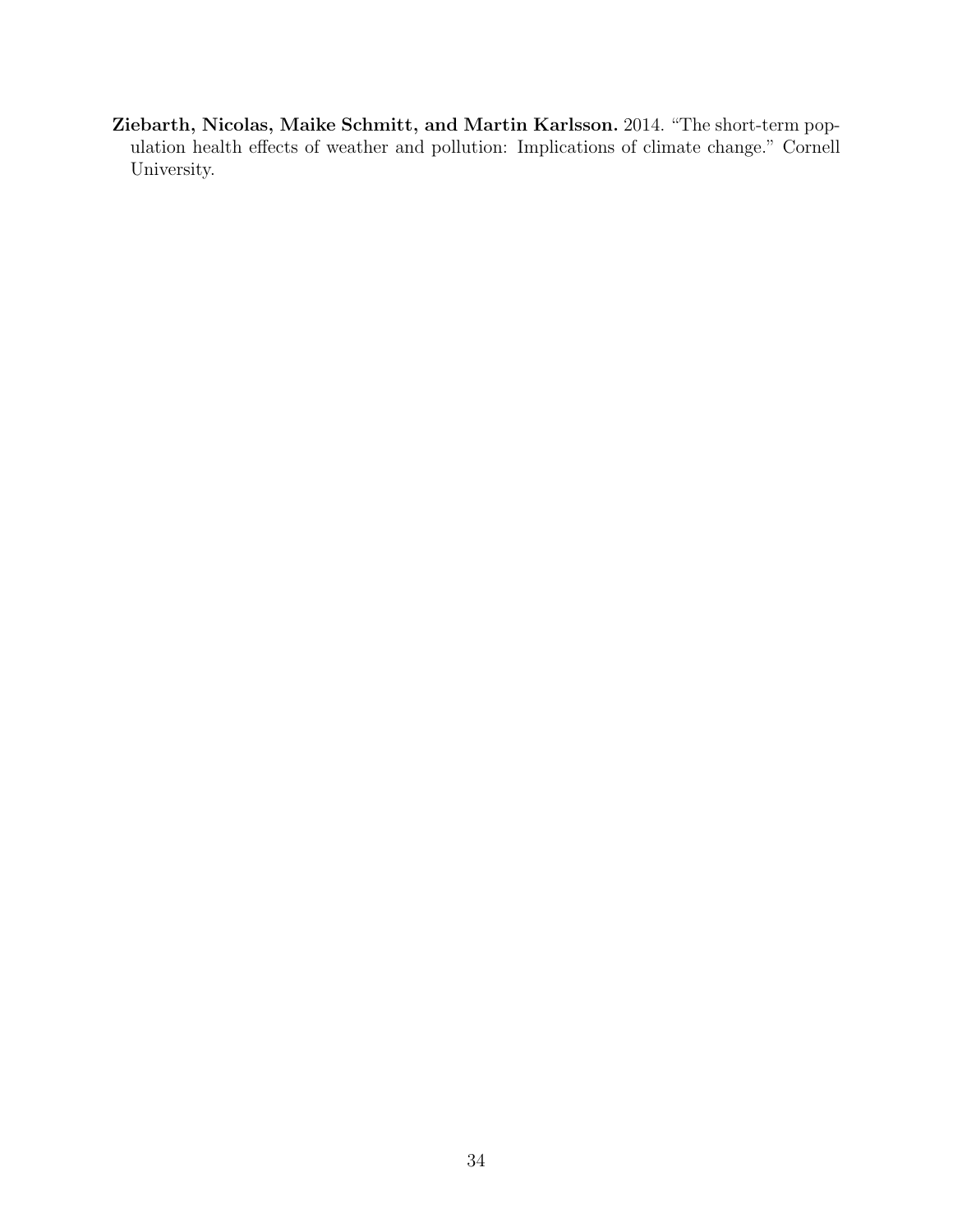# Tables

|                                       | (1)         | $\left( 2\right)$ | $\left( 3\right)$ |
|---------------------------------------|-------------|-------------------|-------------------|
| $(Yes = 1, No = 0)$                   | Full Sample | $In/Near$ Forest  | Away from Forest  |
|                                       |             |                   |                   |
| Was there an outbreak of malaria?     | 0.190       | 0.243             | 0.169             |
|                                       | (0.392)     | (0.429)           | (0.374)           |
| Was there an outbreak of dengue?      | 0.0620      | 0.0421            | 0.0702            |
|                                       | (0.241)     | (0.201)           | (0.255)           |
| Was there an outbreak of diarrhea?    | 0.176       | 0.204             | 0.164             |
|                                       | (0.380)     | (0.403)           | (0.370)           |
| Was there an outbreak of respiratory? | 0.104       | 0.122             | 0.0971            |
|                                       | (0.306)     | (0.327)           | (0.296)           |
| Was there an outbreak of measles?     | 0.0806      | 0.0892            | 0.0771            |
|                                       | (0.272)     | (0.285)           | (0.267)           |
|                                       |             |                   |                   |
| Observations                          | 143,305     | 41,575            | 101,730           |

<span id="page-34-0"></span>Table 1: Fraction of Villages with Disease Outbreaks (Village Level)

Standard deviations in parentheses. Column 2 shows mean and standard deviation for the sub-sample of villages inside or on the border of the forest area. Column 3 shows mean and standard deviation for the sub-sample of villages. These characterizations are made by the village head and verified at the sub-district office. All row-wise differences between columns (2) and (3) are statistically significant.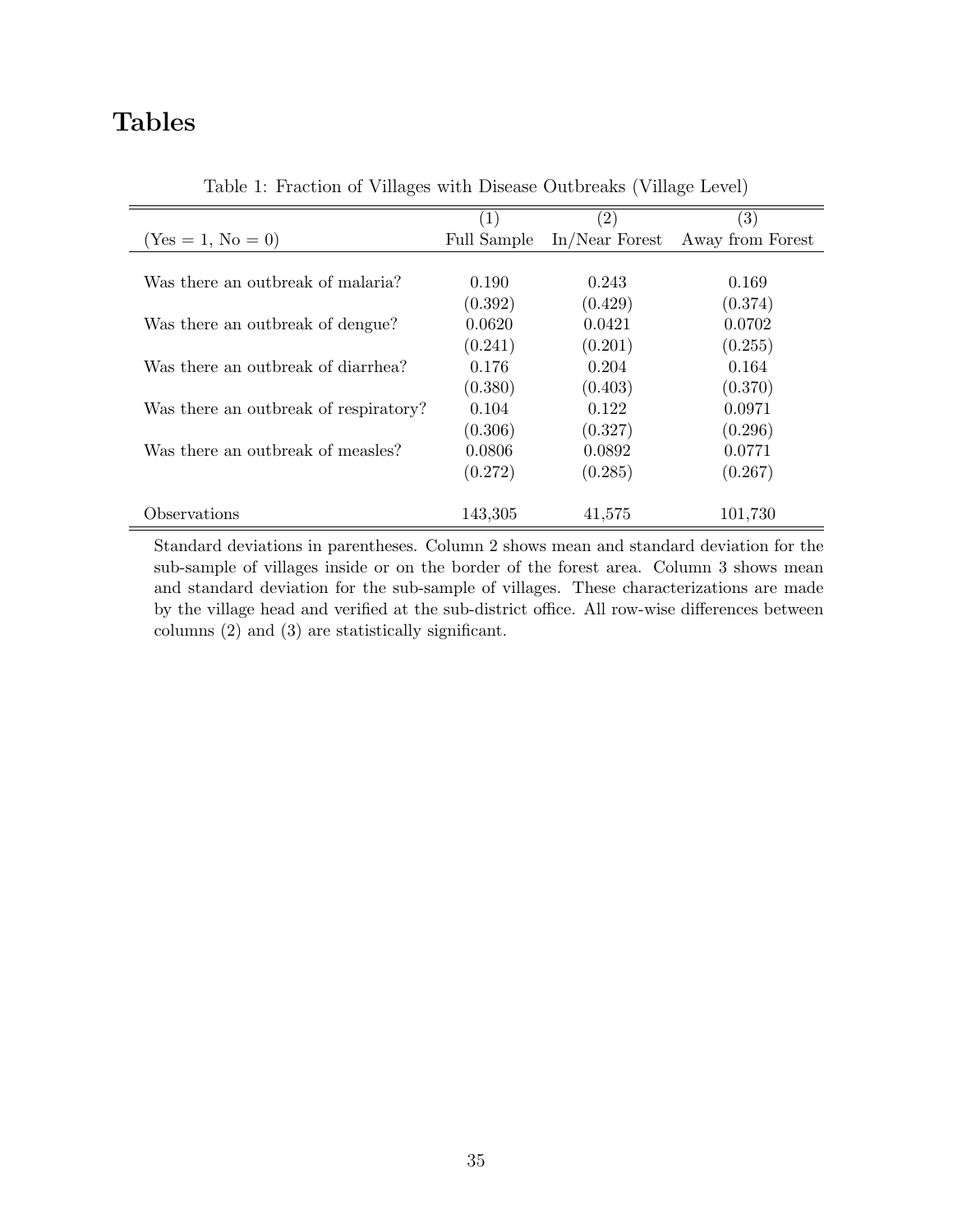|                                            | $\left( 1\right)$ | $\left( 2\right)$ | $\left( 3\right)$ |
|--------------------------------------------|-------------------|-------------------|-------------------|
|                                            | Full Sample       | $In/Near$ Forest  | Away from Forest  |
|                                            |                   |                   |                   |
| Number of deaths from malaria              | 0.873             | 0.746             | 0.945             |
|                                            | (5.275)           | (4.498)           | (5.670)           |
| Number of deaths from dengue.              | 0.240             | 0.165             | 0.282             |
|                                            | (2.190)           | (2.026)           | (2.277)           |
| Number of deaths from diarrhea             | 0.779             | 0.684             | 0.834             |
|                                            | (5.197)           | (3.915)           | (5.804)           |
| Number of deaths from respiratory diseases | 0.665             | 0.492             | 0.765             |
|                                            | (5.958)           | (4.767)           | (6.541)           |
| Number of deaths from measles              | 0.341             | 0.260             | 0.387             |
|                                            | (3.036)           | (2.639)           | (3.240)           |
| Observations                               | 12,454            | 4,531             | 7,923             |

<span id="page-35-0"></span>Table 2: Number of Deaths in a village in a given year as a Result of Disease Outbreaks (Village Level)

Standard deviations in parentheses. Column 2 shows mean and standard deviation for the subsample of villages inside or on the border of the forest area. Column 3 shows mean and standard deviation for the sub-sample of villages. All three columns only report averages from the sample of villages that reported an outbreak of that particular disease. All row-wise differences between columns (2) and (3) are statistically significant.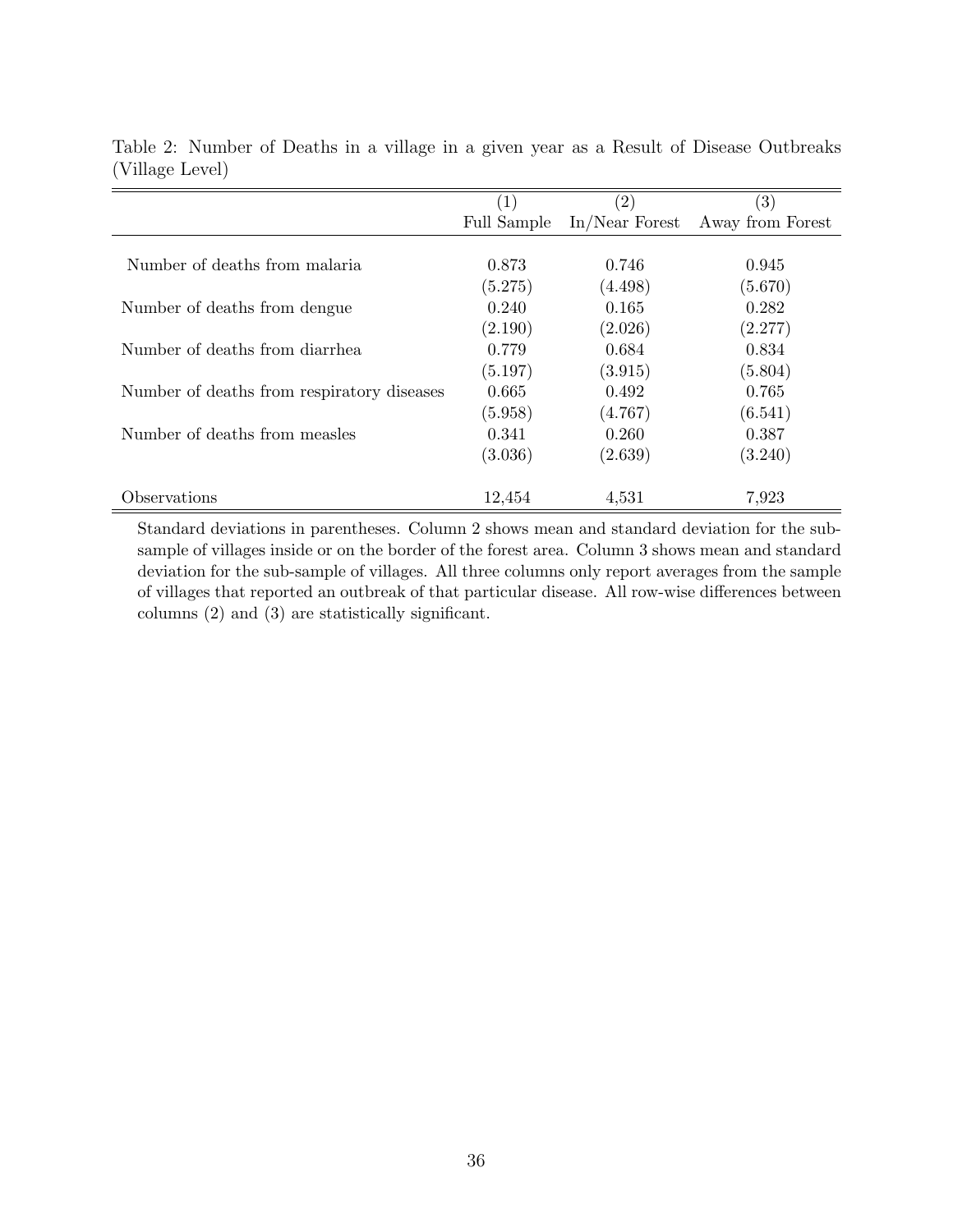| Table 3: Average Forest Cover and Deforestation by Forest Zone (District Level)                                                                                   |             |                                            |                                                                                       |
|-------------------------------------------------------------------------------------------------------------------------------------------------------------------|-------------|--------------------------------------------|---------------------------------------------------------------------------------------|
|                                                                                                                                                                   | Full Sample | Production/Conversion<br>$\widehat{\odot}$ | Protection/Conservation<br>$\widehat{\mathbb{C}}$                                     |
| Ha) - All Districts<br>Deforestation (1000                                                                                                                        | 0.724       | 1.269                                      | 0.199                                                                                 |
|                                                                                                                                                                   | (2.821)     | (4.008)                                    | (1.022)                                                                               |
| Z                                                                                                                                                                 | 9,352       | 3,280                                      | 3,672                                                                                 |
| Deforested Districts<br>Deforestation $(1000 \text{ Ha})$ -                                                                                                       | 0.986       | 1.671                                      | 0.310                                                                                 |
|                                                                                                                                                                   | (3.253)     | (4.526)                                    | (1.262)                                                                               |
| Z                                                                                                                                                                 | 6,864       | 2,491                                      | 2,359                                                                                 |
| Forest Cover (1000 Ha)                                                                                                                                            | 113.6       | 160.7                                      | 90.36                                                                                 |
|                                                                                                                                                                   | (206.6)     | (279.6)                                    | (155.5)                                                                               |
| Z                                                                                                                                                                 | 10,521      | 3,690                                      | 4,131                                                                                 |
| For more details see Burgess et al. (2012). All row-wise differences between columns (2) and (3) are statistically<br>Sample means by district in<br>significant. |             |                                            | 1000s of hectares. Standard deviation in parentheses followed by sample observations. |

| $\frac{1}{2}$<br>i<br>I<br>I<br>I<br>I                            |
|-------------------------------------------------------------------|
| I<br>l<br>$\frac{1}{2}$<br>$\mathfrak{g}$                         |
| .<br>.<br>]<br>]<br>$\ddot{\cdot}$<br>I                           |
| $\frac{1}{2}$<br>i<br>I<br>ŗ                                      |
| í                                                                 |
| いちくこ しゅくし りょくしゅくしゃ<br>١<br>l                                      |
| $\mathfrak{c}$                                                    |
|                                                                   |
| Ì                                                                 |
| $\frac{1}{2}$<br>$\begin{bmatrix} 2 \\ 3 \end{bmatrix}$<br>ļ<br>l |
| ا<br>م<br>م<br>.<br>(<)<br>(<br>١<br>j                            |
| I                                                                 |
| )<br>2<br>1<br>1<br>T <sub>o</sub> ld                             |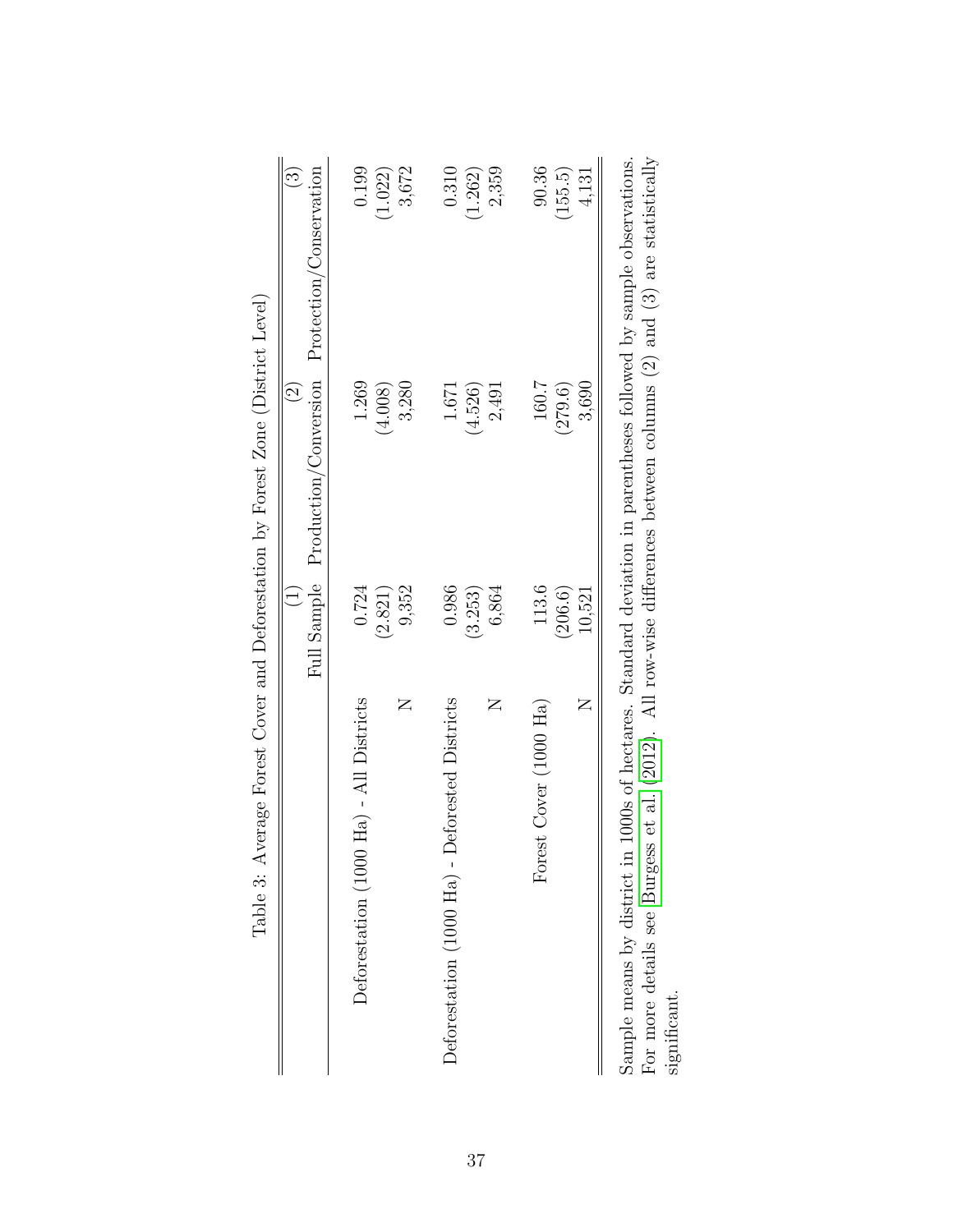|                                                              | (1)         | (2)              | (3)              |
|--------------------------------------------------------------|-------------|------------------|------------------|
|                                                              | Full Sample | $In/Near$ Forest | Away from Forest |
|                                                              |             |                  |                  |
| 100s of Families Receiving Poor Status Papers                | 0.308       | 0.226            | 0.342            |
|                                                              | (0.779)     | (0.674)          | (0.815)          |
| 100s of Families Receiving Health Cards                      | 0.792       | 0.600            | 0.870            |
|                                                              | (1.404)     | (1.071)          | (1.511)          |
| Hospital in Village? (Yes = 1; No = 0)                       | 0.485       | 0.419            | 0.512            |
|                                                              | (0.853)     | (0.813)          | (0.868)          |
| Ease of Access to Nearest Hospital <sup>a</sup>              | 2.610       | 3.002            | 2.453            |
|                                                              | (0.888)     | (0.840)          | (0.857)          |
| Population Density                                           | 0.00650     | 0.00142          | 0.00855          |
| $(1000s \text{ of } person \text{ per } hectare)$            | (0.0334)    | (0.00788)        | (0.0391)         |
| Rice Field Area (1000 Ha)                                    | 0.242       | 0.279            | 0.228            |
|                                                              | (1.133)     | (1.476)          | (0.960)          |
| Is the village by a river? (Yes = 1, No = 0)                 | 0.711       | 0.801            | 0.675            |
|                                                              | (0.453)     | (0.399)          | (0.468)          |
| Elevation Above Sea Level (100 meters)                       | 1.866       | 2.455            | 1.629            |
|                                                              | (4.589)     | (5.815)          | (3.964)          |
| Mean Annual Rainfall $(1000 \text{mm})^b$                    | 0.0697      | 0.0728           | 0.0684           |
|                                                              | (0.0172)    | (0.0184)         | (0.0165)         |
| Standard Deviation in Rainfall $(1000 \text{mm})^{\text{b}}$ | 0.0315      | 0.0305           | 0.0319           |
|                                                              | (0.00956)   | (0.00901)        | (0.00974)        |
| Observations                                                 | 132,676     | 38,127           | 94,549           |

<span id="page-37-0"></span>Table 4: Key Independent Variables (Village Level)

Standard deviations in parentheses. Column 2 shows mean and standard deviation for the subsample of villages inside or on the border of the forest area. Column 3 shows mean and standard deviation for the sub-sample of villages. These characterizations are made by the village head and verified at the sub-district office.

<sup>a</sup> Ease of access defined as follows.  $0 =$  hospital in village,  $1 =$  very easy,  $2 =$  easy,  $3 =$  difficult and  $4 = \text{very difficult}$ . These delineations are made by the village head and verified at the district/subdistrict office.

<sup>b</sup> Rainfall variables calculated over the sample range of 2001-2008.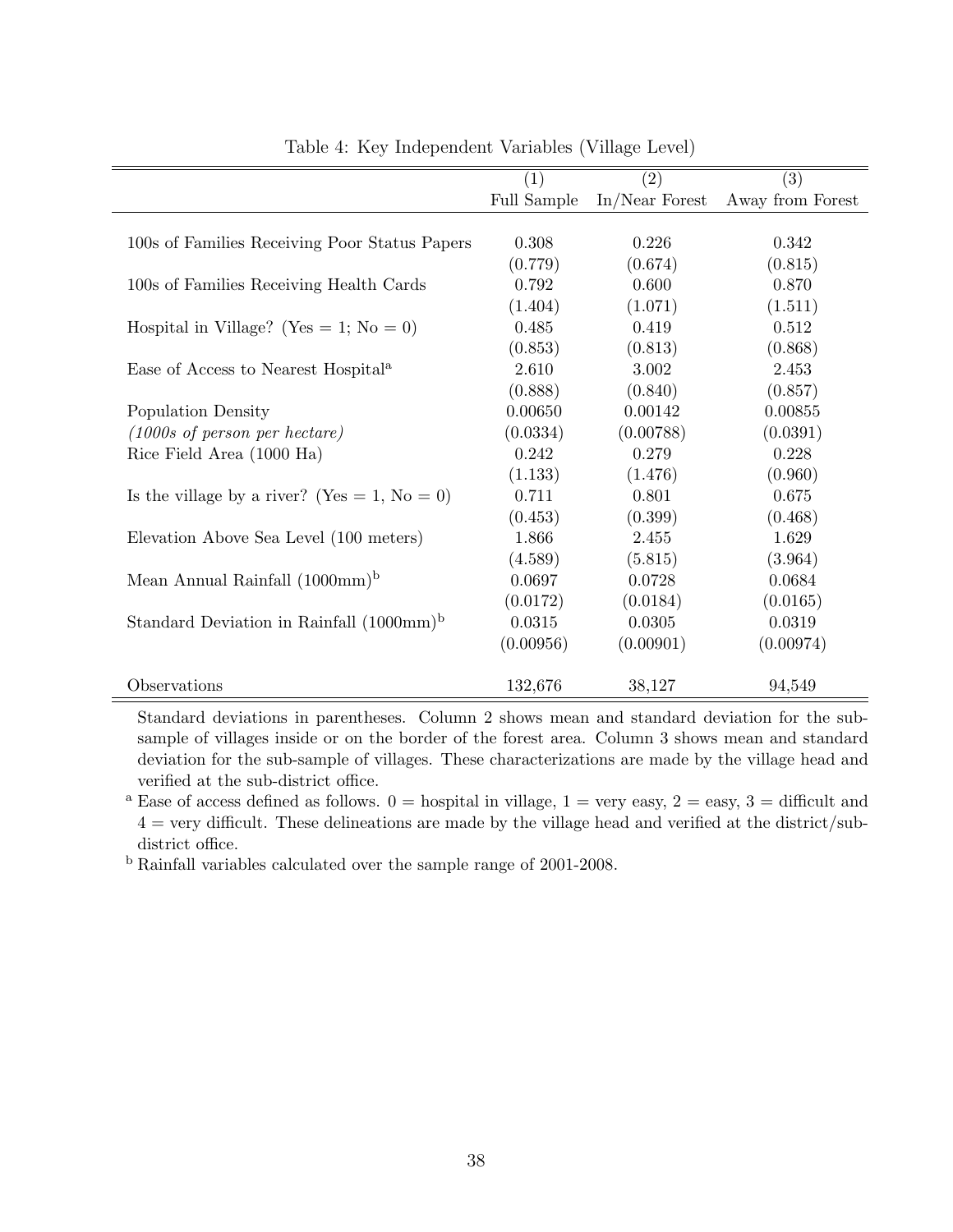<span id="page-38-0"></span>

| outbreak of Malaria in the Previous Year?<br>Was there an                                                                                                                                                                                                                                                                                                                     |                            | $\widehat{\mathfrak{O}}$ | $\widetilde{\mathbb{C}}$                 |                                                                     |
|-------------------------------------------------------------------------------------------------------------------------------------------------------------------------------------------------------------------------------------------------------------------------------------------------------------------------------------------------------------------------------|----------------------------|--------------------------|------------------------------------------|---------------------------------------------------------------------|
| Total Deforestation in the Previous Year (1000 Ha)                                                                                                                                                                                                                                                                                                                            | $0.00203***$<br>(0.000607) | $0.00319**$<br>(0.00139) | $0.00287***$<br>(0.00122)                | $0.00364***$<br>(0.00154)                                           |
| One Lead, One Lag<br>District Fixed Effects<br>Island X Year Fixed Effects<br>Distance to Cities, Families on Welfare<br>Agricultural Production, Forest Cover<br>Medical Facilities Access, Terrain, Geography<br>Forest Zone, Forest Zone x Province, Forest Zone x Year<br>Income Source, x Province FE, x Year FE<br>Sanitation, Trash Disposal, Fuel Source and Rainfall | Χ                          | $\times$<br>X            | ×<br>$\boldsymbol{\mathsf{X}}$<br>X<br>∢ | ♭<br>$\mathsf{X}$<br>$\Join$<br>$\boldsymbol{\mathsf{X}}$<br>5<br>۵ |
| Observations<br>R-squared                                                                                                                                                                                                                                                                                                                                                     | 111,201<br>0.125           | 111,201<br>0.125         | 100,570<br>0.128                         | 100,570<br>0.140                                                    |
| <0.01, ** p <0.05, * p <0.1. Columns 1 and 2 include no controls other than district and island x year<br>Standard errors clustered at the district level in parentheses. Statistical significance is denoted as *** p<br>fixed effects. Column 3 includes limited controls and column 4 includes the full set of controls. Column 1                                          |                            |                          |                                          |                                                                     |

includes only the previous year deforestation variables. Columns 2-4 include 3 time periods of deforestation includes only the previous year deforestation variables. Columns  $2-4$  include 3 time periods of deforestation variables.

| .<br>.<br>.<br>j<br>$\zeta$                                                                                                                                                                                                                                                                |
|--------------------------------------------------------------------------------------------------------------------------------------------------------------------------------------------------------------------------------------------------------------------------------------------|
| ļ<br>$\sim$ $\sim$ $\sim$ $\sim$ $\sim$ $\sim$ $\sim$ $\sim$<br>$\vdots$<br>֖֖֖֖֖֖֚֚֚֚֚֚֚֚֚֚֚֚֡֬֝ <b>֓</b><br>Ì                                                                                                                                                                            |
| $\sim$<br>l<br>$\ddot{\phantom{a}}$<br>$\overline{1}$<br>j                                                                                                                                                                                                                                 |
|                                                                                                                                                                                                                                                                                            |
| $+27.1$<br>ו<br>י<br>)<br> )<br> }<br>こうこうしょう<br> <br> <br>                                                                                                                                                                                                                                |
| $\frac{1}{2}$<br>is a company of the company of the company of the company of the company of the company of the company of the company of the company of the company of the company of the company of the company of the company of the company<br>1<br>י<br>ו<br>$\overline{\phantom{a}}$ |
| l<br>$\frac{1}{2}$<br>Ì<br>ì<br>$\begin{bmatrix} 1 \\ 1 \\ 1 \end{bmatrix}$<br>$\overline{\phantom{a}}$<br>I                                                                                                                                                                               |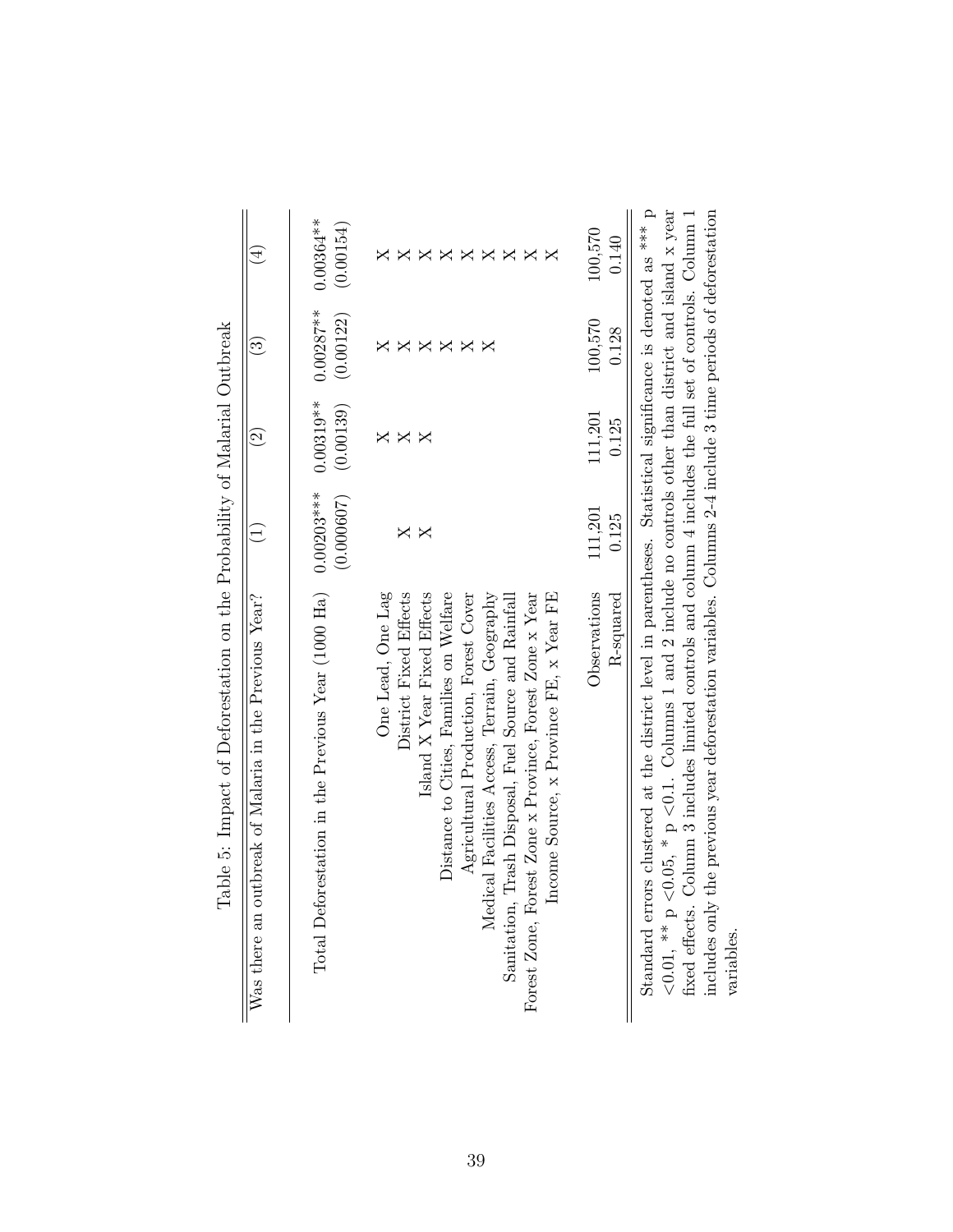<span id="page-39-0"></span>

| Table o: Impact of Deforestation on the Frobability of Outbreak of Different Diseases                                                                                                                                                                                     |           |                                                            |                 |                                     |                      |
|---------------------------------------------------------------------------------------------------------------------------------------------------------------------------------------------------------------------------------------------------------------------------|-----------|------------------------------------------------------------|-----------------|-------------------------------------|----------------------|
| Was there an outbreak of disease in the previous year? Malaria                                                                                                                                                                                                            |           | $\left( \frac{2}{2} \right)$                               |                 | Dengue Diarrhea Respiratory Measles | $\overline{5}$       |
| Total Deforestation in the Previous Year (1000 Ha) $0.00364**$                                                                                                                                                                                                            |           | $(0.00154)$ $(0.00101)$ $(0.00146)$<br>$0.00102$ $0.00125$ |                 | (0.00151)<br>0.00127                | (0.00156)<br>0.00119 |
| Observations 100,570                                                                                                                                                                                                                                                      |           |                                                            | 100,570 100,570 | 100,570                             | 100,570              |
| R-squared                                                                                                                                                                                                                                                                 | $0.140\,$ | 0.141                                                      | 0.136           | 0.136                               | 0.136                |
| Standard errors clustered at the district level in parentheses. Statistical significance is denoted as *** $p < 0.01$ , ** $p$<br>$\angle 0.05$ * p $\angle 0.1$ All specifications include the full range of controls in columns (4) of table 5. The unit of observation |           |                                                            |                 |                                     |                      |

| I<br>Í                                                                                                                                                                                                                                             |
|----------------------------------------------------------------------------------------------------------------------------------------------------------------------------------------------------------------------------------------------------|
| $\ddot{\phantom{0}}$                                                                                                                                                                                                                               |
|                                                                                                                                                                                                                                                    |
|                                                                                                                                                                                                                                                    |
| .<br>.<br>.<br>.<br>'<br>ן                                                                                                                                                                                                                         |
|                                                                                                                                                                                                                                                    |
|                                                                                                                                                                                                                                                    |
| . The company of the factor on the company of the company of the company of the company of the company of the company of the company of the company of the company of the company of the company of the company of the company<br>$\left( \right)$ |
|                                                                                                                                                                                                                                                    |
| )<br>2<br>1<br>1<br>1<br>1<br>1<br>1<br><br>ł                                                                                                                                                                                                      |
|                                                                                                                                                                                                                                                    |
| $\frac{1}{2}$<br>$\frac{1}{2}$                                                                                                                                                                                                                     |

opservation  $<$ 0.1. All specifications include the full range of controls in columns (4) of table [5.](#page-38-0) The unit of observation no quin E Ĥ, .<br>C  $_{\rm{calc}}$ 5  $\widetilde{f}$ continuis ruu range or controls in ATM <0.05, \* p <0.1. All specifications include<br>is village-forestzone-year. is village-forestzone-year.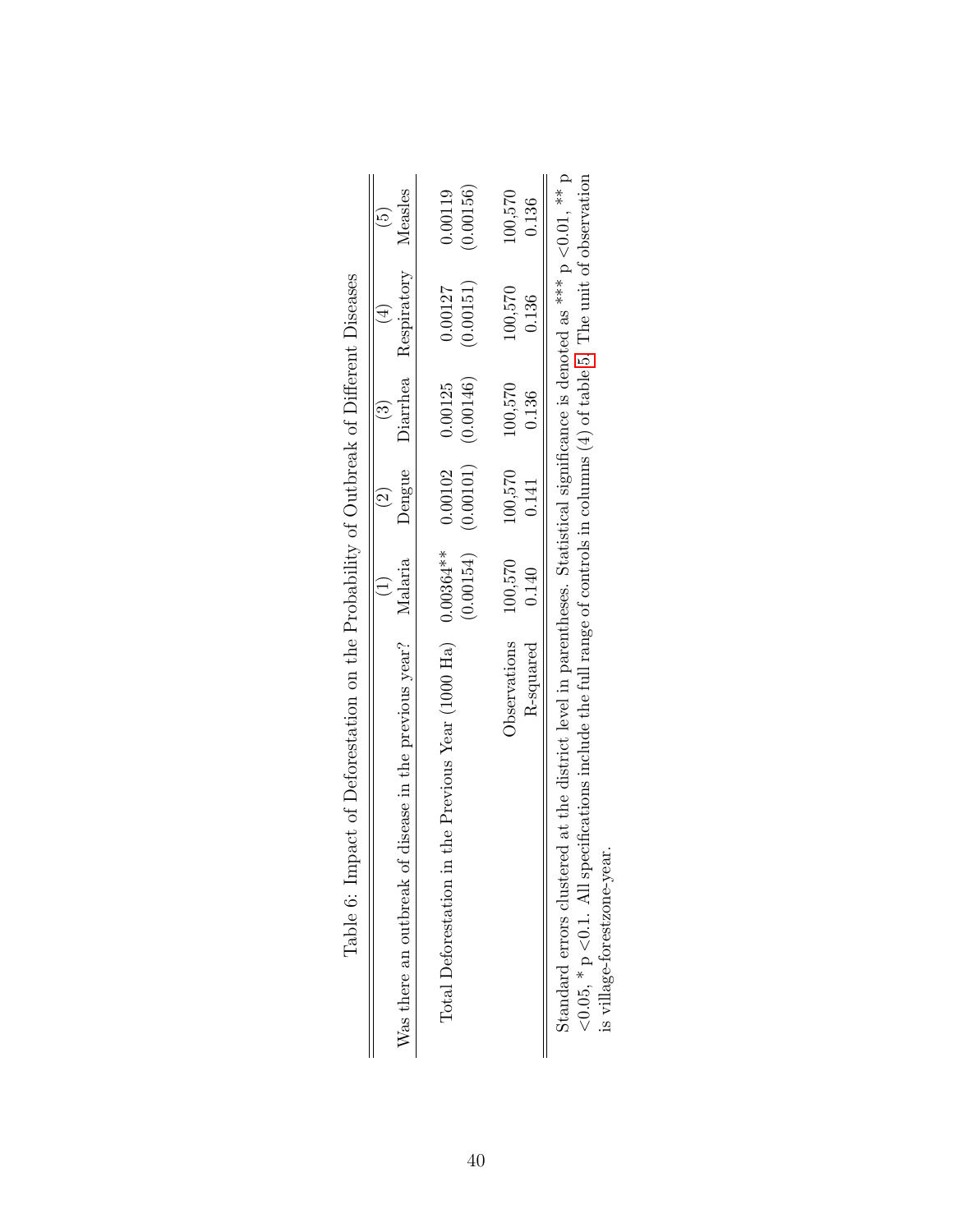<span id="page-40-0"></span>

| изможных синоменностранных от держания и при страния и держания и страния и страния и страния и при сличностран                   |                           |                       |                               |
|-----------------------------------------------------------------------------------------------------------------------------------|---------------------------|-----------------------|-------------------------------|
|                                                                                                                                   | $\widehat{\exists}$       | $\widehat{\Omega}$    | $\widehat{\mathbb{C}}$        |
| Was there an outbreak of Malaria in the Previous Year? Log Ban Enforcement                                                        |                           | Falsification         | District Splitting Moratorium |
| Total Deforestation in the Previous Year (1000 Ha)                                                                                | $-0.00139$                | $0.00412**$           | 0.000525                      |
|                                                                                                                                   | (0.00159)                 | (0.00190)             | (0.00202)                     |
| Deforestation in Previous Year X Log Ban Enforcement                                                                              | $0.00867***$<br>(0.00297) |                       |                               |
| Deforestation in Previous Year X False Log Ban                                                                                    |                           | (0.00354)<br>0.000305 |                               |
| Deforestation in Previous Year X Moratorium Start                                                                                 |                           |                       | $0.00632***$                  |
|                                                                                                                                   |                           |                       | (0.00234)                     |
| Deforestation in Previous Year X Moratorium End                                                                                   |                           |                       | $-0.00239$                    |
|                                                                                                                                   |                           |                       | (0.00338)                     |
| Observations                                                                                                                      | 74,691                    | 74,691                | 74,691                        |
| R-squared                                                                                                                         | 0.145                     | 0.145                 | 0.145                         |
| Standard errors clustered at the district level in parentheses. Statistical significance is denoted as *** p <0.01, ** p <0.05,   |                           |                       |                               |
| $*$ p <0.1. All columns include full set of controls in column (1) of table 5. In column (1), deforestation two years ago and     |                           |                       |                               |
| deforestation two years ago interacted with logging ban enforcement were both statistically significant but in opposite direction |                           |                       |                               |
| and the sum of the two is statistically indistinguishable from zero. That result is available in the appendix.                    |                           |                       |                               |

Table 7: Impact of Deforestation on the Probability of Malarial Outbreak: Robustness Checks Table 7: Impact of Deforestation on the Probability of Malarial Outbreak: Robustness Checks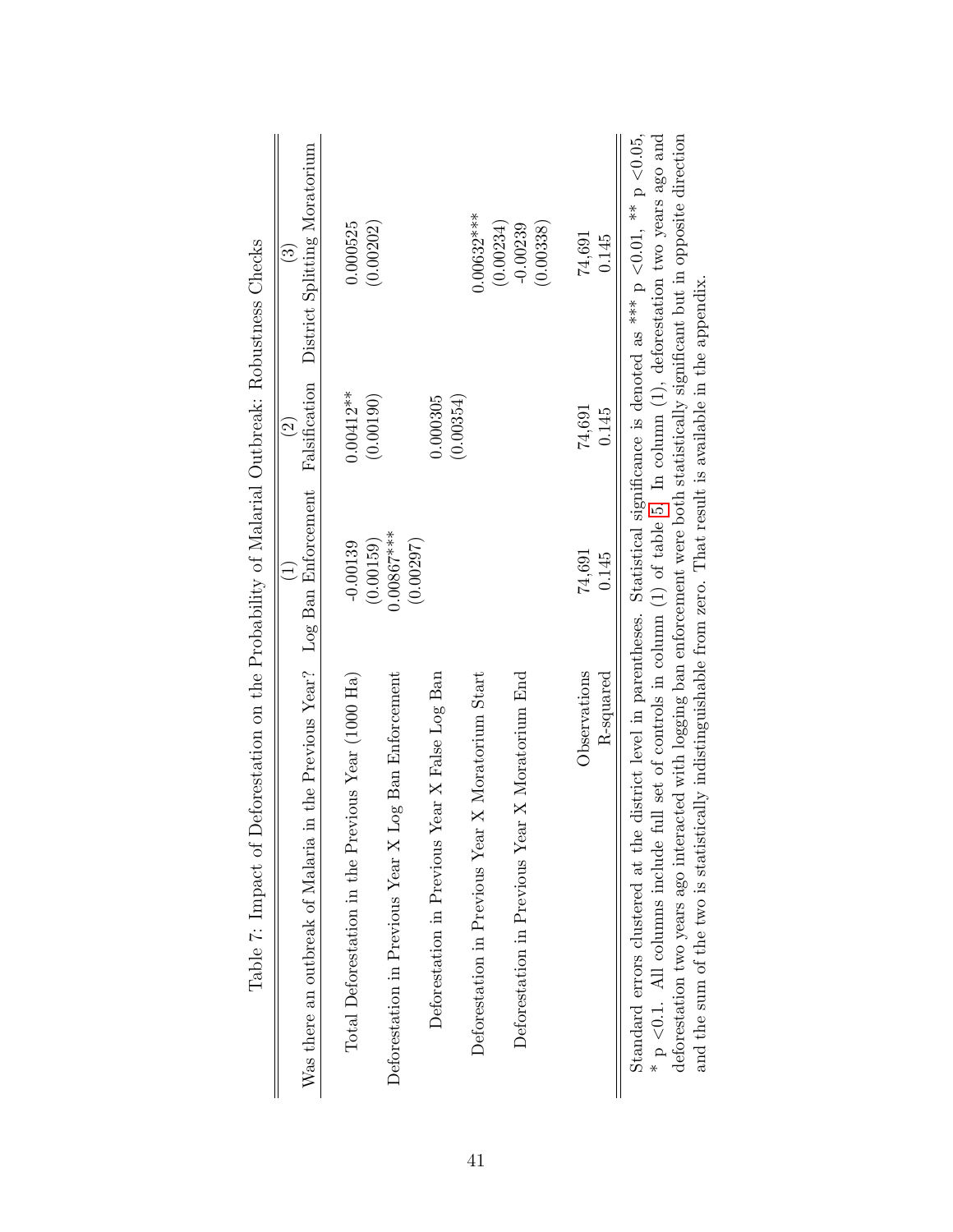<span id="page-41-0"></span>

| Table 8: Impact of Deforestation on the Probability of Outbreak of Malaria: Disaggregated Results by Forest Zone Proximity to Forests                                    |                     |                     |                     |                     |
|--------------------------------------------------------------------------------------------------------------------------------------------------------------------------|---------------------|---------------------|---------------------|---------------------|
| Was there an outbreak of Malaria in the Previous Year? Conservation/Protection Production/Conversion Outside Forest $\frac{1}{10}$ Thear Forest                          |                     |                     |                     |                     |
| Total Deforestation in the Previous Year (1000 Ha)                                                                                                                       | $0.0136***$         | 0.00149             | 0.00291             | $0.00647***$        |
| Observations                                                                                                                                                             | (0.00274)<br>40,938 | (0.00183)<br>33,753 | (0.00212)<br>53,070 | (0.00193)<br>21,621 |
| R-squared                                                                                                                                                                | 0.142               | 0.170               | 0.146               | 0.180               |
| Standard errors clustered at the district level in parentheses. Statistical significance is denoted as *** $p < 0.01$ , ** $p < 0.05$ , * $p < 0.1$ . All specifications |                     |                     |                     |                     |
| include the full range of controls in columns $(4)$ of table 5. The unit of observation is village-forest zone-year.                                                     |                     |                     |                     |                     |

| ľ<br>I                                                                                                                       |  |
|------------------------------------------------------------------------------------------------------------------------------|--|
|                                                                                                                              |  |
| i<br>!<br>l<br>I                                                                                                             |  |
| $\frac{1}{2}$<br>I                                                                                                           |  |
| ļ<br>֚֬<br>;<br>;                                                                                                            |  |
| l<br>$\frac{1}{2}$<br>i<br>S                                                                                                 |  |
| i<br>i<br>1<br>1<br>2<br>2<br>2<br>2<br>1<br>2<br>1<br>1<br>1<br>1<br>1<br>1<br>1<br>1<br>1<br>1<br>1<br>$\overline{a}$<br>ĺ |  |
| ミー・ミー・シー<br>Í<br>.<br>.                                                                                                      |  |
| $\ddot{\phantom{a}}$<br>į<br>;<br>;<br>)                                                                                     |  |
| İ<br>$\frac{1}{2}$<br>)<br>∔<br>+<br>i.<br>$\sum_{i=1}^{n}$                                                                  |  |
| ;<br>l                                                                                                                       |  |
| $- - - -$                                                                                                                    |  |
|                                                                                                                              |  |
| りょうさい こ<br>$-10+0+1$<br>l,<br>$\frac{1}{2}$<br>i                                                                             |  |
| Second<br>1<br>I                                                                                                             |  |
| $\frac{1}{2}$<br>-<br>E                                                                                                      |  |

42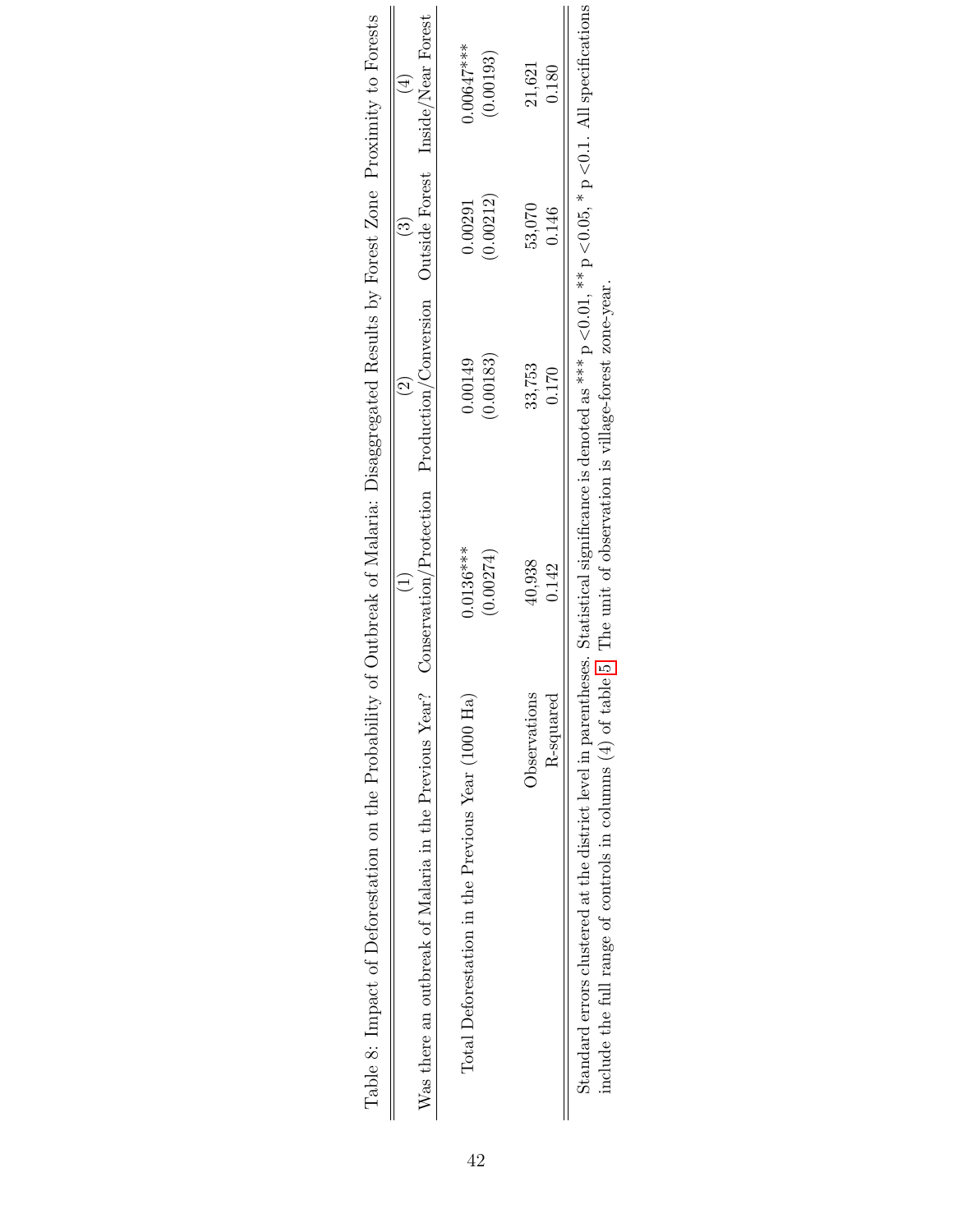<span id="page-42-0"></span>

|         |       |                                             |        | cartic Control Control CON + X + X - / CON + X - / Control Control Control Control Control Control CO<br>Standard errors clustered at the district level in parentheses. Statistical significance is denoted |
|---------|-------|---------------------------------------------|--------|--------------------------------------------------------------------------------------------------------------------------------------------------------------------------------------------------------------|
| 0.184   | 0.153 | $0.143$                                     |        | R-squared 0.143                                                                                                                                                                                              |
|         |       |                                             |        | Observations 111,201 111,201 100,570 100,570                                                                                                                                                                 |
|         |       | $(0.0203)$ $(0.0328)$ $(0.0238)$ $(0.0258)$ |        |                                                                                                                                                                                                              |
| 0.00882 |       | $0.00443$ $0.0172$                          | 0.0295 | Total Deforestation in the Previous Year (1000 Ha)                                                                                                                                                           |
| 모       | E     | 田                                           | 田      | Number of people who died from malaria                                                                                                                                                                       |
|         |       |                                             |        |                                                                                                                                                                                                              |
|         |       |                                             |        | Table 9: Impact of Deforestation on the Malaria Related Deaths                                                                                                                                               |

Table 9: Impact of Deforestation on the Malaria Related Deaths ł,  $\acute{\mu}$  $\mathbf{C}$ l. ł, ÷,  $\epsilon$  $\overline{c}$ Ė  $\zeta$  $\frac{1}{1}$ 

 $|| \nabla$ Standard errors clustered at the district level in parentheses. Statistical significance is denoted  $\lt 0.1$ . Columns (1) - (4) use the same set of controls as Columns  $(1)$  -  $(4)$  respectively of table [5.](#page-38-0)  $<$  0.05,  $*$  p  $<$  0.01,  $*$  p as  $*^{**}p$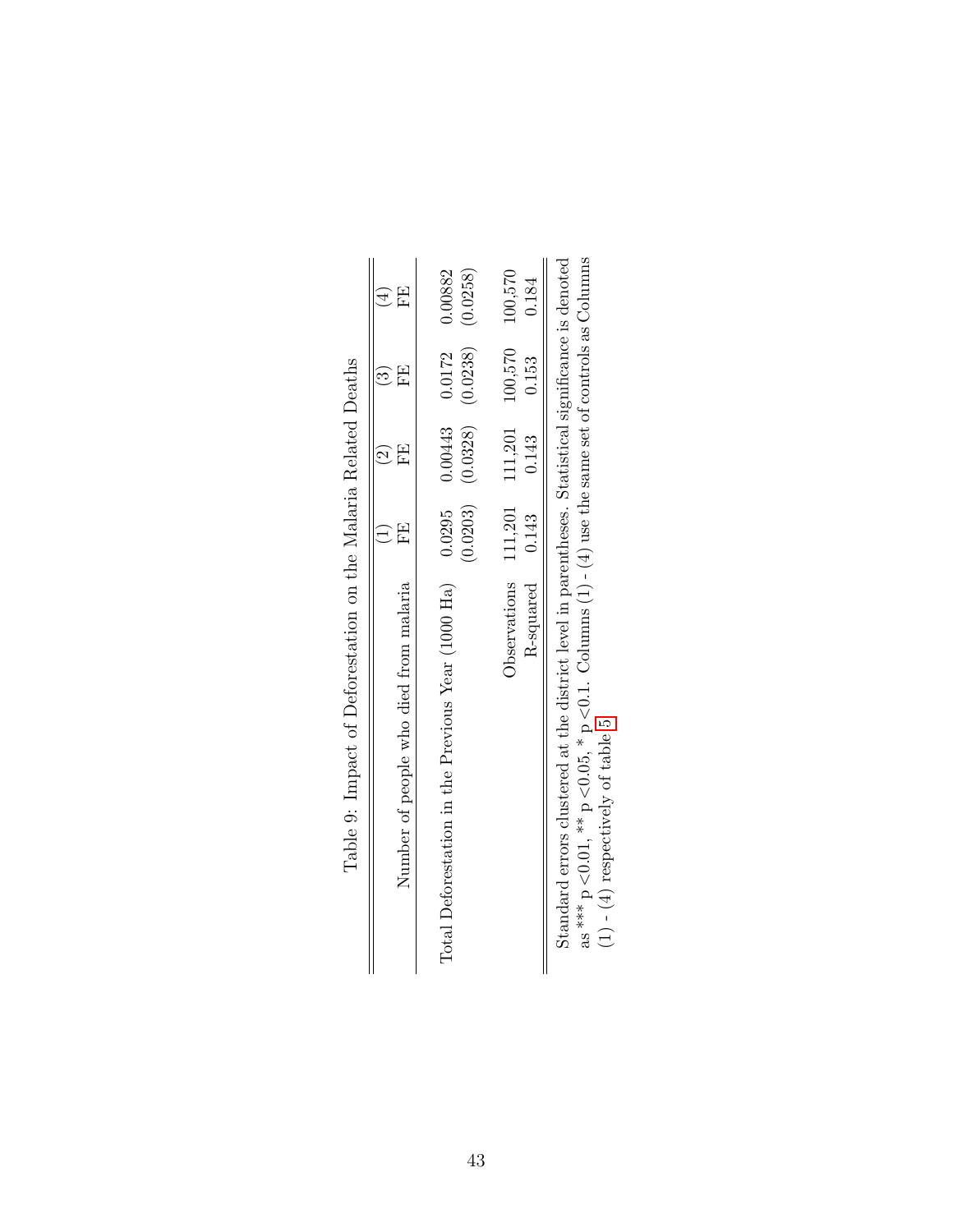# A Appendix

### A.1 Descriptives of "Outbreak" of malaria

The following is a kernel density plot of the number of infected persons in a village that declared an outbreak in 2008. The range is 1 to 98.



Figure 1: Kernel Density Distribution of Infections conditional on reported outbreak in 2008

### A.2 Choice of Estimator - LPM v. Logit, Probit

The central results are robust to the choice of estimator. Typically, coefficients on logit and probit estimates are 4 and 2.5 times those from the linear probability models. Table [A.1](#page-34-0) shows that the magnitudes are to the order 8.5 and 4.75 for logit and probit respectively. That means that at best, the linear probability model provides an underestimate of the true effect of deforestation on disease incidence.

Second, I also check to see the percentage of predicted values that lie outside the (0,1) interval. Figure 1 shows the kernel density plot. Only 4% of all predicted observations fell outside the range. My results remain robust to the exclusion of those data points as shown in table [A.2.](#page-35-0)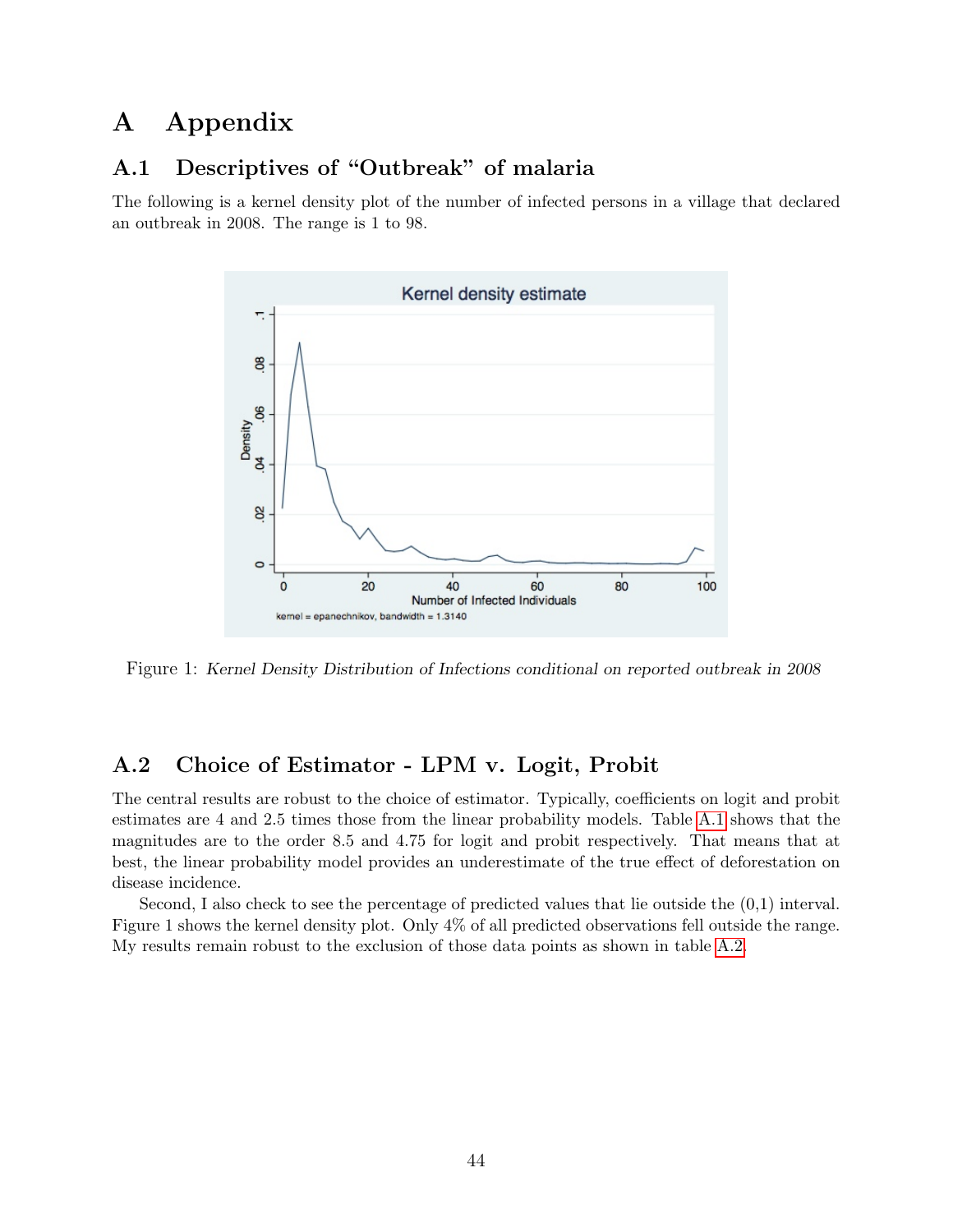|                                                        | (1)                      | (2)                      | (3)                     |
|--------------------------------------------------------|--------------------------|--------------------------|-------------------------|
| Was there an outbreak of malaria in the previous year? | <b>LPM</b>               | Logit                    | Probit                  |
| Total Deforestation in the Previous Year (1000 Ha)     | $0.00287**$<br>(0.00122) | $0.0246***$<br>(0.00951) | $0.0136**$<br>(0.00530) |
| Observations                                           | 100,570                  | 100,262                  | 100,262                 |

Table A.1: Comparison of Results from LPM, Logit and Probit

Standard errors clustered at the district level in parentheses. Statistical significance is denoted as \*\*\* p <0.01, \*\* p <0.05, \* p <0.1. All specifications include the limited range of controls in column (3) of table [5.](#page-38-0) I don't use the full set of controls in order to reduce computational time associated with the convergence of logit/probit estimators when using maximum likelihood. The unit of observation is village-forestzone-year.

|                                                        | (1)                      | $\left(2\right)$          |
|--------------------------------------------------------|--------------------------|---------------------------|
| Was there an outbreak of malaria in the previous year? | Full Sample              | Limited Sample            |
| Total Deforestation in the Previous Year (1000 Ha)     | $0.00287**$<br>(0.00122) | $0.00337***$<br>(0.00122) |
| Observations                                           | 100,570                  | 96,536                    |
| R-squared                                              | 0.128                    | 0.122                     |

Table A.2: Linear Probability Model: Full Sample v. Limited Sample

Standard errors clustered at the district level in parentheses. Statistical significance is denoted as \*\*\* p <0.01, \*\* p <0.05, \* p <0.1. All specifications include the limited range of controls in column (3) of table [5.](#page-38-0) Limited sample column (2) results are obtained by reestimating equation in column (1) after dropping observations whose predicted values lie outside the feasible [0,1] range. The unit of observation is village-forestzone-year.

### A.3 Linear v. Non-Linear Specification

In this section, I check the robustness of my linear estimation results to non-linear specifications. There is no evidence to support the presence of non-linearities. This could be on account of the relatively short time frame over which we estimate our results.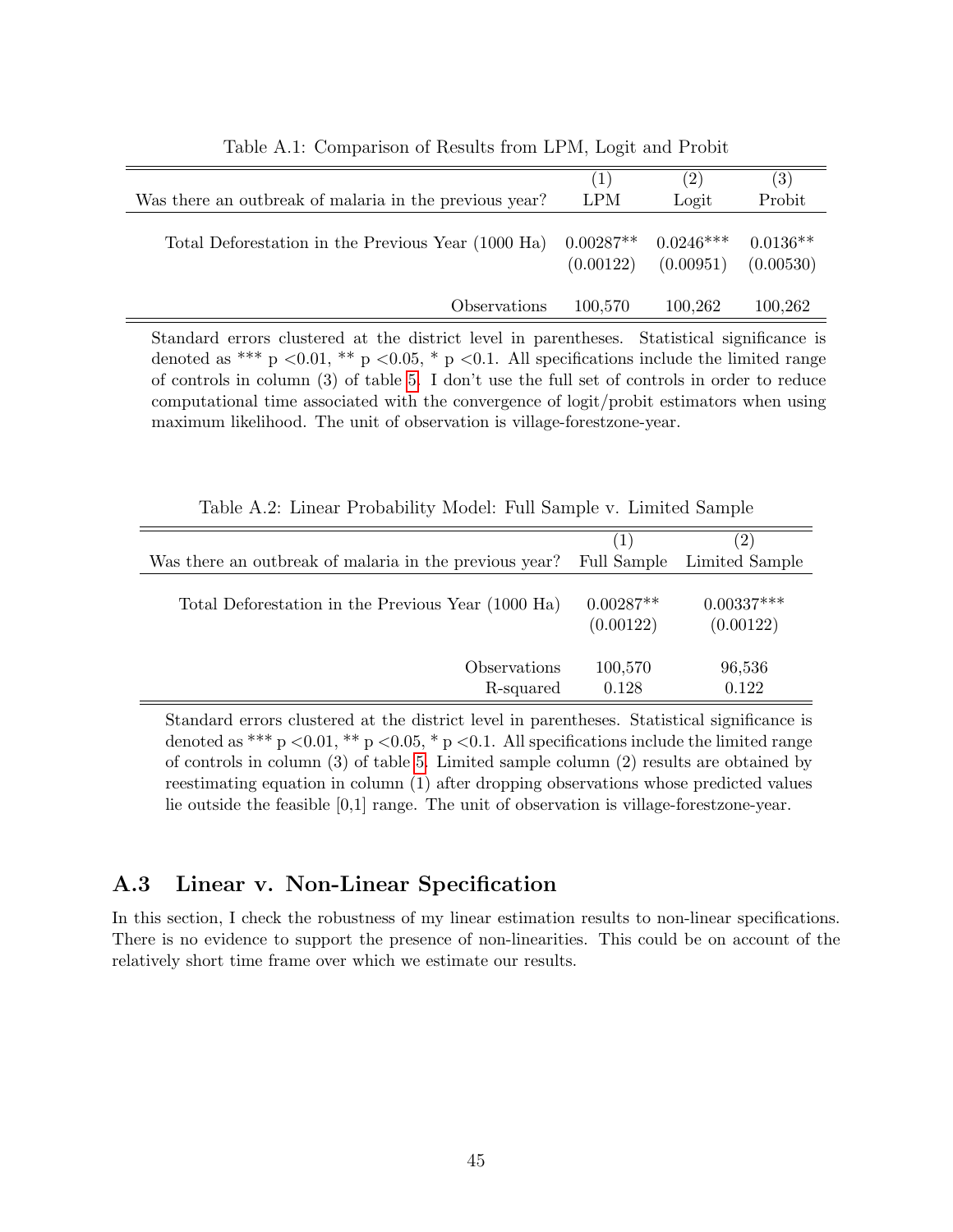

Figure 2: Kernel Density Distribution of Predicted Outbreaks: Linear Probability Model

|                                                        | $\left( 1\right)$ | $\left( 2\right)$    | $\left( 3\right)$ |
|--------------------------------------------------------|-------------------|----------------------|-------------------|
| Was there an outbreak of malaria in the previous year? | Linear            | Linear Approximation | Quadratic         |
|                                                        |                   |                      |                   |
| Total Deforestation in the Previous Year (1000 Ha)     | $0.00364**$       | $0.00365**$          | 0.00384           |
|                                                        | (0.00154)         | (0.00153)            | (0.00479)         |
| Any Deforestation in Previous Year?                    |                   | 0.00294              |                   |
|                                                        |                   | (0.0124)             |                   |
| Deforestation in Previous Year - Squared               |                   |                      | $-0.0000076$      |
|                                                        |                   |                      | (0.000155)        |
| Constant                                               | $0.547***$        | $0.548***$           | $0.547***$        |
|                                                        | (0.142)           | (0.142)              | (0.142)           |
|                                                        |                   |                      |                   |
| Observations                                           | 100,570           | 100,570              | 100,570           |
| R-squared                                              | 0.140             | 0.140                | 0.140             |

Table A.3: Testing for presence of non-linearities

Standard errors clustered at the district level in parentheses. Statistical significance is denoted as \*\*\* p  $\langle 0.01, **p \langle 0.05, *p \langle 0.1, \text{All specifications include the limited range of controls in column (4) of table }$ [5.](#page-38-0) Column (1) is the same as Column (4) of [5.](#page-38-0) Column (2) includes a dummy variable  $= 1$  if there was any deforestation in the previous year. Column (3) includes a quadratic term. The unit of observation is village-forestzone-year.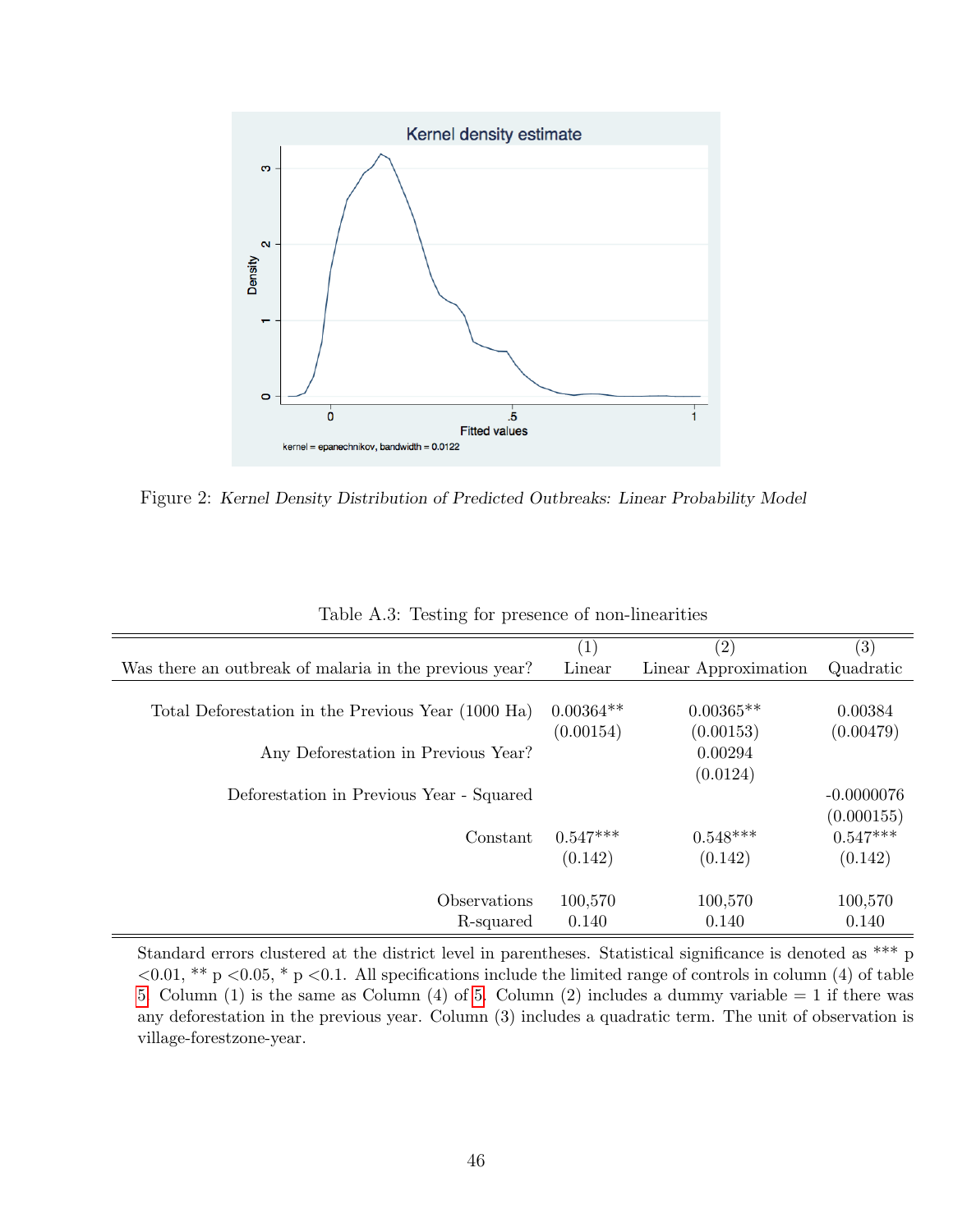### A.4 Malaria Related Deaths

In this section, I discuss the robustness of the results in equation [\(4\)](#page-17-1). In particular, I provide 2 forms of robustness checks: 1) Using deaths per thousands of persons as the dependent variable 2) estimating [\(4\)](#page-17-1) as a poisson regression and a negative binomial regression.

#### A.4.1 Cases per thousands of Persons

As shown below the results are qualitatively similar to table [9,](#page-42-0) in that conditional on a malarial outbreak, there is no effect of deforestation on malaria related deaths.

|                                                    | $\left(1\right)$ | $\left( 2\right)$ | $\left( 3\right)$ | (4)          |
|----------------------------------------------------|------------------|-------------------|-------------------|--------------|
| Number of Malaria Deaths Per Thousand People       | FE               | FE                | FE                | FE           |
|                                                    |                  |                   |                   |              |
| Total Deforestation in the Previous Year (1000 Ha) | 8.66e-08         | $6.53e-08$        | 1.63e-07          | $1.82e-07$   |
|                                                    | $(1.62e-07)$     | $(9.59e-08)$      | $(1.11e-07)$      | $(1.24e-07)$ |
| Total Deforestation Two Years Ago (1000 Ha)        | $-7.52e-08$      |                   | $-2.19e-07$       | $1.62e-08$   |
|                                                    | $(2.51e-07)$     |                   | $(1.68e-07)$      | $(1.63e-07)$ |
| Observations                                       | 21,482           | 21,482            | 19,088            | 19,088       |
|                                                    |                  |                   |                   |              |
| R-squared                                          | 0.238            | 0.237             | 0.235             | 0.262        |

Table A.4: Using "Number of Deaths per thousand people" as the dependent variable

Standard errors clustered at the district level in parentheses. Statistical significance is denoted as \*\*\* p <0.01, \*\* p <0.05, \* p <0.1. Columns (1) - (4) use the same set of controls as Columns (1) -(4) respectively of table [5.](#page-38-0)

#### A.4.2 OLS v. Poisson, Negative Binomial

I demonstrate below the robustness of equation [\(4\)](#page-17-1) to poisson and negative binomial regressions. The poisson and negative binomial results are interpreted as semi-elasticities. The key result doesn't change with the specification - that conditional on a village having an outbreak of malaria, deforestation has no impact on malaria related deaths.